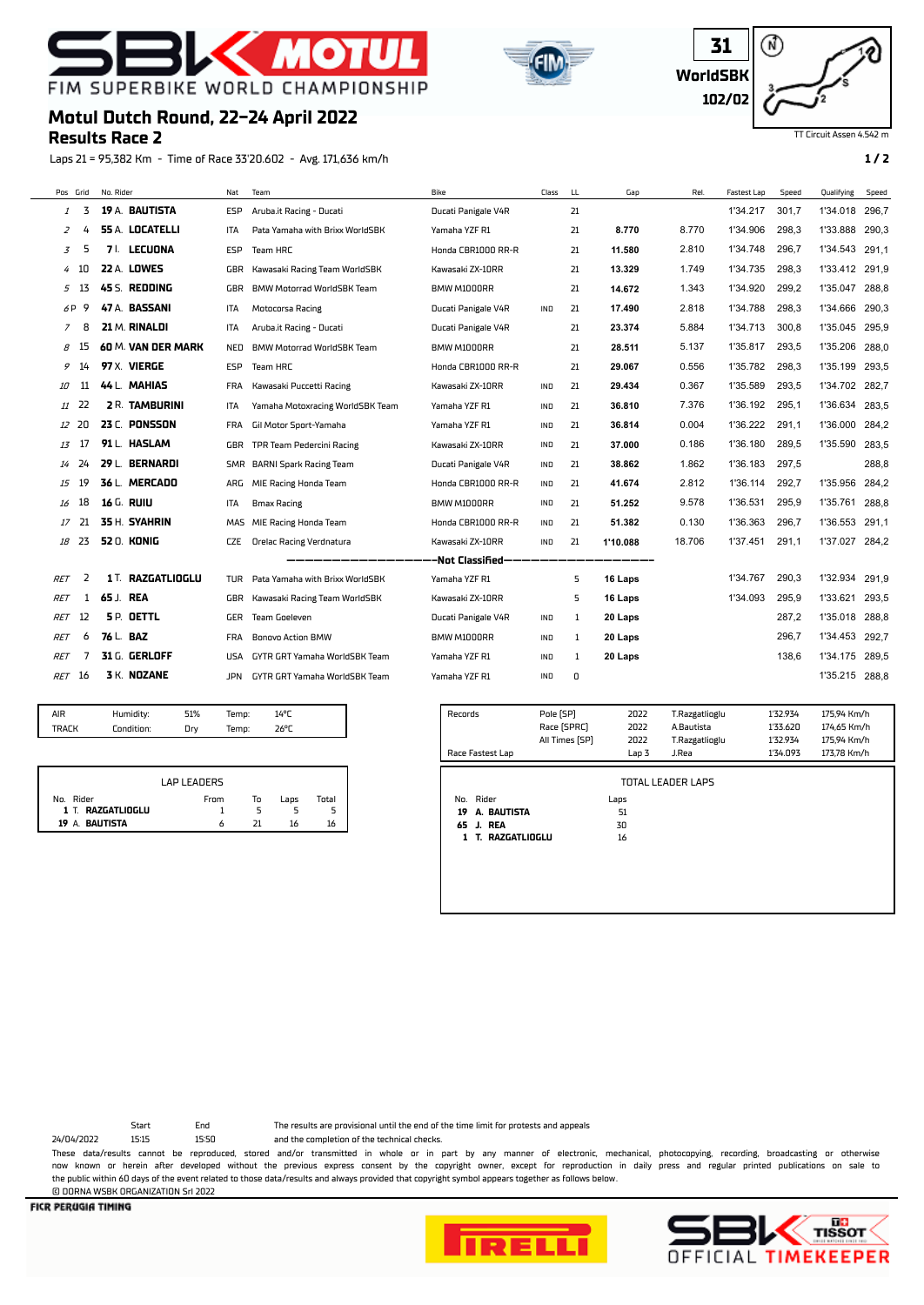

**Motul Dutch Round, 22-24 April 2022**

16.01.04 End Of Session

**Results Race 2**





TT Circuit Assen 4.542 m

**2 / 2**

#### Time No. Rider Description 15.12.55 Warm-up Lap Start 15.15.20 Start 15.15.37 **3** K. **NOZANE** Crashed - Turn 1 15.15.58 **31** G. **GERLOFF** Technical Problem - Turn 5 15.16.44 No Jump Start 15.17.05 **3** K. **NOZANE** Not Actively Competing 15.17.20 **5** P. **OETTL** Technical Problem - Turn 1 15.17.23 **31** G. **GERLOFF** Entered Pits 15.18.04 **76** L. **BAZ** Crashed - Turn 8 **15.18.33 31 G. GERLOFF BEET BEET BEET ALCORD BEET LET ALCORD BEET LET ALCORD BEET LET ALCORD BEET LET ALCORD BE**<br>**5 P. DETTL** Bet and Not Actional Actions Actions Actions Actions Actions Actions Actions Actions Actions Ac **Not Actively Competing** 15.18.54 **3** K. **NOZANE** Medical Centre 15.19.08 **76** L. **BAZ** Not Actively Competing 15.23.35 **1** T. **RAZGATLIOGLU** Crashed - Turn 2 15.23.35 **65** J. **REA** Crashed - Turn 2 15.24.41 **65** J. **REA** Not Actively Competing 15.24.44 **1** T. **RAZGATLIOGLU** Not Actively Competing 15.27.19 Incident Involving 1 and 65 under investigation 15.33.48 Incident Involving 1 and 65 will be investigated afer the race 15.37.35 2/3 of Race Distance Completed<br>15.38.53 **47** A. **BASSANI** Track Limits Warning 15.38.53 **47** A. **BASSANI** Track Limits Warning 15.43.01 **45** S. **REDDING** Track Limits Warning 15.50.11 Results Under Review 15.59.42 **47** A **BASSANI** No further action taken after reviewing incident between 1 65<br>16.00.24 **47** A **BASSANI** 3" time penalty for repeatedly exceeding track limits 16.00.24 **47** A. **BASSANI** 3" time penalty for repeatedly exceeding track limits **Race Highlights**

24/04/2022 15:15 15:50 and the completion of the technical checks.

Start End The results are provisional until the end of the time limit for protests and appeals

These data/results cannot be reproduced, stored and/or transmitted in whole or in part by any manner of electronic, mechanical, photocopying, recording, broadcasting or otherwise now known or herein afer developed without the previous express consent by the copyright owner, except for reproduction in daily press and regular printed publications on sale to the public within 60 days of the event related to those data/results and always provided that copyright symbol appears together as follows below. © DORNA WSBK ORGANIZATION Srl 2022



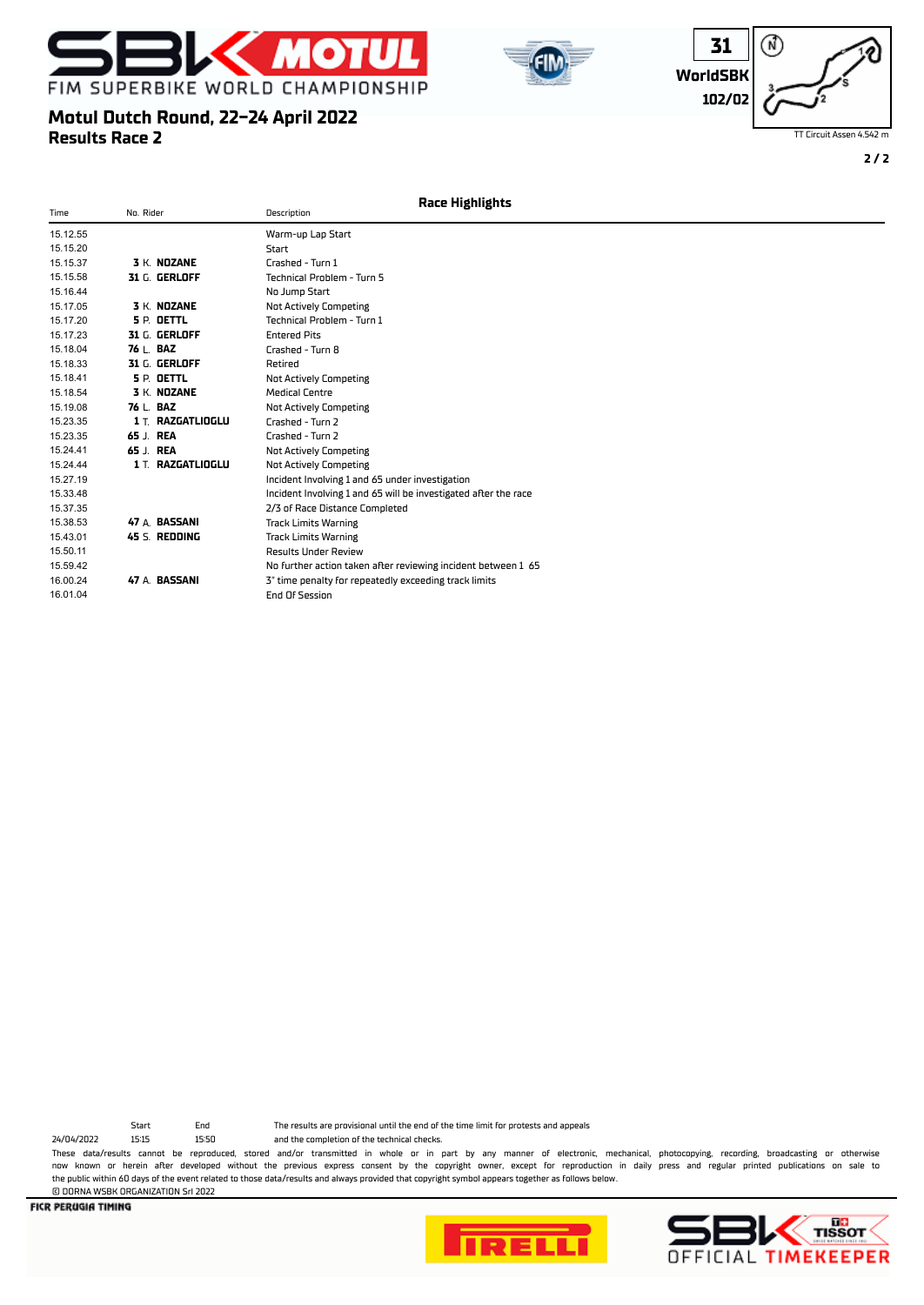

**Motul Dutch Round, 22-24 April 2022**

**Championship Standings**





TT Circuit Assen 4.542 m

**1 / 2**

#### Points From Previous Points From Previous December<br>**PHILLIP ISLAND** Points From First Points From First  **PHILLIP ISLAND** September<br>**MAGNY-COURS MAGNY-COURS MANDALIKA** July  **DONINGTON** September  **BARCELONA** October  **PORTIMAO** October  **VILLICUM** November April  **ARAGON** May  **ESTORIL** June  **MISANO** Points April  **ASSEN** July **MOST** <sup>1</sup> **BAUTISTA 109 20 25 20 25** Alvaro (ESP) **7 12** <sup>2</sup> **REA 91** 18 **25 20 25** Jonathan (GBR) **12 9** <sup>3</sup> **RAZGATLIOGLU 64** 45 27 **16 16 16** Toprak (TUR) **9 7** <sup>4</sup> **LOCATELLI 55** 54 9 **11 13 20** Andrea (ITA) **6 5** <sup>5</sup> **LECUONA 50** 59 5 **10 6 11 16** Iker (ESP) **5 2** <sup>6</sup> **RINALDI 43** 66 7 **13 13 9** Michael Ruben (ITA) **2**<br>Michael Ruben (ITA) **2 6** <sup>7</sup> **BASSANI 30** 79 13 **6 10 10** Axel (ITA) **1 1 1 1 1 3** <sup>8</sup> **VIERGE 30** 79 0 **5 7 9 8** Xavi (ESP) **1** <sup>9</sup> **LOWES 28** 81 2 **11 13** Alex (GBR) **4** <sup>10</sup> **BAZ 28** 81 0 **5 9 10** Loris (FRA) **4** <sup>11</sup> **GERLOFF 25** 84 3 **7 7 8** Garrett (USA) **3** <sup>12</sup> **REDDING 19** 90 6 **1 7 11** Scott (GBR) <sup>13</sup> **OETTL 15** 94 4 **3 3 9** Philipp (GER) <sup>14</sup> **MAHIAS 14** 95 1 **2 5 1 6** Lucas (FRA) <sup>15</sup> **VAN DER MARK 11** 98 3 **3 8** Michael (NED) <sup>16</sup> **LAVERTY 10** 99 1 **6 4** Eugene (IRL) <sup>17</sup> **MYKHALCHYK 9** 100 1 **8 1** Illia (UKR) <sup>18</sup> **TAMBURINI 9** 100 0 **2 2 5** Roberto (ITA) <sup>19</sup> **PONSSON 8** 101 1 **4 4** Christophe (FRA) **2** <sup>20</sup> **BERNARDI 6** 103 2 **4** Luca (SMR) <sup>21</sup> **HASLAM 3** 106 3 **3** Leon (GBR) <sup>22</sup> **MERCADO 1** 108 2 **1** Leandro (ARG)

24/04/2022

These data/results cannot be reproduced, stored and/or transmitted in whole or in part by any manner of electronic, mechanical, photocopying, recording, broadcasting or otherwise now known or herein afer developed without the previous express consent by the copyright owner, except for reproduction in daily press and regular printed publications on sale to the public within 60 days of the event related to those data/results and always provided that copyright symbol appears together as follows below. © DORNA WSBK ORGANIZATION Srl 2022



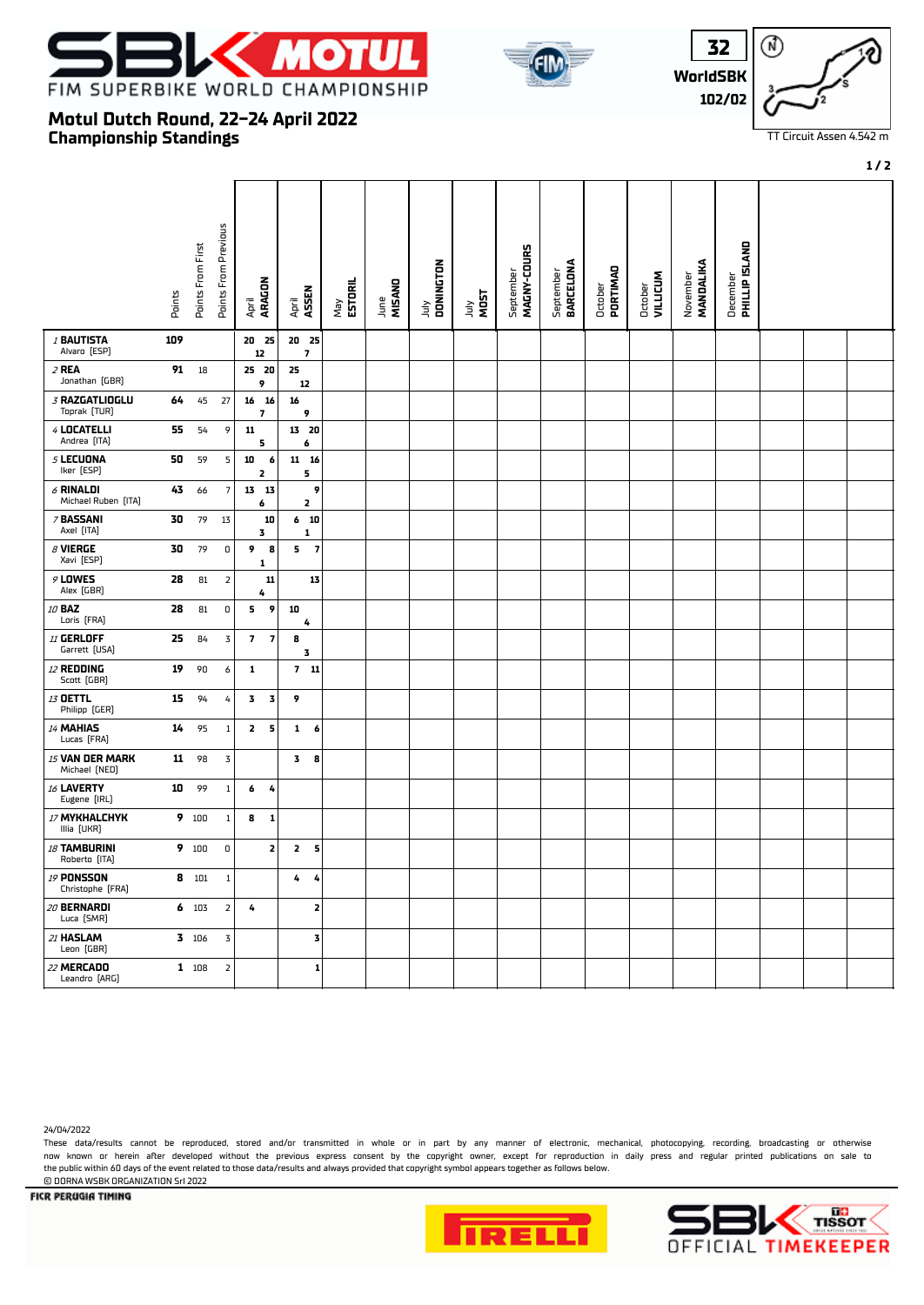





# **Championship Standings Motul Dutch Round, 22-24 April 2022**

|                                     |                         |                   |                         |                         |                |                |                         |                |                |                   |                           |                          |                               |                     |                            |                       |                                   |  | $2/2$ |
|-------------------------------------|-------------------------|-------------------|-------------------------|-------------------------|----------------|----------------|-------------------------|----------------|----------------|-------------------|---------------------------|--------------------------|-------------------------------|---------------------|----------------------------|-----------------------|-----------------------------------|--|-------|
|                                     | Points                  | Points From First | Points From Previous    | April<br><b>ARAGON</b>  |                | April<br>ASSEN |                         | ESTORIL<br>Vey | MISAND<br>June | July<br>DONINGTON | <b>NOST</b><br>July       | MAGNY-COURS<br>September | September<br><b>BARCELONA</b> | PORTIMAD<br>October | <b>VILLICUM</b><br>October | MANDALIKA<br>November | December<br><b>PHILLIP ISLAND</b> |  |       |
|                                     |                         |                   |                         |                         |                |                |                         |                |                |                   | <b>Independent Riders</b> |                          |                               |                     |                            |                       |                                   |  |       |
| / BASSANI<br>Axel [ITA]             | 30                      |                   |                         |                         | 10<br>3        |                | 6 <sub>10</sub><br>1    |                |                |                   |                           |                          |                               |                     |                            |                       |                                   |  |       |
| $2$ BAZ<br>Loris [FRA]              | 28                      | $\overline{2}$    |                         | 5                       | 9              | 10             | 4                       |                |                |                   |                           |                          |                               |                     |                            |                       |                                   |  |       |
| <b>3 GERLOFF</b><br>Garrett [USA]   | 25                      | 5                 | 3                       | 7 <sup>7</sup>          | $\overline{7}$ | 8              | 3                       |                |                |                   |                           |                          |                               |                     |                            |                       |                                   |  |       |
| 4 OETTL<br>Philipp [GER]            | 15                      | 15                | 10                      | $\overline{3}$          | 3              | 9              |                         |                |                |                   |                           |                          |                               |                     |                            |                       |                                   |  |       |
| 5 MAHIAS<br>Lucas [FRA]             | 14                      | 16                | $\mathbf{1}$            | $\overline{\mathbf{z}}$ | 5              |                | $1\quad 6$              |                |                |                   |                           |                          |                               |                     |                            |                       |                                   |  |       |
| $6$ LAVERTY<br>Eugene [IRL]         | 10                      | 20                | 4                       | 6                       | 4              |                |                         |                |                |                   |                           |                          |                               |                     |                            |                       |                                   |  |       |
| 7 TAMBURINI<br>Roberto [ITA]        | 9                       | 21                | $\mathbf{1}$            |                         | $\mathbf{z}$   | $\mathbf{z}$   | 5                       |                |                |                   |                           |                          |                               |                     |                            |                       |                                   |  |       |
| $\beta$ PONSSON<br>Christophe [FRA] | 8                       | 22                | $\mathbf{1}$            |                         |                | 4              | 4                       |                |                |                   |                           |                          |                               |                     |                            |                       |                                   |  |       |
| 9 BERNARDI<br>Luca [SMR]            | 6                       | 24                | $\overline{2}$          | 4                       |                |                | $\overline{\mathbf{z}}$ |                |                |                   |                           |                          |                               |                     |                            |                       |                                   |  |       |
| 10 HASLAM<br>Leon (GBR)             | $\overline{\mathbf{3}}$ | 27                | 3                       |                         |                |                | 3                       |                |                |                   |                           |                          |                               |                     |                            |                       |                                   |  |       |
| 11 MERCADO<br>Leandro [ARG]         | $\mathbf{1}$            | 29                | $\overline{\mathbf{2}}$ |                         |                |                | $\mathbf{1}$            |                |                |                   |                           |                          |                               |                     |                            |                       |                                   |  |       |

24/04/2022

These data/results cannot be reproduced, stored and/or transmitted in whole or in part by any manner of electronic, mechanical, photocopying, recording, broadcasting or otherwise now known or herein afer developed without the previous express consent by the copyright owner, except for reproduction in daily press and regular printed publications on sale to the public within 60 days of the event related to those data/results and always provided that copyright symbol appears together as follows below. © DORNA WSBK ORGANIZATION Srl 2022





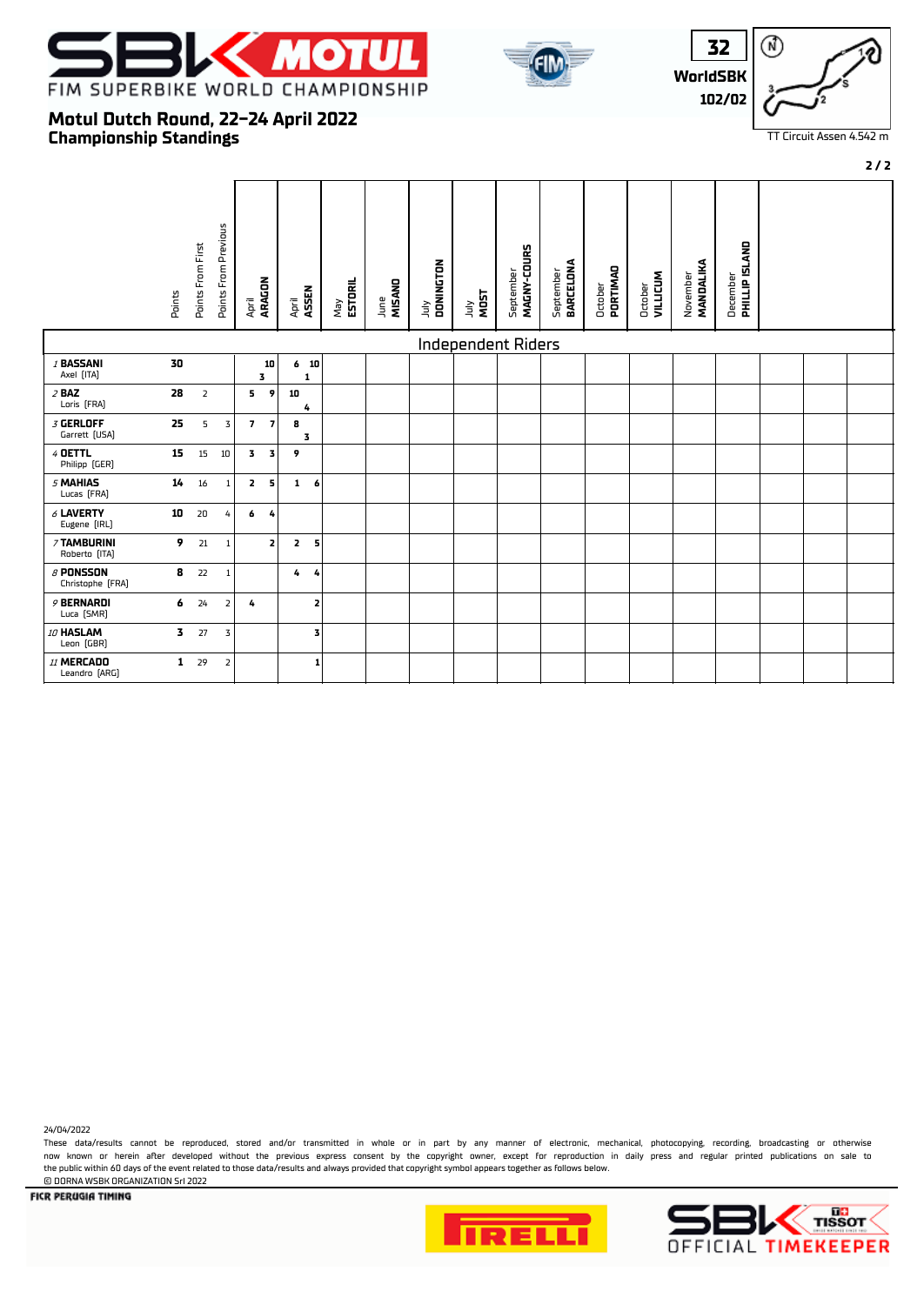



**WorldSBK 33.1 102/02**

⋒

Final Result

TT Circuit Assen 4.542 m

**1 / 4**

# **Lap Chart Race 2 Motul Dutch Round, 22-24 April 2022** Lap 2 3 4 5 6 7 8 9 10 11 12 13 14 15 16 17 18 19 20 21 1 1 1 1 1 19 19 19 19 19 19 19 19 19 19 19 19 19 19 19 19 55 19 65 65 65 7 7 7 7 7 7 7 7 7 7 7 7 55 55 55 55 19 55 19 19 19 47 55 55 55 55 55 55 55 55 55 55 55 7 7 7 7 7 65 55 55 55 55 47 47 47 47 47 47 47 45 45 45 45 45 45 45 22 65 7 7 7 7 21 21 21 22 22 22 22 22 22 47 47 47 22 22 22 47 6 | 21| 21| 21| 21| 22| 22| 22| 22| 45| 45| 45| 45| 45| 47| 22| 22| 22| 47| 47| 47| 45 22 22 22 22 21 45 45 45 21 21 21 21 21 21 21 21 21 21 21 21 21 47 47 47 47 47 97 97 97 60 60 60 97 97 97 60 97 97 97 44 60 60 97 45 45 45 45 44 44 44 97 97 97 60 60 60 97 60 60 44 97 97 97 52 35 35 35 35  $\frac{1}{2}$   $\frac{2}{3}$   $\frac{3}{4}$   $\frac{4}{5}$   $\frac{5}{6}$   $\frac{6}{7}$   $\frac{7}{8}$   $\frac{8}{7}$   $\frac{9}{11}$   $\frac{11}{12}$   $\frac{12}{13}$   $\frac{14}{14}$   $\frac{15}{15}$   $\frac{16}{17}$   $\frac{17}{18}$   $\frac{17}{18}$   $\frac{17}{18}$   $\frac{17}{18}$   $\frac{17}{18}$

 45 97 44 44 97 60 60 60 44 44 44 44 44 44 44 44 44 60 60 44 44 44 44 97 97 44 23 23 23 23 23 23 23 23 23 23 23 23 23 23 23 2 5 36 60 60 60 36 36 91 91 91 91 91 91 91 91 91 91 91 91 2 23 36 60 36 91 23 91 91 36 2 2 2 2 2 2 2 2 2 2 2 91 91 60 91 91 36 36 2 2 2 36 36 36 36 36 36 36 36 36 29 29 29 29 91 23 23 23 91 29 29 29 29 29 29 29 29 29 29 29 29 36 36 36 36 23 2 2 2 2 35 35 35 35 35 16 16 16 16 16 16 16 16 35 35 16 2 16 16 16 16 16 16 16 16 16 35 35 35 35 35 35 35 35 16 16 35 76 29 29 29 29 52 52 52 52 52 52 52 52 52 52 52 52 52 52 52 52

|                | Final Result                 |            |
|----------------|------------------------------|------------|
| $\mathcal{I}$  | 19 A. BAUTISTA               | Laps 21    |
| $\overline{z}$ | 55 A. LOCATELLI              | 8.770      |
|                | $3 - 7$ LECUONA              | 11.580     |
|                | 4 22 A. LOWES                | 13.329     |
|                | $5-45 \leq$ Redding          | 14.672     |
|                | $6$ 47 A BASSANI (P)         | 17.490     |
|                | $7-21$ M. RINALDI            | 23.374     |
| B              | 60 M. VAN DER MARK           | 28.511     |
| 9              | 97 x VIERGE                  | 29.067     |
|                | 10 44 L MAHIAS               | 29.434     |
|                | $11$ <b>2 R. TAMBURINI</b>   | 36.810     |
|                | 12 23 r. PONSSON             | 36.814     |
|                | 13 91 L HASLAM               | 37.000     |
|                | 14 29   BERNARDI             | 38.862     |
|                | 15 36 I. MERCADO             | 41.674     |
|                | 16 16 F. RUIU                | 51.252     |
|                | 17 35 H. SYAHRIN             | 51.382     |
|                | <i>18</i> 52 n. KONIG        | 1'10.088   |
|                | <b>RFT 1 T. RAZGATLIOGLU</b> | 16 Laps    |
|                | <b>RET 65 L REA</b>          | 16<br>Laps |
|                | $RFT = 5P$ . DETTL           | 20<br>Laps |
|                | RFT 76 L. BAZ                | 20<br>Laps |
|                | <i>RFT</i> 31 G. GERLOFF     | 20<br>Laps |
|                | RET 3 K. NOZANE              |            |

24/04/2022

These data/results cannot be reproduced, stored and/or transmitted in whole or in part by any manner of electronic, mechanical, photocopying, recording, broadcasting or otherwise now known or herein afer developed without the previous express consent by the copyright owner, except for reproduction in daily press and regular printed publications on sale to the public within 60 days of the event related to those data/results and always provided that copyright symbol appears together as follows below. © DORNA WSBK ORGANIZATION Srl 2022

**FICR PERUGIA TIMING** 

29 52 52 52 52

 16 35



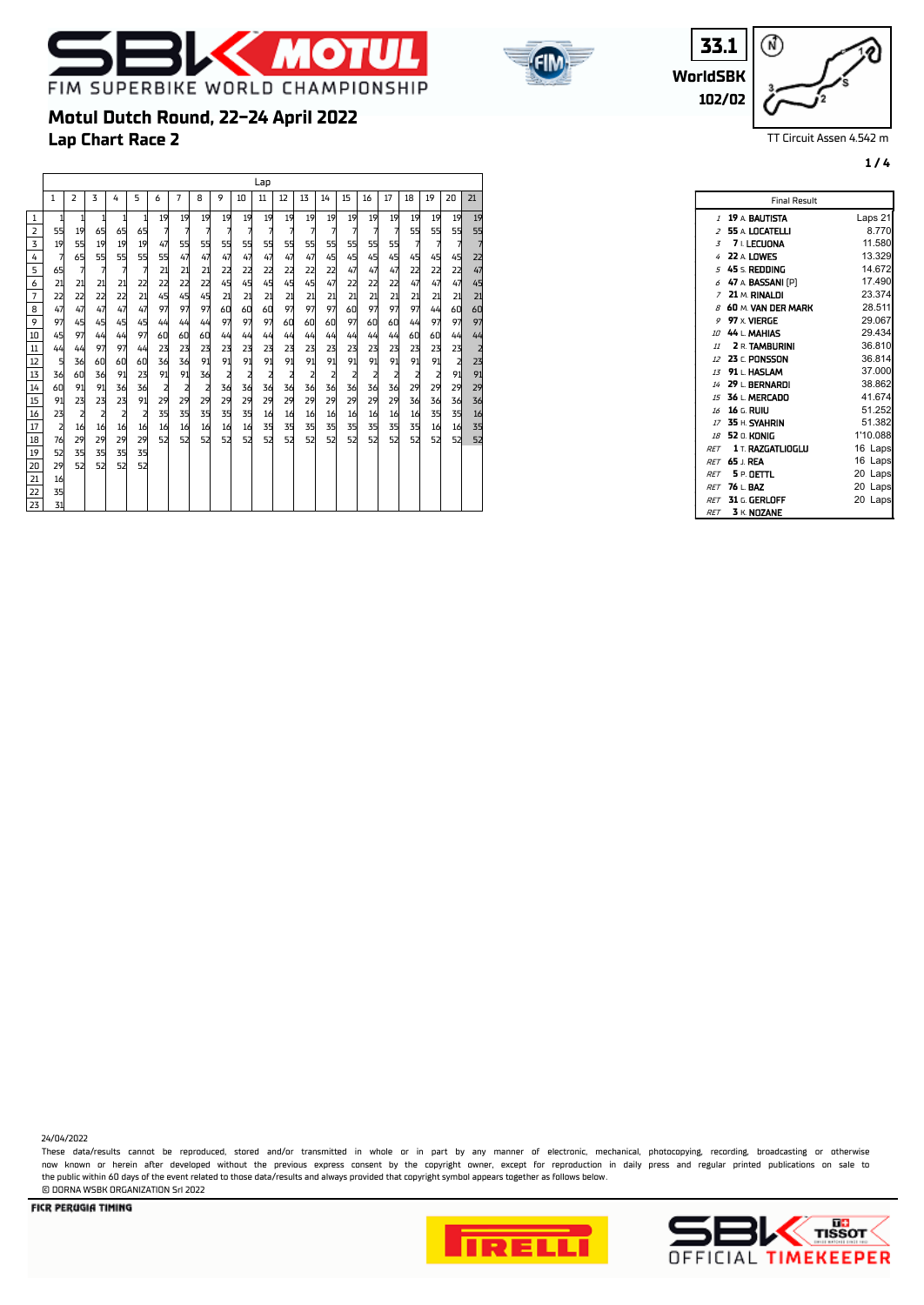





**2 / 4**

# **Lap Chart Race 2 Motul Dutch Round, 22-24 April 2022**

|                 | Lap 1                               |                   | 3              | 19 A.Bautista                 | 0.206                                                                                                                                                                                                                                   |
|-----------------|-------------------------------------|-------------------|----------------|-------------------------------|-----------------------------------------------------------------------------------------------------------------------------------------------------------------------------------------------------------------------------------------|
|                 |                                     |                   | 4              | 55 A.Locatelli                | 0.815                                                                                                                                                                                                                                   |
| 1               | 1 T.Razgatlioglu                    | 1'39.812          | 5              | 7 I.Lecuona                   | 0.995                                                                                                                                                                                                                                   |
| $\overline{z}$  | 55 A.Locatelli                      | 0.133             | 6              | 21 M.Rinaldi                  | 1.451                                                                                                                                                                                                                                   |
| 3               | 19 A.Bautista                       | 0.272             | $\overline{z}$ | 22 A.Lowes                    | 1.618                                                                                                                                                                                                                                   |
| 4               | 7 I.Lecuona                         | 0.643             | 8              | 47 A.Bassani                  | 1.914                                                                                                                                                                                                                                   |
| 5               | $65$ J.Rea                          | 0.747             | 9              | 45 S.Redding                  | 3.637                                                                                                                                                                                                                                   |
| 6               | 21 M.Rinaldi                        | 0.884             | 10             | 44 L.Mahias                   | 5.747                                                                                                                                                                                                                                   |
| $\overline{z}$  | 22 A.Lowes                          | 1.031             | 11             | 97 X.Vierge                   | 5.770                                                                                                                                                                                                                                   |
| 8               | 47 A.Bassani                        | 1.780             | 12             |                               | 6.342                                                                                                                                                                                                                                   |
| 9               | 97 X.Vierge                         | 2.128             |                | 60 M.van der Mark             |                                                                                                                                                                                                                                         |
| 10              | 45 S.Redding                        | 2.566             | 13             | 91 L.Haslam                   | 8.044                                                                                                                                                                                                                                   |
| $11\,$          | 44 L.Mahias                         | 2.667             | 14             | 36 L.Mercado                  | 8.073                                                                                                                                                                                                                                   |
|                 |                                     |                   | 15             | 23 C.Ponsson                  | 8.148                                                                                                                                                                                                                                   |
| 12              | 5 P.Oettl                           | 2.740             | 16             | 2 R.Tamburini                 | 8.233                                                                                                                                                                                                                                   |
| 13              | 36 L.Mercado                        | 2.962             | 17             | 16 G.Ruiu                     | 11.229                                                                                                                                                                                                                                  |
| 14              | 60 M.van der Mark                   | 3.003             | 18             | 29 L.Bernardi                 | 11.938                                                                                                                                                                                                                                  |
| 15              | 91 L.Haslam                         | 3.225<br>3.535    | 19             | 35 H.Syahrin                  | 12.284                                                                                                                                                                                                                                  |
| 16              | 23 C.Ponsson                        |                   | 20             | 52 O.Konig                    | 14.815                                                                                                                                                                                                                                  |
| $17\,$          | 2 R.Tamburini                       | 3.715             |                |                               |                                                                                                                                                                                                                                         |
| 18              | <b>76</b> L.Baz                     | 4.386             |                | Lap 5                         |                                                                                                                                                                                                                                         |
| 19              | 52 O.Konig                          | 4.801             | $\mathcal{I}$  | 1 T.Razgatlioglu              | 7'59.037                                                                                                                                                                                                                                |
| 20              | 29 L.Bernardi                       | 4.948             | $\overline{z}$ | <b>65</b> J.Rea               | 0.040                                                                                                                                                                                                                                   |
| 21              | 16 G.Ruiu                           | 5.012             | 3              | 19 A.Bautista                 | 0.327                                                                                                                                                                                                                                   |
|                 | 22 35 H.Syahrin                     | 5.294             | 4              | 55 A.Locatelli                | 1.041                                                                                                                                                                                                                                   |
| 23              | 31 G.Gerloff                        | 43.664            | 5              | 7 I.Lecuona                   | 1.247                                                                                                                                                                                                                                   |
|                 |                                     |                   | 6              | 22 A.Lowes                    | 1.744                                                                                                                                                                                                                                   |
|                 | Lap 2                               |                   | $\overline{z}$ | 21 M.Rinaldi                  | 1.834                                                                                                                                                                                                                                   |
| 1               | 1 T.Razgatlioglu                    | 3'14.698          | 8              | 47 A.Bassani                  | 2.012                                                                                                                                                                                                                                   |
| $\overline{z}$  | 19 A.Bautista                       | 0.242             | 9              | 45 S.Redding                  | 4.030                                                                                                                                                                                                                                   |
| 3               | 55 A.Locatelli                      | 0.348             | 10             | 97 X.Vierge                   | 6.769                                                                                                                                                                                                                                   |
| 4               | <b>65</b> J.Rea                     | 0.793             | 11             | 44 L.Mahias                   | 7.055                                                                                                                                                                                                                                   |
| 5               | 7 I.Lecuona                         | 0.898             | 12             | 60 M.van der Mark             | 7.385                                                                                                                                                                                                                                   |
| 6               | 21 M.Rinaldi                        | 1.259             | 13             | 23 C.Ponsson                  | 9.649                                                                                                                                                                                                                                   |
| $\overline{z}$  | 22 A.Lowes                          | 1.512             | 14             | 36 L.Mercado                  | 9.890                                                                                                                                                                                                                                   |
| 8               | 47 A.Bassani                        | 1.682             | 15             | 91 L.Haslam                   | 10.246                                                                                                                                                                                                                                  |
| 9               | 45 S.Redding                        | 3.087             | 16             | 2 R.Tamburini                 | 10.259                                                                                                                                                                                                                                  |
| 10              | 97 X.Vierge                         | 3.454             | 17             | 16 G.Ruiu                     | 13.394                                                                                                                                                                                                                                  |
| 11              | 44 L.Mahias                         | 3.631             | 18             | 29 L.Bernardi                 | 13.605                                                                                                                                                                                                                                  |
| 12              |                                     |                   |                |                               |                                                                                                                                                                                                                                         |
|                 |                                     |                   |                |                               |                                                                                                                                                                                                                                         |
|                 | 36 L.Mercado                        | 4.190             | 19             | 35 H.Syahrin                  |                                                                                                                                                                                                                                         |
| 13<br>14        | 60 M.van der Mark                   | 4.263             | 20             | 52 O.Konig                    |                                                                                                                                                                                                                                         |
| 15              | 91 L.Haslam<br>23 C.Ponsson         | 4.605<br>4.871    |                |                               |                                                                                                                                                                                                                                         |
| 16              |                                     |                   |                | Lap 6                         |                                                                                                                                                                                                                                         |
| $17$            | 2 R.Tamburini<br><b>16</b> G.Ruiu   | 5.084<br>7.619    | $\it 1$        | 19 A.Bautista                 | 9'36.960                                                                                                                                                                                                                                |
| 18              |                                     |                   | $\overline{z}$ | 7 I.Lecuona                   |                                                                                                                                                                                                                                         |
| 19              | 29 L.Bernardi                       | 8.747<br>8.919    | 3              | 47 A.Bassani                  | 0.279                                                                                                                                                                                                                                   |
| 20              | 35 H.Syahrin                        |                   | 4              | 55 A.Locatelli                |                                                                                                                                                                                                                                         |
|                 | 52 O.Konig                          | 9.348             | 5              | 21 M.Rinaldi                  |                                                                                                                                                                                                                                         |
|                 |                                     |                   | 6              | 22 A.Lowes                    | 1.142                                                                                                                                                                                                                                   |
|                 | Lap 3                               |                   | $\overline{z}$ | 45 S.Redding                  |                                                                                                                                                                                                                                         |
| 1               | 1 T.Razgatlioglu                    | 4'49.465          | 8              | 97 X.Vierge                   |                                                                                                                                                                                                                                         |
| 2               | <b>65</b> J.Rea                     | 0.119             | 9              | 44 L.Mahias                   | 5.300                                                                                                                                                                                                                                   |
| 3               | 19 A.Bautista                       | 0.119             | 10             | 60 M.van der Mark             | 5.506                                                                                                                                                                                                                                   |
| 4               | 55 A.Locatelli                      | 0.544             | $11\,$         | 23 C.Ponsson                  |                                                                                                                                                                                                                                         |
| 5               | 7 I.Lecuona                         | 0.920             | 12             | 36 L.Mercado                  |                                                                                                                                                                                                                                         |
| 6               | 21 M.Rinaldi                        | 1.527             |                | 13 91 L.Haslam                |                                                                                                                                                                                                                                         |
| $\overline{z}$  | 22 A.Lowes                          | 1.672             | 14             | 2 R.Tamburini                 |                                                                                                                                                                                                                                         |
| 8               | 47 A.Bassani                        | 1.875             | 15             | 29 L.Bernardi                 |                                                                                                                                                                                                                                         |
|                 | 9 45 S.Redding                      | 3.240             | 16             | 35 H.Syahrin                  |                                                                                                                                                                                                                                         |
| 10              | 44 L.Mahias                         | 4.453             | $17$           | 16 G.Ruiu                     |                                                                                                                                                                                                                                         |
| $11\,$          | 97 X.Vierge                         | 4.476             | 18             | 52 O.Konig                    |                                                                                                                                                                                                                                         |
| 12              | 60 M.van der Mark                   | 5.314             |                |                               |                                                                                                                                                                                                                                         |
| 13              | 36 L.Mercado                        | 6.146             |                | Lap 7                         |                                                                                                                                                                                                                                         |
| 14              | 91 L.Haslam                         | 6.339             | 1              |                               |                                                                                                                                                                                                                                         |
| 15 <sub>1</sub> | 23 C.Ponsson                        | 6.459             | 2              | 19 A.Bautista                 |                                                                                                                                                                                                                                         |
| 16              | 2 R.Tamburini                       | 6.509             | $\overline{3}$ | 7 I.Lecuona<br>55 A.Locatelli |                                                                                                                                                                                                                                         |
| 17              | <b>16</b> G.Ruiu                    | 9.383             | 4              | 47 A.Bassani                  |                                                                                                                                                                                                                                         |
| 18              | 29 L.Bernardi                       | 10.376            | 5              |                               |                                                                                                                                                                                                                                         |
| 19              | 35 H.Syahrin                        | 10.710            | 6              | 21 M.Rinaldi                  |                                                                                                                                                                                                                                         |
| 20              | 52 O.Konig                          | 12.032            | 7              | 22 A.Lowes<br>45 S.Redding    |                                                                                                                                                                                                                                         |
|                 |                                     |                   | 8              |                               |                                                                                                                                                                                                                                         |
|                 | Lap 4                               |                   | 9              | 97 X.Vierge<br>44 L.Mahias    |                                                                                                                                                                                                                                         |
| 1               | 1 T.Razgatlioglu<br><b>65</b> J.Rea | 6'24.254<br>0.113 |                | 10 60 M.van der Mark          | 13.920<br>18.147<br>0.127<br>0.523<br>0.862<br>1.502<br>5.218<br>8.315<br>8.568<br>8.713<br>9.115<br>12.381<br>13.036<br>13.349<br>18.483<br>11'11.641<br>0.726<br>1.224<br>1.518<br>1.805<br>1.935<br>2.107<br>6.453<br>6.641<br>6.876 |

| 3                | 19 | A.Bautista                  | 0.206            |
|------------------|----|-----------------------------|------------------|
| 4                | 55 | A.Locatelli                 | 0.815            |
| 5                | 7  | I.Lecuona                   | 0.995            |
| 6                |    | 21 M.Rinaldi                | 1.451            |
| 7                | 22 | A.Lowes                     | 1.618            |
| 8                | 47 | A.Bassani                   | 1.914            |
| 9                |    | 45 S.Redding                | 3.637            |
| 10               |    | 44 L.Mahias                 | 5.747            |
| 11               | 97 | X.Vierge                    | 5.770            |
| 12               | 60 | M.van der Mark              | 6.342            |
| 13               | 91 | L.Haslam                    | 8.044            |
| 14               | 36 | L.Mercado                   | 8.073            |
| 15               |    | 23 C.Ponsson                | 8.148            |
| 16               |    | 2 R.Tamburini               | 8.233            |
| 17               | 16 | G.Ruiu                      | 11.229           |
| 18               | 29 | L.Bernardi                  | 11.938           |
| 19               |    | 35 H.Syahrin                | 12.284           |
|                  | 52 |                             | 14.815           |
| 20               |    | 0.Konig                     |                  |
|                  |    | Lap 5                       |                  |
| 1                | 1  | T.Razgatlioglu              | 7'59.037         |
| 2                | 65 | J.Rea                       | 0.040            |
| 3                | 19 | A.Bautista                  | 0.327            |
| 4                | 55 | A.Locatelli                 | 1.041            |
| 5                | 7  | I.Lecuona                   | 1.247            |
| 6                |    | 22 A.Lowes                  | 1.744            |
| $\boldsymbol{7}$ |    | 21 M.Rinaldi                | 1.834            |
| 8                | 47 | A.Bassani                   | 2.012            |
| 9                |    | 45 S.Redding                | 4.030            |
| 10               | 97 |                             | 6.769            |
|                  |    | X.Vierge<br>44 L.Mahias     | 7.055            |
| 11               |    |                             |                  |
| 12               | 60 | M.van der Mark              | 7.385<br>9.649   |
| 13               |    | 23 C.Ponsson                |                  |
| 14               |    | 36 L.Mercado                | 9.890            |
| 15               |    | 91 L.Haslam                 | 10.246           |
| 16               | 2  | R.Tamburini                 | 10.259           |
| 17               | 16 | G.Ruiu                      | 13.394           |
| 18               | 29 | L.Bernardi                  | 13.605           |
| 19               | 35 | H.Syahrin                   | 13.920           |
| 20               | 52 | 0.Konig                     | 18.147           |
|                  |    | Lap 6                       |                  |
| 1                | 19 | A.Bautista                  | 9'36.960         |
| 2                | 7  | I.Lecuona                   | 0.127            |
| 3                | 47 | A.Bassani                   | 0.279            |
| 4                | 55 | A.Locatelli                 | 0.523            |
| 5                |    | 21 M.Rinaldi                | 0.862            |
| 6                | 22 | A.Lowes                     | 1.142            |
| $\overline{z}$   | 45 | <b>S.Redding</b>            | 1.502            |
| 8                | 97 | X.Vierge                    | 5.218            |
| 9                |    | 44 L.Mahias                 | 5.300            |
| 10               | 60 | M.van der Mark              | 5.506            |
| 11               | 23 | C.Ponsson                   | 8.315            |
| 12               | 36 | L.Mercado                   | 8.568            |
| 13               |    | 91 L.Haslam                 | 8.713            |
| $14\,$           | 2  |                             | 9.115            |
|                  |    | R.Tamburini                 | 12.381           |
| 15               |    | 29 L.Bernardi               |                  |
| 16               | 35 | H.Syahrin                   | 13.036           |
| $17\,$<br>18     | 52 | 16 G.Ruiu<br><b>O.Konig</b> | 13.349<br>18.483 |
|                  |    |                             |                  |
|                  |    | Lap 7                       |                  |
| 1                | 19 | A.Bautista                  | 11'11.641        |
| 2                | 7  | I.Lecuona                   | 0.726            |
| 3                | 55 | A.Locatelli                 | 1.224            |
| 4                | 47 | A.Bassani                   | 1.518            |
| 5                |    | 21 M.Rinaldi                | 1.805            |
| 6                | 22 | A.Lowes                     | 1.935            |
| $\boldsymbol{7}$ |    | 45 S.Redding                | 2.107            |
| 8                | 97 | X.Vierge                    | 6.453            |
| 9                | 44 | L.Mahias                    | 6.641            |
|                  | 60 | M.van der Mark              | 6.876            |

|                  |                                  |                  |                |                                  | 2/4              |
|------------------|----------------------------------|------------------|----------------|----------------------------------|------------------|
| 12               | 36 L.Mercado                     | 10.603           | 4              | 47 A.Bassani                     | 4.494            |
| 13               | 91 L.Haslam                      | 10.676           | 5              | 22 A.Lowes                       | 5.392            |
| 14               | 2 R.Tamburini                    | 10.849           | 6              | 45 S.Redding                     | 5.639            |
| 15               | 29 L.Bernardi                    | 13.883           | 7              | 21 M.Rinaldi                     | 7.631            |
| 16               | 35 H.Syahrin                     | 15.270           | 8              | 60 M.van der Mark                | 13.620           |
| 17               | 16 G.Ruiu                        | 15.673           | 9              | 97 X.Vierge                      | 13.853           |
| 18               | 52 O.Konig                       | 22.059           | 10             | 44 L.Mahias                      | 13.978           |
|                  |                                  |                  | 11             | 23 C.Ponsson                     | 18.177           |
|                  | Lap 8                            |                  | 12             | 91 L.Haslam                      | 18.372           |
| $\it 1$          | 19 A.Bautista                    | 12'46.101        | 13             | 2 R.Tamburini                    | 19.023           |
| 2                | 7 I.Lecuona                      | 1.014            | 14<br>15       | 36 L.Mercado                     | 19.743<br>22.204 |
| 3                | 55 A.Locatelli                   | 2.004            | 16             | 29 L.Bernardi<br>16 G.Ruiu       | 26.862           |
| $\overline{4}$   | 47 A.Bassani                     | 2.221            | 17             | 35 H.Syahrin                     | 27.052           |
| 5                | 21 M.Rinaldi                     | 2.451            | 18             | 52 O.Konig                       | 36.072           |
| 6                | 22 A.Lowes                       | 2.546            |                |                                  |                  |
| $\boldsymbol{7}$ | 45 S.Redding                     | 2.742            |                |                                  |                  |
| 8                | 97 X.Vierge                      | 8.016            |                | Lap 12                           |                  |
| 9                | 44 L.Mahias                      | 8.204            | 1              | 19 A.Bautista                    | 19'04.141        |
| 10               | 60 M.van der Mark                | 8.288            | $\overline{z}$ | 7 I.Lecuona                      | 4.029            |
| 11               | 23 C.Ponsson                     | 12.100           | 3              | 55 A.Locatelli                   | 4.513            |
| 12               | 91 L.Haslam                      | 12.785           | 4              | 47 A.Bassani                     | 5.327            |
| 13               | 36 L.Mercado                     | 12.841           | 5              | 22 A.Lowes                       | 5.771            |
| 14               | 2 R.Tamburini                    | 12.875           | 6              | 45 S.Redding                     | 6.179            |
| 15               | 29 L.Bernardi                    | 15.665           | 7              | 21 M.Rinaldi                     | 8.970            |
| 16               | 35 H.Syahrin                     | 17.914           | 8              | 97 X.Vierge                      | 15.320           |
| 17               | 16 G.Ruiu                        | 18.071           | 9              | 60 M.van der Mark                | 15.486<br>15.811 |
| 18               | 52 O.Konig                       | 25.621           | 10<br>11       | 44 L.Mahias                      | 20.315           |
|                  |                                  |                  | 12             | 23 C.Ponsson<br>91 L.Haslam      | 20.402           |
|                  | Lap 9                            |                  | 13             | 2 R.Tamburini                    | 20.928           |
| 1                | 19 A.Bautista                    | 14'20.318        | 14             | 36 L.Mercado                     | 21.854           |
| 2                | 7 I.Lecuona                      | 1.774            | 15             | 29 L.Bernardi                    | 24.267           |
| 3                | 55 A.Locatelli                   | 2.693            | 16             | 16 G.Ruiu                        | 29.261           |
| 4                | 47 A.Bassani                     | 2.918            | 17             | 35 H.Syahrin                     | 29.542           |
| 5                | 22 A.Lowes                       | 3.549            | 18             | 52 O.Konig                       | 39.569           |
|                  |                                  |                  |                |                                  |                  |
| 6                | 45 S.Redding                     | 3.798            |                |                                  |                  |
| $\overline{z}$   | 21 M.Rinaldi                     | 4.559            |                |                                  |                  |
| 8                | 60 M.van der Mark                | 9.983            |                | Lap 13                           |                  |
| 9                | 97 X.Vierge                      | 10.170           | 1              | 19 A.Bautista                    | 20'38.859        |
| 10               | 44 L.Mahias                      | 10.386           | $\overline{z}$ | 7 I.Lecuona                      | 4.610            |
| 11               | 23 C.Ponsson                     | 14.185           | 3              | 55 A.Locatelli                   | 5.064            |
| 12               | 91 L.Haslam                      | 14.980           | 4              | 47 A.Bassani                     | 6.418            |
| 13               | 2 R.Tamburini                    | 15.136           | 5              | 22 A.Lowes                       | 6.491            |
| 14               | 36 L.Mercado                     | 15.487           | 6              | 45 S.Redding                     | 6.680            |
| 15<br>16         | 29 L.Bernardi                    | 17.791<br>21.267 | 7<br>8         | 21 M.Rinaldi                     | 10.321<br>16.840 |
| $17\,$           | 35 H.Syahrin                     | 21.445           | 9              | 97 X.Vierge                      | 16.914           |
| 18               | 16 G.Ruiu<br>52 O.Konig          | 29.409           | 10             | 60 M.van der Mark<br>44 L.Mahias | 17.263           |
|                  |                                  |                  | 11             |                                  | 22.596           |
|                  |                                  |                  | 12             | 23 C.Ponsson<br>91 L.Haslam      | 22.858           |
|                  | Lap 10                           |                  | 13             | 2 R.Tamburini                    | 23.069           |
| 1                | 19 A.Bautista                    | 15'54.848        | 14             | 36 L.Mercado                     | 24.244           |
| $\boldsymbol{z}$ | 7 I.Lecuona                      | 2.587            | 15             | 29 L.Bernardi                    | 26.514           |
| 3                | 55 A.Locatelli                   | 3.436            | 16             | 16 G.Ruiu                        | 31.943           |
| 4                | 47 A.Bassani                     | 3.671            | 17             | 35 H.Syahrin                     | 32.127           |
| 5                | 22 A.Lowes                       | 4.458            | 18             | 52 O.Konig                       | 43.480           |
| 6<br>7           | 45 S.Redding                     | 4.603            |                |                                  |                  |
| 8                | 21 M.Rinaldi                     | 5.969<br>11.697  |                | Lap 14                           |                  |
| 9                | 60 M.van der Mark<br>97 X.Vierge | 11.879           | $\mathcal{I}$  | 19 A.Bautista                    | 22'13.588        |
| 10               | 44 L.Mahias                      | 12.150           | 2              |                                  | 5.332            |
| 11               | 23 C.Ponsson                     | 16.166           | 3              | 7 I.Lecuona<br>55 A.Locatelli    | 6.079            |
| 12               | 91 L.Haslam                      | 16.829           | 4              | 45 S.Redding                     | 7.823            |
| 13               | 2 R.Tamburini                    | 17.224           | 5              | 22 A.Lowes                       | 7.902            |
| 14               | 36 L.Mercado                     | 17.620           | 6              | 47 A.Bassani                     | 7.997            |
| 15               | 29 L.Bernardi                    | 19.736           | $\overline{z}$ | 21 M.Rinaldi                     | 11.875           |
| 16               | 35 H.Syahrin                     | 23.913           | 8              | 97 X.Vierge                      | 18.578           |
| 17               | <b>16</b> G.Ruiu                 | 24.121           | 9              | 60 M.van der Mark                | 18.671           |
| 18               | 52 O.Konig                       | 32.716           | 10             | 44 L.Mahias                      | 18.989           |
|                  |                                  |                  | 11             | 23 C.Ponsson                     | 24.467           |
|                  | Lap 11                           |                  | 12             | 91 L.Haslam                      | 24.623           |
| 1                | 19 A.Bautista                    | 17'29.485        | 13             | 2 R.Tamburini                    | 25.026           |
| 2                | 7 I.Lecuona                      | 3.366            | 14<br>15       | 36 L.Mercado<br>29 L.Bernardi    | 26.501<br>28.649 |

| 18                          | 52 | 0.Konig          | 39.569    |
|-----------------------------|----|------------------|-----------|
|                             |    | Lap 13           |           |
| $\mathcal{I}_{\mathcal{L}}$ | 19 | A.Bautista       | 20'38.859 |
| $\overline{z}$              | 7  | I.Lecuona        | 4.610     |
| 3                           | 55 | A.Locatelli      | 5.064     |
| 4                           | 47 | A.Bassani        | 6.418     |
| 5                           | 22 | A.Lowes          | 6.491     |
| 6                           |    | 45 S.Redding     | 6.680     |
| $\overline{z}$              |    | 21 M.Rinaldi     | 10.321    |
| 8                           | 97 | X.Vierge         | 16.840    |
| 9                           | 60 | M.van der Mark   | 16.914    |
| 10                          | 44 | L.Mahias         | 17.263    |
| 11                          | 23 | C.Ponsson        | 22.596    |
| $12^{1}$                    | 91 | L.Haslam         | 22.858    |
| 13                          | 2  | R.Tamburini      | 23.069    |
| 14                          | 36 | L.Mercado        | 24.244    |
| 15                          | 29 | L.Bernardi       | 26.514    |
| 16                          | 16 | G.Ruiu           | 31.943    |
| 17                          | 35 | H.Syahrin        | 32.127    |
| 18                          | 52 | 0.Konig          | 43.480    |
|                             |    | Lap 14           |           |
| $\overline{1}$              | 19 | A.Bautista       | 22'13.588 |
| $\overline{z}$              | 7  | I.Lecuona        | 5.332     |
| $\overline{5}$              | 55 | A.Locatelli      | 6.079     |
| 4                           | 45 | <b>S.Redding</b> | 7.823     |
| 5                           | 22 | A.Lowes          | 7.902     |
| 6                           | 47 | A.Bassani        | 7.997     |
| $\overline{z}$              | 21 | M.Rinaldi        | 11.875    |
| 8                           | 97 | <b>X.Vierge</b>  | 18.578    |
| 9                           | 60 | M.van der Mark   | 18.671    |
| 10                          | 44 | L.Mahias         | 18.989    |
| 11                          | 23 | C.Ponsson        | 24.467    |
| $12^{1}$                    | 91 | L.Haslam         | 24.623    |
| 13                          | 2  | R.Tamburini      | 25.026    |
| 14                          | 36 | L.Mercado        | 26.501    |
| 15                          | 29 | L.Bernardi       | 28.649    |
| 16                          | 16 | G.Ruiu           | 34.483    |

#### 24/04/2022

These data/results cannot be reproduced, stored and/or transmitted in whole or in part by any manner of electronic, mechanical, photocopying, recording, broadcasting or otherwise now known or herein afer developed without the previous express consent by the copyright owner, except for reproduction in daily press and regular printed publications on sale to the public within 60 days of the event related to those data/results and always provided that copyright symbol appears together as follows below. © DORNA WSBK ORGANIZATION Srl 2022



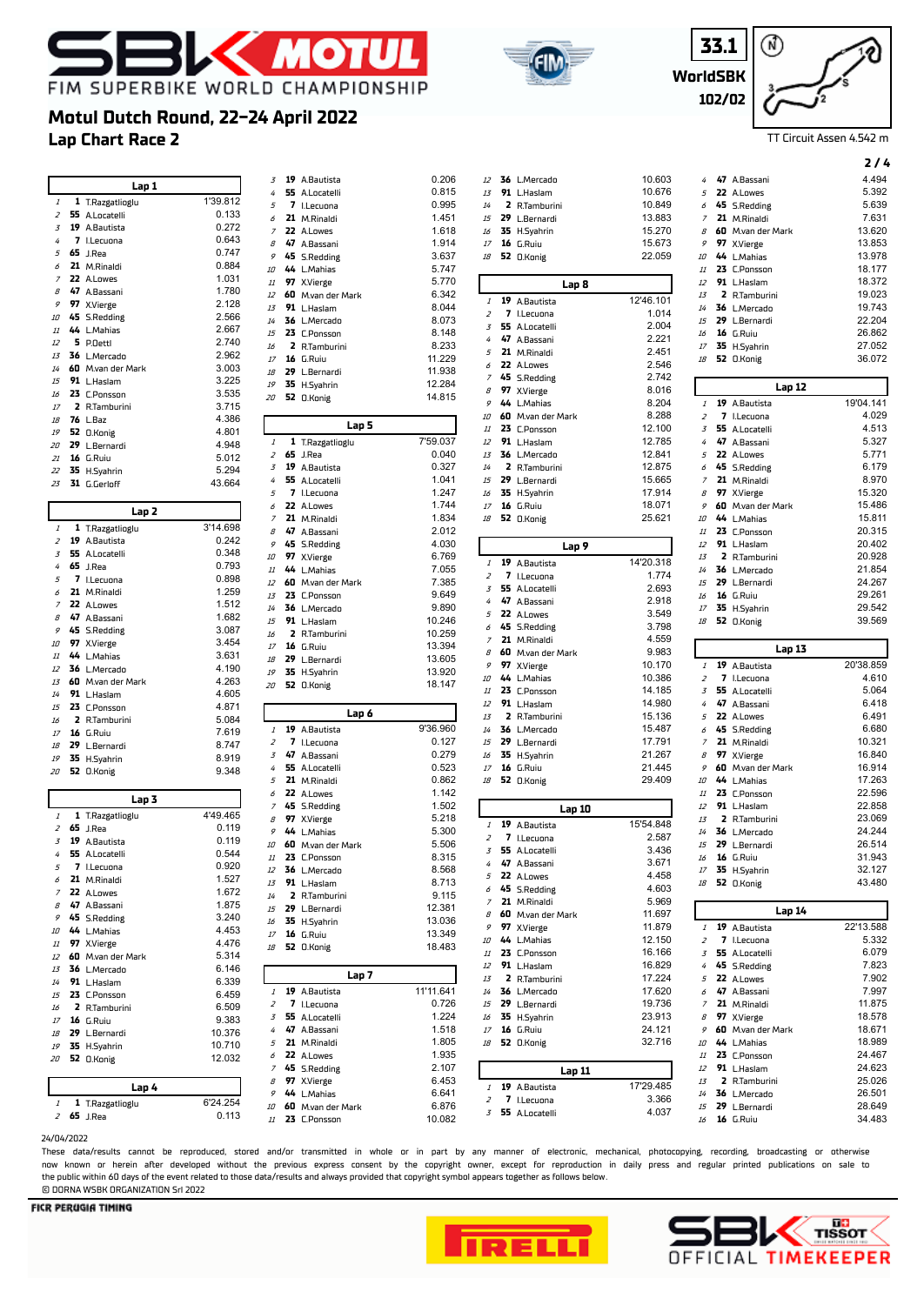





TT Circuit Assen 4.542 m

**3 / 4**

# **Lap Chart Race 2 Motul Dutch Round, 22-24 April 2022**

| 17                                                                                                                                 | 35 H.Syahrin                |                   | 34.610           | 9                   | 44 L.Mahias                   | 26.087                                                                                                                                                                   |
|------------------------------------------------------------------------------------------------------------------------------------|-----------------------------|-------------------|------------------|---------------------|-------------------------------|--------------------------------------------------------------------------------------------------------------------------------------------------------------------------|
| 18                                                                                                                                 | 52 O.Konig                  |                   | 47.264           | 10                  | 60 M.van der Mark             | 26.151                                                                                                                                                                   |
|                                                                                                                                    |                             |                   |                  | 11                  | 23 C.Ponsson                  | 32.917                                                                                                                                                                   |
|                                                                                                                                    |                             | <b>Lap 15</b>     |                  | 12                  | 91 L.Haslam                   | 32.998                                                                                                                                                                   |
|                                                                                                                                    |                             |                   | 23'48.382        | 13                  | 2 R.Tamburini                 | 33.143                                                                                                                                                                   |
| $\it 1$                                                                                                                            | 19 A.Bautista               |                   |                  | 14                  | 29 L.Bernardi                 | 36.147                                                                                                                                                                   |
| $\overline{z}$                                                                                                                     | 7 I.Lecuona                 |                   | 6.130<br>6.674   | 15                  | 36 L.Mercado                  | 36.527                                                                                                                                                                   |
| 3                                                                                                                                  | 55 A.Locatelli              |                   |                  | 16                  | 16 G.Ruiu                     | 45.332                                                                                                                                                                   |
| $\overline{4}$                                                                                                                     | 45 S.Redding                |                   | 8.746            | 17                  | 35 H.Syahrin                  | 45.431                                                                                                                                                                   |
| 5<br>6                                                                                                                             | 47 A.Bassani                |                   | 8.877            | 18                  | 52 O.Konig                    | 1'02.102                                                                                                                                                                 |
| 7                                                                                                                                  | 22 A.Lowes                  |                   | 9.477<br>13.599  |                     |                               |                                                                                                                                                                          |
| $\cal B$                                                                                                                           | 21 M.Rinaldi                |                   | 20.821           |                     | Lap 19                        |                                                                                                                                                                          |
| 9                                                                                                                                  | 97 X.Vierge                 | 60 M.van der Mark | 20.918           | 1                   | 19 A.Bautista                 | 30'07.676                                                                                                                                                                |
| 10                                                                                                                                 | 44 L.Mahias                 |                   | 21.029           | $\overline{z}$      | 55 A.Locatelli                | 9.460                                                                                                                                                                    |
| 11                                                                                                                                 | 23 C.Ponsson                |                   | 26.343           | 3                   | 7 I.Lecuona                   | 9.867                                                                                                                                                                    |
| 12                                                                                                                                 | 91 L.Haslam                 |                   | 26.487           | 4                   | 45 S.Redding                  | 13.681                                                                                                                                                                   |
| 13                                                                                                                                 | 2 R.Tamburini               |                   | 26.775           | 5                   | 22 A.Lowes                    | 13.759                                                                                                                                                                   |
| 14                                                                                                                                 | 36 L.Mercado                |                   | 28.837           | 6                   | 47 A.Bassani                  | 13.934                                                                                                                                                                   |
| 15                                                                                                                                 | 29 L.Bernardi               |                   | 30.718           | 7                   | 21 M.Rinaldi                  | 20.723                                                                                                                                                                   |
| 16                                                                                                                                 | 16 G.Ruiu                   |                   | 37.233           | 8                   | 44 L.Mahias                   | 28.621                                                                                                                                                                   |
| 17                                                                                                                                 | 35 H.Syahrin                |                   | 37.342           | 9                   | 97 X.Vierge                   | 28.668                                                                                                                                                                   |
| $18\,$                                                                                                                             | 52 O.Konig                  |                   | 51.028           | 10                  | 60 M.van der Mark             | 28.724                                                                                                                                                                   |
|                                                                                                                                    |                             |                   |                  | 11                  | 23 C.Ponsson                  | 35.246                                                                                                                                                                   |
|                                                                                                                                    |                             |                   |                  | 12                  | 91 L.Haslam                   | 35.520                                                                                                                                                                   |
|                                                                                                                                    |                             | Lap 16            |                  | 13                  | 2 R.Tamburini                 | 35.541                                                                                                                                                                   |
| $\it 1$                                                                                                                            | 19 A.Bautista               |                   | 25'22.982        | 14                  | 29 L.Bernardi                 | 37.794                                                                                                                                                                   |
| $\overline{z}$                                                                                                                     | 7 I.Lecuona                 |                   | 6.973            | 15                  | 36 L.Mercado                  | 38.897                                                                                                                                                                   |
| 3                                                                                                                                  | 55 A.Locatelli              |                   | 7.321            | 16                  | 35 H.Syahrin                  | 48.418                                                                                                                                                                   |
| 4                                                                                                                                  | 45 S.Redding                |                   | 9.810            | 17                  | <b>16</b> G.Ruiu              | 48.639                                                                                                                                                                   |
| 5                                                                                                                                  | 47 A.Bassani                |                   | 9.881            | 18                  | 52 O.Konig                    | 1'05.665                                                                                                                                                                 |
| 6                                                                                                                                  | 22 A.Lowes                  |                   | 10.638           |                     |                               |                                                                                                                                                                          |
| $\overline{z}$                                                                                                                     | 21 M.Rinaldi                |                   | 15.322           |                     | Lap 20                        |                                                                                                                                                                          |
| 8                                                                                                                                  | 97 X.Vierge                 |                   | 22.910           |                     |                               |                                                                                                                                                                          |
| 9                                                                                                                                  |                             | 60 M.van der Mark | 23.017           | $\mathcal{I}$       | 19 A.Bautista                 | 31'42.929                                                                                                                                                                |
| 10<br>11                                                                                                                           | 44 L.Mahias<br>23 C.Ponsson |                   | 23.235<br>28.774 | $\overline{z}$<br>3 | 55 A.Locatelli<br>7 I.Lecuona | 10.154<br>11.557                                                                                                                                                         |
| 12                                                                                                                                 | 91 L.Haslam                 |                   | 28.882           | 4                   | 45 S.Redding                  | 14.893                                                                                                                                                                   |
| 13                                                                                                                                 | 2 R.Tamburini               |                   | 29.088           | 5                   | 22 A.Lowes                    | 14.918                                                                                                                                                                   |
| 14                                                                                                                                 | 36 L.Mercado                |                   | 31.362           | 6                   | 47 A.Bassani                  | 15.252                                                                                                                                                                   |
| 15                                                                                                                                 | 29 L.Bernardi               |                   |                  |                     | 21 M.Rinaldi                  | 23.084                                                                                                                                                                   |
|                                                                                                                                    |                             |                   |                  |                     |                               |                                                                                                                                                                          |
|                                                                                                                                    |                             |                   | 32.605           | 7                   |                               |                                                                                                                                                                          |
| 16                                                                                                                                 | 16 G.Ruiu                   |                   | 39.977           | 8                   | 60 M.van der Mark             |                                                                                                                                                                          |
| $17\,$                                                                                                                             | 35 H.Syahrin                |                   | 40.155           | 9                   | 97 X.Vierge                   |                                                                                                                                                                          |
| 18                                                                                                                                 | 52 O.Konig                  |                   | 54.775           | 10<br>11            | 44 L.Mahias                   |                                                                                                                                                                          |
|                                                                                                                                    |                             |                   |                  | 12                  | 23 C.Ponsson                  | 37.452                                                                                                                                                                   |
|                                                                                                                                    |                             | Lap 17            |                  | 13                  | 2 R.Tamburini<br>91 L.Haslam  |                                                                                                                                                                          |
| $\it 1$                                                                                                                            | 19 A.Bautista               |                   | 26'57.673        | 14                  | 29 L.Bernardi                 |                                                                                                                                                                          |
| $\overline{z}$                                                                                                                     | 7 I.Lecuona                 |                   | 7.814            | 15                  | 36 L.Mercado                  |                                                                                                                                                                          |
| 3                                                                                                                                  | 55 A.Locatelli              |                   | 7.966            | 16                  | 35 H.Syahrin                  |                                                                                                                                                                          |
| 4                                                                                                                                  | 45 S.Redding                |                   | 11.042           | 17                  | 16 G.Ruiu                     |                                                                                                                                                                          |
| 5                                                                                                                                  | 47 A.Bassani                |                   | 11.173           | 18                  | 52 O.Konig                    | 1'09.001                                                                                                                                                                 |
| 6                                                                                                                                  | 22 A.Lowes                  |                   | 11.727           |                     |                               |                                                                                                                                                                          |
| $\overline{z}$                                                                                                                     | 21 M.Rinaldi                |                   | 16.700           |                     | Lap 21                        |                                                                                                                                                                          |
| $\mathcal{B}% _{0}=\mathcal{A}_{\mathrm{CL}}^{\mathrm{op}}(\mathcal{A})\simeq\mathcal{A}_{\mathrm{CL}}^{\mathrm{op}}(\mathcal{A})$ | 97 X.Vierge                 |                   | 24.595           |                     |                               |                                                                                                                                                                          |
| 9                                                                                                                                  |                             | 60 M.van der Mark | 24.672           | 1                   | 19 A.Bautista                 |                                                                                                                                                                          |
| 10<br>$I\!I$                                                                                                                       | 44 L.Mahias<br>23 C.Ponsson |                   | 24.966<br>31.048 | $\overline{z}$<br>3 | 55 A.Locatelli                |                                                                                                                                                                          |
| 12                                                                                                                                 | 91 L.Haslam                 |                   | 31.167           | 4                   | 7 I.Lecuona<br>22 A.Lowes     |                                                                                                                                                                          |
| 13                                                                                                                                 | 2 R.Tamburini               |                   | 31.422           | 5                   | 47 A.Bassani                  |                                                                                                                                                                          |
| 14                                                                                                                                 | 36 L.Mercado                |                   | 33.769           | 6                   | 45 S.Redding                  |                                                                                                                                                                          |
| 15                                                                                                                                 | 29 L.Bernardi               |                   | 34.501           | $\overline{7}$      | 21 M.Rinaldi                  |                                                                                                                                                                          |
| 16                                                                                                                                 | 16 G.Ruiu                   |                   | 42.752           | 8                   | 60 M.van der Mark             | 29.604<br>30.031<br>30.153<br>37.380<br>37.628<br>39.250<br>41.241<br>50.913<br>51.046<br>33'20.602<br>8.770<br>11.580<br>13.329<br>14.490<br>14.672<br>23.374<br>28.511 |
| $17\,$                                                                                                                             | 35 H.Syahrin                |                   | 42.851           | 9                   | 97 X.Vierge                   | 29.067                                                                                                                                                                   |
| 18                                                                                                                                 | 52 O.Konig                  |                   | 58.710           | 10                  | 44 L.Mahias                   | 29.434                                                                                                                                                                   |
|                                                                                                                                    |                             |                   |                  | 11                  | 2 R.Tamburini                 |                                                                                                                                                                          |
|                                                                                                                                    |                             | Lap 18            |                  | 12                  | 23 C.Ponsson                  |                                                                                                                                                                          |
| 1                                                                                                                                  |                             |                   | 28'32.827        | 13                  | 91 L.Haslam                   | 36.810<br>36.814<br>37.000                                                                                                                                               |
| 2                                                                                                                                  | 19 A.Bautista               |                   | 8.514            | 14                  | 29 L.Bernardi                 | 38.862                                                                                                                                                                   |
| 3                                                                                                                                  | 55 A.Locatelli              |                   | 8.828            | 15                  | 36 L.Mercado                  | 41.674                                                                                                                                                                   |
| 4                                                                                                                                  | 7 I.Lecuona<br>45 S.Redding |                   | 12.274           | 16                  | <b>16</b> G.Ruiu              | 51.252                                                                                                                                                                   |
| 5                                                                                                                                  | 22 A.Lowes                  |                   | 12.434           | 17                  | 35 H.Syahrin                  | 51.382                                                                                                                                                                   |
| 6                                                                                                                                  | 47 A.Bassani                |                   | 12.577           | 18                  | <b>52</b> O.Konig             | 1'10.088                                                                                                                                                                 |
| 7                                                                                                                                  | 21 M.Rinaldi                |                   | 18.271           |                     |                               |                                                                                                                                                                          |

| 14             | 29 | L.Bernardi         | 36.147    |
|----------------|----|--------------------|-----------|
| 15             | 36 | L.Mercado          | 36.527    |
|                |    |                    |           |
| 16             | 16 | G.Ruiu             | 45.332    |
| 17             | 35 | H.Syahrin          | 45.431    |
| 18             |    | 52 O.Konig         | 1'02.102  |
|                |    |                    |           |
|                |    | Lap 19             |           |
|                | 19 |                    | 30'07.676 |
| 1              |    | A.Bautista         |           |
| 2              | 55 | A.Locatelli        | 9.460     |
| 3              | 7  | I.Lecuona          | 9.867     |
| 4              | 45 | <b>S.Redding</b>   | 13.681    |
| 5              | 22 | A.Lowes            | 13.759    |
| 6              | 47 | A.Bassani          | 13.934    |
| $\overline{z}$ | 21 | M.Rinaldi          | 20.723    |
| 8              | 44 | L.Mahias           | 28.621    |
| 9              | 97 | X.Vierge           | 28.668    |
|                |    |                    |           |
| 10             | 60 | M.van der Mark     | 28.724    |
| $11\,$         | 23 | <b>C.Ponsson</b>   | 35.246    |
| 12             | 91 | L.Haslam           | 35.520    |
| 13             | 2  | R.Tamburini        | 35.541    |
| 14             | 29 | L.Bernardi         | 37.794    |
| 15             | 36 | L.Mercado          | 38.897    |
| 16             | 35 | H.Syahrin          | 48.418    |
| 17             |    | 16 G.Ruiu          | 48.639    |
| 18             | 52 | 0.Konig            | 1'05.665  |
|                |    |                    |           |
|                |    |                    |           |
|                |    | Lap 20             |           |
| 1              | 19 | A.Bautista         | 31'42.929 |
| 2              | 55 | A.Locatelli        | 10.154    |
| 3              | 7  | I.Lecuona          | 11.557    |
| 4              | 45 | <b>S.Redding</b>   | 14.893    |
| 5              | 22 | A.Lowes            | 14.918    |
| 6              | 47 | A.Bassani          | 15.252    |
| $\overline{z}$ | 21 | M.Rinaldi          | 23.084    |
| 8              | 60 | M.van der Mark     | 29.604    |
| 9              | 97 | X.Vierge           | 30.031    |
|                | 44 |                    | 30.153    |
| 10             |    | L.Mahias           |           |
| $11\,$         | 23 | <b>C.Ponsson</b>   | 37.380    |
| 12             | 2  | R.Tamburini        | 37.452    |
| 13             | 91 | L.Haslam           | 37.628    |
| 14             | 29 | L.Bernardi         | 39.250    |
| 15             | 36 | L.Mercado          | 41.241    |
| 16             | 35 | H.Syahrin          | 50.913    |
| 17             |    | 16 G.Ruiu          | 51.046    |
| 18             | 52 | 0.Konig            | 1'09.001  |
|                |    |                    |           |
|                |    | Lap 21             |           |
| 1              | 19 | A.Bautista         | 33'20.602 |
| 2              | 55 | A.Locatelli        | 8.770     |
|                | 7  |                    | 11.580    |
| 3              |    | I.Lecuona          |           |
| 4              | 22 | A.Lowes            | 13.329    |
| 5              | 47 | A.Bassani          | 14.490    |
| 6              | 45 | <b>S.Redding</b>   | 14.672    |
| $\overline{z}$ | 21 | M.Rinaldi          | 23.374    |
| 8              | 60 | M.van der Mark     | 28.511    |
| 9              | 97 | X.Vierge           | 29.067    |
| 10             | 44 | L.Mahias           | 29.434    |
| $\it 11$       | 2  | <b>R.Tamburini</b> | 36.810    |
| 12             | 23 | <b>C.Ponsson</b>   | 36.814    |
| 13             | 91 | L.Haslam           | 37.000    |
| $14\,$         | 29 | L.Bernardi         | 38.862    |
|                |    |                    | 41.674    |
|                |    |                    |           |
| 15             | 36 | L.Mercado          |           |
| 16             | 16 | G.Ruiu             | 51.252    |
| $17\,$         | 35 | H.Syahrin          | 51.382    |
| 18             | 52 | <b>O.Konig</b>     | 1'10.088  |

24/04/2022

These data/results cannot be reproduced, stored and/or transmitted in whole or in part by any manner of electronic, mechanical, photocopying, recording, broadcasting or otherwise now known or herein afer developed without the previous express consent by the copyright owner, except for reproduction in daily press and regular printed publications on sale to the public within 60 days of the event related to those data/results and always provided that copyright symbol appears together as follows below. © DORNA WSBK ORGANIZATION Srl 2022

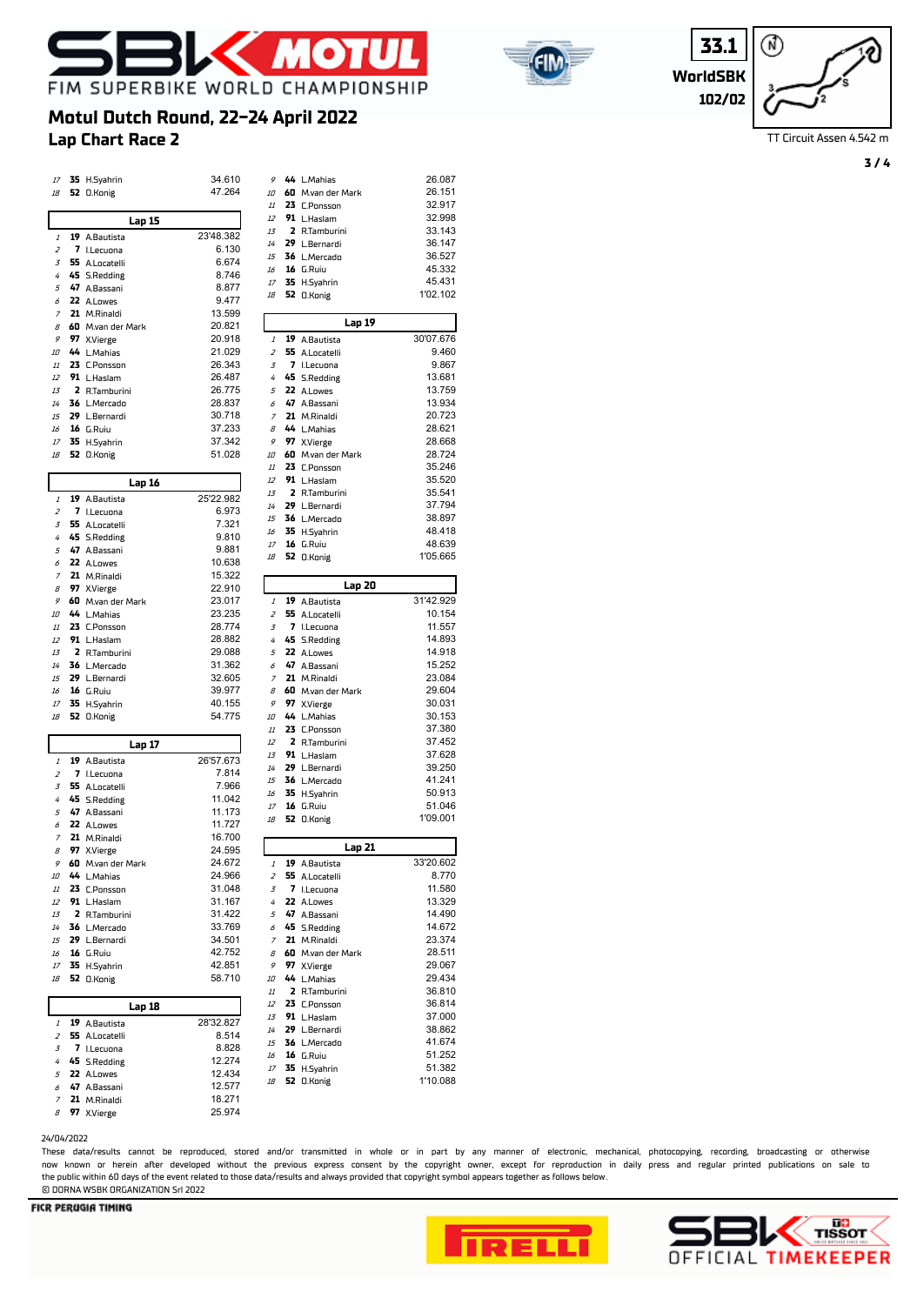





**4 / 4**

## **Lap Chart Race 2 Motul Dutch Round, 22-24 April 2022**

**Race Pace Comparison**

| $\,1\,$<br>1'40.084<br>1'39.945<br>1'40.455<br>1'40.843<br>1'42.378<br>1'41.592<br>1'40.696<br>1'42.815<br>1'41.940<br>1'42.479<br>1'43.527<br>1'43.347<br>1'43.037<br>1'35.101<br>1'35.141<br>1'35.407<br>1'35.261<br>1'36.146<br>1'35.850<br>1'36.255<br>1'34.856<br>1'35.367<br>1'34.788<br>1'36.212<br>1'36.222<br>1'36.266<br>$\overline{2}$<br>1'35.035<br>3<br>1'34.644<br>1'34.963<br>1'34.789<br>1'34.927<br>1'34.920<br>1'34.960<br>1'35.818<br>1'35.789<br>1'35.589<br>1'36.192<br>1'36.355<br>1'36.501<br>1'34.876<br>1'35.060<br>1'34.864<br>1'34.735<br>1'35.186<br>1'34.828<br>1'34.713<br>1'35.817<br>1'36.083<br>1'36.083<br>1'36.513<br>1'36.478<br>1'36.494<br>4<br>1'35.009<br>5<br>1'34.904<br>1'35.035<br>1'34.909<br>1'35.176<br>1'34.881<br>1'35.166<br>1'35.826<br>1'35.782<br>1'36.091<br>1'36.809<br>1'36.284<br>1'36.985<br>1'37.405<br>1'37.596<br>1'36.803<br>1'37.321<br>1'35.395<br>1'36.190<br>1'36.951<br>1'36.044<br>1'36.372<br>1'36.168<br>1'36.779<br>1'36.589<br>1'36.390<br>6<br>$\overline{7}$<br>1'34.681<br>1'35.382<br>1'35.280<br>1'35.474<br>1'35.286<br>1'35.920<br>1'35.624<br>1'36.051<br>1'35.916<br>1'36.022<br>1'36.415<br>1'36.448<br>1'36.644<br>8<br>1'34.460<br>1'35.240<br>1'34.748<br>1'35.071<br>1'35.095<br>1'35.163<br>1'35.106<br>1'35.872<br>1'36.023<br>1'36.023<br>1'36.486<br>1'36.478<br>1'36.569<br>9<br>1'34.977<br>1'35.273<br>1'36.325<br>1'35.912<br>1'34.217<br>1'34.906<br>1'35.220<br>1'34.914<br>1'36.371<br>1'36.399<br>1'36.478<br>1'36.302<br>1'36.412<br>1'34.530<br>1'35.273<br>1'35.343<br>1'35.439<br>1'35.335<br>1'35.283<br>1'35.940<br>1'36.244<br>1'36.239<br>1'36.294<br>1'36.618<br>1'36.511<br>1'36.379<br>10<br>$11\,$<br>1'34.637<br>1'35.238<br>1'35.416<br>1'35.571<br>1'35.673<br>1'35.460<br>1'36.299<br>1'36.560<br>1'36.465<br>1'36.436<br>1'36.648<br>1'36.611<br>1'36.180<br>$12\,$<br>1'34.656<br>1'35.132<br>1'35.319<br>1'35.035<br>1'35.196<br>1'35.489<br>1'35.995<br>1'36.522<br>1'36.489<br>1'36.561<br>1'36.794<br>1'36.686<br>1'36.123<br>13<br>1'35.269<br>1'35.299<br>1'34.718<br>1'35.438<br>1'35.219<br>1'35.809<br>1'36.069<br>1'36.146<br>1'36.238<br>1'36.170<br>1'36.859<br>1'36.999<br>1'37.174<br>14<br>1'34.729<br>1'35.744<br>1'35.451<br>1'36.140<br>1'35.872<br>1'36.308<br>1'36.283<br>1'36.486<br>1'36.467<br>1'36.455<br>1'36.686<br>1'36.600<br>1'36.494 | 1'44.760<br>1'38.685<br>1'36.396<br>1'36.351<br>1'36.450<br>1'36.699<br>1'36.183<br>1'36.242<br>1'36.343<br>1'36.475<br>1'37.105<br>1'36.719 |
|-----------------------------------------------------------------------------------------------------------------------------------------------------------------------------------------------------------------------------------------------------------------------------------------------------------------------------------------------------------------------------------------------------------------------------------------------------------------------------------------------------------------------------------------------------------------------------------------------------------------------------------------------------------------------------------------------------------------------------------------------------------------------------------------------------------------------------------------------------------------------------------------------------------------------------------------------------------------------------------------------------------------------------------------------------------------------------------------------------------------------------------------------------------------------------------------------------------------------------------------------------------------------------------------------------------------------------------------------------------------------------------------------------------------------------------------------------------------------------------------------------------------------------------------------------------------------------------------------------------------------------------------------------------------------------------------------------------------------------------------------------------------------------------------------------------------------------------------------------------------------------------------------------------------------------------------------------------------------------------------------------------------------------------------------------------------------------------------------------------------------------------------------------------------------------------------------------------------------------------------------------------------------------------------------------------------------------------------------------------------------------------------|----------------------------------------------------------------------------------------------------------------------------------------------|
|                                                                                                                                                                                                                                                                                                                                                                                                                                                                                                                                                                                                                                                                                                                                                                                                                                                                                                                                                                                                                                                                                                                                                                                                                                                                                                                                                                                                                                                                                                                                                                                                                                                                                                                                                                                                                                                                                                                                                                                                                                                                                                                                                                                                                                                                                                                                                                                         |                                                                                                                                              |
|                                                                                                                                                                                                                                                                                                                                                                                                                                                                                                                                                                                                                                                                                                                                                                                                                                                                                                                                                                                                                                                                                                                                                                                                                                                                                                                                                                                                                                                                                                                                                                                                                                                                                                                                                                                                                                                                                                                                                                                                                                                                                                                                                                                                                                                                                                                                                                                         |                                                                                                                                              |
|                                                                                                                                                                                                                                                                                                                                                                                                                                                                                                                                                                                                                                                                                                                                                                                                                                                                                                                                                                                                                                                                                                                                                                                                                                                                                                                                                                                                                                                                                                                                                                                                                                                                                                                                                                                                                                                                                                                                                                                                                                                                                                                                                                                                                                                                                                                                                                                         |                                                                                                                                              |
|                                                                                                                                                                                                                                                                                                                                                                                                                                                                                                                                                                                                                                                                                                                                                                                                                                                                                                                                                                                                                                                                                                                                                                                                                                                                                                                                                                                                                                                                                                                                                                                                                                                                                                                                                                                                                                                                                                                                                                                                                                                                                                                                                                                                                                                                                                                                                                                         |                                                                                                                                              |
|                                                                                                                                                                                                                                                                                                                                                                                                                                                                                                                                                                                                                                                                                                                                                                                                                                                                                                                                                                                                                                                                                                                                                                                                                                                                                                                                                                                                                                                                                                                                                                                                                                                                                                                                                                                                                                                                                                                                                                                                                                                                                                                                                                                                                                                                                                                                                                                         |                                                                                                                                              |
|                                                                                                                                                                                                                                                                                                                                                                                                                                                                                                                                                                                                                                                                                                                                                                                                                                                                                                                                                                                                                                                                                                                                                                                                                                                                                                                                                                                                                                                                                                                                                                                                                                                                                                                                                                                                                                                                                                                                                                                                                                                                                                                                                                                                                                                                                                                                                                                         |                                                                                                                                              |
|                                                                                                                                                                                                                                                                                                                                                                                                                                                                                                                                                                                                                                                                                                                                                                                                                                                                                                                                                                                                                                                                                                                                                                                                                                                                                                                                                                                                                                                                                                                                                                                                                                                                                                                                                                                                                                                                                                                                                                                                                                                                                                                                                                                                                                                                                                                                                                                         |                                                                                                                                              |
|                                                                                                                                                                                                                                                                                                                                                                                                                                                                                                                                                                                                                                                                                                                                                                                                                                                                                                                                                                                                                                                                                                                                                                                                                                                                                                                                                                                                                                                                                                                                                                                                                                                                                                                                                                                                                                                                                                                                                                                                                                                                                                                                                                                                                                                                                                                                                                                         |                                                                                                                                              |
|                                                                                                                                                                                                                                                                                                                                                                                                                                                                                                                                                                                                                                                                                                                                                                                                                                                                                                                                                                                                                                                                                                                                                                                                                                                                                                                                                                                                                                                                                                                                                                                                                                                                                                                                                                                                                                                                                                                                                                                                                                                                                                                                                                                                                                                                                                                                                                                         |                                                                                                                                              |
|                                                                                                                                                                                                                                                                                                                                                                                                                                                                                                                                                                                                                                                                                                                                                                                                                                                                                                                                                                                                                                                                                                                                                                                                                                                                                                                                                                                                                                                                                                                                                                                                                                                                                                                                                                                                                                                                                                                                                                                                                                                                                                                                                                                                                                                                                                                                                                                         |                                                                                                                                              |
|                                                                                                                                                                                                                                                                                                                                                                                                                                                                                                                                                                                                                                                                                                                                                                                                                                                                                                                                                                                                                                                                                                                                                                                                                                                                                                                                                                                                                                                                                                                                                                                                                                                                                                                                                                                                                                                                                                                                                                                                                                                                                                                                                                                                                                                                                                                                                                                         |                                                                                                                                              |
|                                                                                                                                                                                                                                                                                                                                                                                                                                                                                                                                                                                                                                                                                                                                                                                                                                                                                                                                                                                                                                                                                                                                                                                                                                                                                                                                                                                                                                                                                                                                                                                                                                                                                                                                                                                                                                                                                                                                                                                                                                                                                                                                                                                                                                                                                                                                                                                         |                                                                                                                                              |
|                                                                                                                                                                                                                                                                                                                                                                                                                                                                                                                                                                                                                                                                                                                                                                                                                                                                                                                                                                                                                                                                                                                                                                                                                                                                                                                                                                                                                                                                                                                                                                                                                                                                                                                                                                                                                                                                                                                                                                                                                                                                                                                                                                                                                                                                                                                                                                                         | 1'36.965                                                                                                                                     |
|                                                                                                                                                                                                                                                                                                                                                                                                                                                                                                                                                                                                                                                                                                                                                                                                                                                                                                                                                                                                                                                                                                                                                                                                                                                                                                                                                                                                                                                                                                                                                                                                                                                                                                                                                                                                                                                                                                                                                                                                                                                                                                                                                                                                                                                                                                                                                                                         | 1'36.864                                                                                                                                     |
| 1'34.794<br>1'35.389<br>1'35.592<br>1'36.369<br>1'35.717<br>1'35.674<br>1'36.518<br>1'36.944<br>1'37.134<br>1'36.834<br>1'36.543<br>1'36.670<br>1'36.658<br>15                                                                                                                                                                                                                                                                                                                                                                                                                                                                                                                                                                                                                                                                                                                                                                                                                                                                                                                                                                                                                                                                                                                                                                                                                                                                                                                                                                                                                                                                                                                                                                                                                                                                                                                                                                                                                                                                                                                                                                                                                                                                                                                                                                                                                          | 1'36.863                                                                                                                                     |
| 1'34.600<br>1'35.247<br>1'35.443<br>1'35.761<br>1'35.664<br>1'35.604<br>1'36.323<br>1'36.796<br>1'36.592<br>1'36.806<br>1'36.913<br>1'37.031<br>1'36.995<br>16                                                                                                                                                                                                                                                                                                                                                                                                                                                                                                                                                                                                                                                                                                                                                                                                                                                                                                                                                                                                                                                                                                                                                                                                                                                                                                                                                                                                                                                                                                                                                                                                                                                                                                                                                                                                                                                                                                                                                                                                                                                                                                                                                                                                                          | 1'36.487                                                                                                                                     |
| 1'35.532<br>1'34.691<br>1'35.336<br>1'35.780<br>1'35.923<br>1'35.983<br>1'36.069<br>1'36.346<br>1'36.376<br>1'36.422<br>1'37.025<br>1'36.965<br>1'36.976<br>17                                                                                                                                                                                                                                                                                                                                                                                                                                                                                                                                                                                                                                                                                                                                                                                                                                                                                                                                                                                                                                                                                                                                                                                                                                                                                                                                                                                                                                                                                                                                                                                                                                                                                                                                                                                                                                                                                                                                                                                                                                                                                                                                                                                                                          | 1'36.587                                                                                                                                     |
| 1'35.702<br>1'35.154<br>1'36.168<br>1'35.861<br>1'36.386<br>1'36.558<br>1'36.725<br>1'36.633<br>1'36.533<br>1'36.275<br>1'36.875<br>1'37.023<br>1'36.985<br>18                                                                                                                                                                                                                                                                                                                                                                                                                                                                                                                                                                                                                                                                                                                                                                                                                                                                                                                                                                                                                                                                                                                                                                                                                                                                                                                                                                                                                                                                                                                                                                                                                                                                                                                                                                                                                                                                                                                                                                                                                                                                                                                                                                                                                          | 1'36.800                                                                                                                                     |
| 1'34.849<br>1'35.795<br>1'35.888<br>1'36.174<br>1'36.256<br>1'36.206<br>1'37.301<br>1'37.422<br>1'37.543<br>1'37.383<br>1'37.247<br>1'37.178<br>1'37.371<br>19                                                                                                                                                                                                                                                                                                                                                                                                                                                                                                                                                                                                                                                                                                                                                                                                                                                                                                                                                                                                                                                                                                                                                                                                                                                                                                                                                                                                                                                                                                                                                                                                                                                                                                                                                                                                                                                                                                                                                                                                                                                                                                                                                                                                                          | 1'36.496                                                                                                                                     |
| 1'35.253<br>1'35.947<br>1'36.943<br>1'36.412<br>1'36.465<br>1'36.571<br>1'37.614<br>1'36.133<br>1'36.616<br>1'36.785<br>1'37.164<br>1'37.387<br>1'37.361<br>20                                                                                                                                                                                                                                                                                                                                                                                                                                                                                                                                                                                                                                                                                                                                                                                                                                                                                                                                                                                                                                                                                                                                                                                                                                                                                                                                                                                                                                                                                                                                                                                                                                                                                                                                                                                                                                                                                                                                                                                                                                                                                                                                                                                                                          | 1'36.709                                                                                                                                     |
| 1'37.673<br>1'36.289<br>1'37.696<br>1'36.084<br>1'37.452<br>1'36.911<br>1'37.963<br>1'36.580<br>1'36.709<br>1'36.954<br>1'37.031<br>1'37.107<br>1'37.045<br>21                                                                                                                                                                                                                                                                                                                                                                                                                                                                                                                                                                                                                                                                                                                                                                                                                                                                                                                                                                                                                                                                                                                                                                                                                                                                                                                                                                                                                                                                                                                                                                                                                                                                                                                                                                                                                                                                                                                                                                                                                                                                                                                                                                                                                          | 1'37.285                                                                                                                                     |
|                                                                                                                                                                                                                                                                                                                                                                                                                                                                                                                                                                                                                                                                                                                                                                                                                                                                                                                                                                                                                                                                                                                                                                                                                                                                                                                                                                                                                                                                                                                                                                                                                                                                                                                                                                                                                                                                                                                                                                                                                                                                                                                                                                                                                                                                                                                                                                                         |                                                                                                                                              |
| 36 Mer<br>16 Rui<br>35 Sya<br>52 Kon<br>1 Raz<br>65 Rea<br>5 Oet<br>76 Baz<br>31 Ger<br>1'42.774<br>1'44.824<br>1'45.106<br>1'44.613<br>1'39.812<br>1'40.559<br>1'42.552<br>1'44.198<br>2'23.476<br>$\mathbf{1}$                                                                                                                                                                                                                                                                                                                                                                                                                                                                                                                                                                                                                                                                                                                                                                                                                                                                                                                                                                                                                                                                                                                                                                                                                                                                                                                                                                                                                                                                                                                                                                                                                                                                                                                                                                                                                                                                                                                                                                                                                                                                                                                                                                        |                                                                                                                                              |
| $\overline{\mathbf{2}}$<br>1'37.493<br>1'38.511<br>1'36.114<br>1'39.433<br>1'34.886<br>1'34.932                                                                                                                                                                                                                                                                                                                                                                                                                                                                                                                                                                                                                                                                                                                                                                                                                                                                                                                                                                                                                                                                                                                                                                                                                                                                                                                                                                                                                                                                                                                                                                                                                                                                                                                                                                                                                                                                                                                                                                                                                                                                                                                                                                                                                                                                                         |                                                                                                                                              |
| $\mathbf 3$<br>1'36.723<br>1'36.531<br>1'36.558<br>1'34.767<br>1'37.451<br>1'34.093                                                                                                                                                                                                                                                                                                                                                                                                                                                                                                                                                                                                                                                                                                                                                                                                                                                                                                                                                                                                                                                                                                                                                                                                                                                                                                                                                                                                                                                                                                                                                                                                                                                                                                                                                                                                                                                                                                                                                                                                                                                                                                                                                                                                                                                                                                     |                                                                                                                                              |
| $\sqrt{4}$<br>1'36.716<br>1'36.635<br>1'36.363<br>1'37.572<br>1'34.789<br>1'34.783                                                                                                                                                                                                                                                                                                                                                                                                                                                                                                                                                                                                                                                                                                                                                                                                                                                                                                                                                                                                                                                                                                                                                                                                                                                                                                                                                                                                                                                                                                                                                                                                                                                                                                                                                                                                                                                                                                                                                                                                                                                                                                                                                                                                                                                                                                      |                                                                                                                                              |
| 5<br>1'36.600<br>1'36.948<br>1'36.419<br>1'34.783<br>1'34.710<br>1'38.115                                                                                                                                                                                                                                                                                                                                                                                                                                                                                                                                                                                                                                                                                                                                                                                                                                                                                                                                                                                                                                                                                                                                                                                                                                                                                                                                                                                                                                                                                                                                                                                                                                                                                                                                                                                                                                                                                                                                                                                                                                                                                                                                                                                                                                                                                                               |                                                                                                                                              |
| 6<br>1'36.601<br>1'37.878<br>1'37.039<br>1'38.259                                                                                                                                                                                                                                                                                                                                                                                                                                                                                                                                                                                                                                                                                                                                                                                                                                                                                                                                                                                                                                                                                                                                                                                                                                                                                                                                                                                                                                                                                                                                                                                                                                                                                                                                                                                                                                                                                                                                                                                                                                                                                                                                                                                                                                                                                                                                       |                                                                                                                                              |
| $\overline{7}$<br>1'36.716<br>1'37.005<br>1'36.915<br>1'38.257                                                                                                                                                                                                                                                                                                                                                                                                                                                                                                                                                                                                                                                                                                                                                                                                                                                                                                                                                                                                                                                                                                                                                                                                                                                                                                                                                                                                                                                                                                                                                                                                                                                                                                                                                                                                                                                                                                                                                                                                                                                                                                                                                                                                                                                                                                                          |                                                                                                                                              |
| 8<br>1'36.698<br>1'36.858<br>1'37.104<br>1'38.022                                                                                                                                                                                                                                                                                                                                                                                                                                                                                                                                                                                                                                                                                                                                                                                                                                                                                                                                                                                                                                                                                                                                                                                                                                                                                                                                                                                                                                                                                                                                                                                                                                                                                                                                                                                                                                                                                                                                                                                                                                                                                                                                                                                                                                                                                                                                       |                                                                                                                                              |
| 9<br>1'36.863<br>1'37.591<br>1'37.570<br>1'38.005                                                                                                                                                                                                                                                                                                                                                                                                                                                                                                                                                                                                                                                                                                                                                                                                                                                                                                                                                                                                                                                                                                                                                                                                                                                                                                                                                                                                                                                                                                                                                                                                                                                                                                                                                                                                                                                                                                                                                                                                                                                                                                                                                                                                                                                                                                                                       |                                                                                                                                              |
| 10<br>1'36.663<br>1'37.206<br>1'37.176<br>1'37.837                                                                                                                                                                                                                                                                                                                                                                                                                                                                                                                                                                                                                                                                                                                                                                                                                                                                                                                                                                                                                                                                                                                                                                                                                                                                                                                                                                                                                                                                                                                                                                                                                                                                                                                                                                                                                                                                                                                                                                                                                                                                                                                                                                                                                                                                                                                                      |                                                                                                                                              |
| 1'36.760<br>1'37.378<br>1'37.776<br>1'37.993<br>$11\,$                                                                                                                                                                                                                                                                                                                                                                                                                                                                                                                                                                                                                                                                                                                                                                                                                                                                                                                                                                                                                                                                                                                                                                                                                                                                                                                                                                                                                                                                                                                                                                                                                                                                                                                                                                                                                                                                                                                                                                                                                                                                                                                                                                                                                                                                                                                                  |                                                                                                                                              |
| $12\,$<br>1'36.767<br>1'37.055<br>1'37.146<br>1'38.153                                                                                                                                                                                                                                                                                                                                                                                                                                                                                                                                                                                                                                                                                                                                                                                                                                                                                                                                                                                                                                                                                                                                                                                                                                                                                                                                                                                                                                                                                                                                                                                                                                                                                                                                                                                                                                                                                                                                                                                                                                                                                                                                                                                                                                                                                                                                  |                                                                                                                                              |
| 13<br>1'37.108<br>1'37.400<br>1'37.303<br>1'38.629                                                                                                                                                                                                                                                                                                                                                                                                                                                                                                                                                                                                                                                                                                                                                                                                                                                                                                                                                                                                                                                                                                                                                                                                                                                                                                                                                                                                                                                                                                                                                                                                                                                                                                                                                                                                                                                                                                                                                                                                                                                                                                                                                                                                                                                                                                                                      |                                                                                                                                              |
| 1'37.269<br>1'37.212<br>$14\,$<br>1'36.986<br>1'38.513                                                                                                                                                                                                                                                                                                                                                                                                                                                                                                                                                                                                                                                                                                                                                                                                                                                                                                                                                                                                                                                                                                                                                                                                                                                                                                                                                                                                                                                                                                                                                                                                                                                                                                                                                                                                                                                                                                                                                                                                                                                                                                                                                                                                                                                                                                                                  |                                                                                                                                              |
| 1'37.544<br>1'38.558<br> 15 <br>1'37.130<br>1'37.526                                                                                                                                                                                                                                                                                                                                                                                                                                                                                                                                                                                                                                                                                                                                                                                                                                                                                                                                                                                                                                                                                                                                                                                                                                                                                                                                                                                                                                                                                                                                                                                                                                                                                                                                                                                                                                                                                                                                                                                                                                                                                                                                                                                                                                                                                                                                    |                                                                                                                                              |
| 1'37.344<br>1'37.413<br>1'38.347<br>16<br>1'37.125                                                                                                                                                                                                                                                                                                                                                                                                                                                                                                                                                                                                                                                                                                                                                                                                                                                                                                                                                                                                                                                                                                                                                                                                                                                                                                                                                                                                                                                                                                                                                                                                                                                                                                                                                                                                                                                                                                                                                                                                                                                                                                                                                                                                                                                                                                                                      |                                                                                                                                              |
| 17<br>1'37.098<br>1'37.466<br>1'37.387<br>1'38.626                                                                                                                                                                                                                                                                                                                                                                                                                                                                                                                                                                                                                                                                                                                                                                                                                                                                                                                                                                                                                                                                                                                                                                                                                                                                                                                                                                                                                                                                                                                                                                                                                                                                                                                                                                                                                                                                                                                                                                                                                                                                                                                                                                                                                                                                                                                                      |                                                                                                                                              |
| 1'37.912<br>1'37.734<br>1'37.734<br>1'38.546<br>18                                                                                                                                                                                                                                                                                                                                                                                                                                                                                                                                                                                                                                                                                                                                                                                                                                                                                                                                                                                                                                                                                                                                                                                                                                                                                                                                                                                                                                                                                                                                                                                                                                                                                                                                                                                                                                                                                                                                                                                                                                                                                                                                                                                                                                                                                                                                      |                                                                                                                                              |
| 1'37.219<br>1'38.156<br>1'37.836<br>19<br>1'38.412                                                                                                                                                                                                                                                                                                                                                                                                                                                                                                                                                                                                                                                                                                                                                                                                                                                                                                                                                                                                                                                                                                                                                                                                                                                                                                                                                                                                                                                                                                                                                                                                                                                                                                                                                                                                                                                                                                                                                                                                                                                                                                                                                                                                                                                                                                                                      |                                                                                                                                              |
| 1'37.597<br>1'37.660<br>1'37.748<br>1'38.589<br>20                                                                                                                                                                                                                                                                                                                                                                                                                                                                                                                                                                                                                                                                                                                                                                                                                                                                                                                                                                                                                                                                                                                                                                                                                                                                                                                                                                                                                                                                                                                                                                                                                                                                                                                                                                                                                                                                                                                                                                                                                                                                                                                                                                                                                                                                                                                                      |                                                                                                                                              |
| 21<br>1'37.879<br>1'38.760<br>1'38.106<br>1'38.142                                                                                                                                                                                                                                                                                                                                                                                                                                                                                                                                                                                                                                                                                                                                                                                                                                                                                                                                                                                                                                                                                                                                                                                                                                                                                                                                                                                                                                                                                                                                                                                                                                                                                                                                                                                                                                                                                                                                                                                                                                                                                                                                                                                                                                                                                                                                      |                                                                                                                                              |

24/04/2022

These data/results cannot be reproduced, stored and/or transmitted in whole or in part by any manner of electronic, mechanical, photocopying, recording, broadcasting or otherwise now known or herein afer developed without the previous express consent by the copyright owner, except for reproduction in daily press and regular printed publications on sale to the public within 60 days of the event related to those data/results and always provided that copyright symbol appears together as follows below. © DORNA WSBK ORGANIZATION Srl 2022



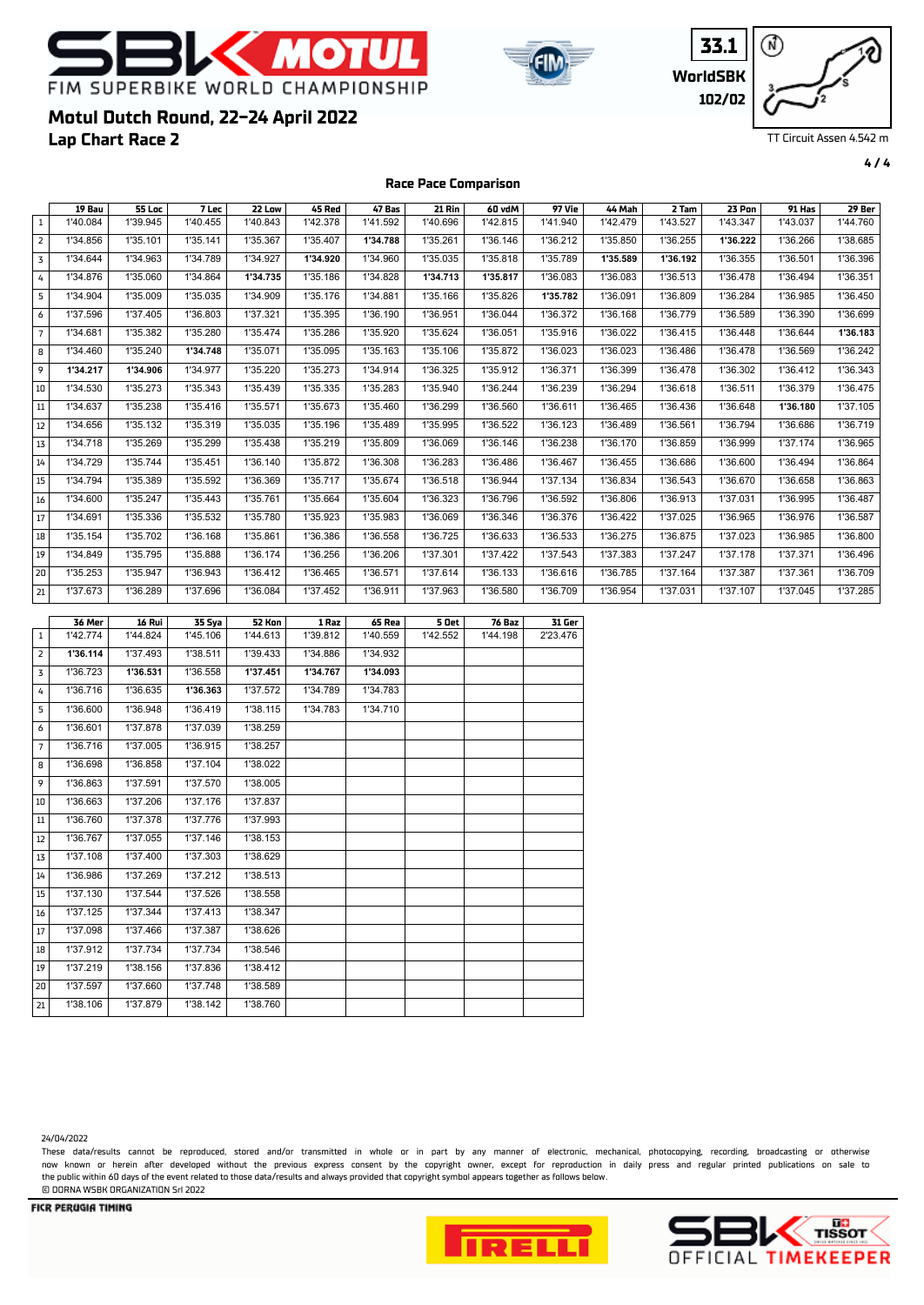# **K MOTU** FIM SUPERBIKE WORLD CHAMPIONSHIP



**33.2 WorldSBK 102/02** ⋒

# **Best Sectors & Speed Race 2** TT Circuit Assen 4.542 m **Motul Dutch Round, 22-24 April 2022**

r

|                |                    | <b>RESULTS</b>                            |               |                           |                                      |        | <b>SPEED</b>                               |        |
|----------------|--------------------|-------------------------------------------|---------------|---------------------------|--------------------------------------|--------|--------------------------------------------|--------|
| $\it 1$        | 19 A BAUTISTA      | Ducati Panigale V4R                       | Laps 21       |                           | 19 A BAUTISTA<br>$\it 1$             |        | Ducati Panigale V4R                        | 301,7  |
| $\overline{z}$ | 55 A LOCATELLI     | Yamaha YZF R1                             | 8.770         |                           | $\overline{z}$<br>21 M. RINALDI      |        | Ducati Panigale V4R                        | 300,8  |
| $\overline{3}$ | 7 L LECUONA        | Honda CBR1000 RR-R                        | 11.580        |                           | $\overline{3}$<br>45 S. REDDING      |        | BMW M1000RR                                | 299,2  |
| 4              | 22 A LOWES         | Kawasaki ZX-10RR                          | 13.329        |                           | $\overline{4}$<br>47 A BASSANI       |        | Ducati Panigale V4R                        | 298,3  |
| 5              | 45 S. REDDING      | BMW M1000RR                               | 14.672        |                           | 5<br>55 A LOCATELLI                  |        | Yamaha YZF R1                              | 298,3  |
| 6              | 47 A BASSANI       | Ducati Panigale V4R                       | 17.490        |                           | 97 x VIERGE<br>6                     |        | Honda CBR1000 RR-R                         | 298,3  |
| $\overline{z}$ | 21 M. RINALDI      | Ducati Panigale V4R                       | 23.374        |                           | $\overline{z}$<br>22 A LOWES         |        | Kawasaki ZX-10RR                           | 298.3  |
| 8              | 60 M. VAN DER MARK | BMW M1000RR                               | 28.511        |                           | $\mathcal{B}% _{0}$<br>29 L BERNARDI |        | Ducati Panigale V4R                        | 297,5  |
| 9              | 97 x VIERGE        | Honda CBR1000 RR-R                        | 29.067        |                           | 9<br>7 I. LECUONA                    |        | Honda CBR1000 RR-R                         | 296,7  |
| 10             | 44 L. MAHIAS       | Kawasaki ZX-10RR                          | 29.434        |                           | 10<br>76 L.BAZ                       |        | BMW M1000RR                                | 296,7  |
| 11             | 2 R. TAMBURINI     | Yamaha YZF R1                             | 36.810        |                           | 11<br>35 H. SYAHRIN                  |        | Honda CBR1000 RR-R                         | 296,7  |
| 12             | 23 C. PONSSON      | Yamaha YZF R1                             | 36.814        |                           | 12<br>16 G. RUIU                     |        | BMW M1000RR                                | 295,9  |
| 13             | 91 L. HASLAM       | Kawasaki ZX-10RR                          | 37.000        |                           | 13<br>65 J. REA                      |        | Kawasaki ZX-10RR                           | 295,9  |
| 14             | 29 L. BERNARDI     | Ducati Panigale V4R                       | 38.862        |                           | 14<br>2 R. TAMBURINI                 |        | Yamaha YZF R1                              | 295,1  |
| 15             | 36 L. MERCADO      | Honda CBR1000 RR-R                        | 41.674        |                           | 60 M. VAN DER MARK<br>15             |        | BMW M1000RR                                | 293,5  |
| 16             | 16 G. RUIU         | BMW M1000RR                               | 51.252        |                           | 16<br>44 L MAHIAS                    |        | Kawasaki ZX-10RR                           | 293,5  |
| 17             | 35 H. SYAHRIN      | Honda CBR1000 RR-R                        | 51.382        |                           | 17<br>36 L. MERCADO                  |        | Honda CBR1000 RR-R                         | 292,7  |
| 18             | 52 0. KONIG        | Kawasaki ZX-10RR                          | 1'10.088      |                           | 18<br>52 0. KONIG                    |        | Kawasaki ZX-10RR                           | 291,1  |
| <b>RET</b>     | 1 T. RAZGATLIOGLU  | Yamaha YZF R1                             | 16 Laps       |                           | 19<br>23 C. PONSSON                  |        | Yamaha YZF R1                              | 291,1  |
| <b>RET</b>     | 65 J. REA          | Kawasaki ZX-10RR                          | 16 Laps       |                           | 20<br>1 T. RAZGATLIOGLU              |        | Yamaha YZF R1                              | 290,3  |
| <b>RET</b>     | $5 \cdot 0$ ETTL   | Ducati Panigale V4R                       | 20 Laps       |                           | 21<br>91 L HASLAM                    |        | Kawasaki ZX-10RR                           | 289,5  |
| <b>RET</b>     | 76 L.BAZ           | BMW M1000RR                               | 20 Laps       |                           | 22<br>5 P. DETTL                     |        | Ducati Panigale V4R                        | 287,2  |
| <b>RET</b>     | 31 G. GERLOFF      | Yamaha YZF R1                             | 20 Laps       |                           | 23<br>31 G. GERLOFF                  |        | Yamaha YZF R1                              | 138,6  |
| <b>RET</b>     | 3 K. NOZANE        | Yamaha YZF R1                             |               |                           |                                      |        |                                            |        |
|                |                    |                                           |               |                           |                                      |        |                                            |        |
|                | <b>SEG. 1</b>      |                                           | <b>SEG. 2</b> |                           | <b>SEG. 3</b>                        |        | <b>SEG. 4</b>                              |        |
| $\mathbf{1}$   | 65 J. REA          | 30.784<br>19 A BAUTISTA<br>$\mathbf{1}$   | 13.830        | $\boldsymbol{\mathit{1}}$ | 65 J. REA                            | 27.346 | 21 M. RINALDI<br>$\boldsymbol{\mathit{1}}$ | 21.704 |
| 2              | 1 T. RAZGATLIOGLU  | 30.793<br>$\overline{z}$<br>45 S. REDDING | 13.984        | 2                         | 7 I. LECUONA                         | 27.503 | $\overline{z}$<br>65 J. REA                | 21.734 |
| $\overline{3}$ | 19 A. BAUTISTA     | 30.945<br>$\overline{3}$<br>65 J. REA     | 14.018        | $\overline{3}$            | 47 A. BASSANI                        | 27.503 | $\boldsymbol{\mathcal{Z}}$<br>22 A LOWES   | 21.772 |
| 4              | 7 I. LECUONA       | 31.009<br>4<br>21 M. RINALDI              | 14.035        | $\overline{4}$            | 19 A. BAUTISTA                       | 27.539 | 4<br>19 A BAUTISTA                         | 21.837 |
| $\sqrt{2}$     | 55 A. LOCATELLI    | 31.065<br>5<br>47 A BASSANI               | 14.042        | $\sqrt{2}$                | 55 A. LOCATELLI                      | 27.589 | 5<br>7 I. LECUONA                          | 21.876 |
| 6              | 22 A. LOWES        | 31.097<br>6<br>1 T. RAZGATLIOGLU          | 14.047        | 6                         | 22 A. LOWES                          | 27.589 | 6<br>47 A BASSANI                          | 21.890 |
| $\overline{z}$ | 45 S. REDDING      | 31.103<br>$\overline{z}$<br>22 A LOWES    | 14.051        | $\overline{\phantom{a}}$  | 21 M. RINALDI                        | 27.590 | $\overline{\phantom{a}}$<br>55 A LOCATELLI | 21.909 |
| $\mathcal S$   | 97 X VIERGE        | 31.165<br>$\mathcal{B}$<br>7 I. LECUONA   | 14.105        | $\mathcal S$              | 1 T. RAZGATLIOGLU                    | 27.656 | $\mathcal{B}$<br>45 S. REDDING             | 21.913 |
| $\mathcal G$   | 47 A. BASSANI      | 31.171<br>9<br>55 A LOCATELLI             | 14.127        | $\mathcal G$              | 45 S. REDDING                        | 27.720 | 9<br>1 T. RAZGATLIOGLU                     | 21.970 |
| 10             | 21 M. RINALDI      | 31.189<br>10<br>29 L. BERNARDI            | 14.187<br>10  |                           | 44 L. MAHIAS                         | 27.777 | 10<br>60 M. VAN DER MARK                   | 22.038 |
| 11             | 44 L MAHIAS        | 31.278<br>$11\,$<br>60 M. VAN DER MARK    | 14.188<br>11  |                           | 60 M. VAN DER MARK                   | 27.789 | $11\,$<br>91 L. HASLAM                     | 22.096 |
| $12\,$         | 60 M. VAN DER MARK | 31.311<br>$12\,$<br>44 L. MAHIAS          | 14.217<br>12  |                           | 29 L. BERNARDI                       | 27.807 | 12<br>97 X. VIERGE                         | 22.109 |
| 13             | 76 L. BAZ          | 31.314<br>13<br>97 X. VIERGE              | 13<br>14.218  |                           | 97 X. VIERGE                         | 27.834 | 13<br>44 L. MAHIAS                         | 22.142 |
| 14             | 29 L BERNARDI      | 31.507<br>14<br>91 L. HASLAM              | 14.251<br>14  |                           | 91 L. HASLAM                         | 27.878 | 14<br>2 R. TAMBURINI                       | 22.164 |
| 15             | 23 C. PONSSON      | 31.532<br>15<br>23 C. PONSSON             | 15<br>14.262  |                           | 36 L. MERCADO                        | 27.900 | 15<br>23 C. PONSSON                        | 22.216 |
| 16             | 36 L MERCADO       | 31.539<br>16<br>2 R. TAMBURINI            | 14.289<br>16  |                           | 23 C. PONSSON                        | 27.925 | 16<br>36 L. MERCADO                        | 22.244 |
| 17             | 91 L HASLAM        | 17<br>31.555<br>76 L. BAZ                 | 14.311<br>17  |                           | 5 P. OETTL                           | 27.935 | $17$<br>5 P. OETTL                         | 22.258 |
| 18             | 2 R. TAMBURINI     | 31.555<br>18<br>36 L. MERCADO             | 14.349<br>18  |                           | 35 H. SYAHRIN                        | 27.977 | 18<br>29 L. BERNARDI                       | 22.272 |
| 19             | 16 G. RUIU         | 31.589<br>19<br>16 G. RUIU                | 14.390<br>19  |                           | 2 R. TAMBURINI                       | 27.985 | $19\,$<br>35 H. SYAHRIN                    | 22.319 |
| 20             | 35 H. SYAHRIN      | 31.598<br>20<br>35 H. SYAHRIN             | 14.391<br>20  |                           | 16 G. RUIU                           | 28.052 | 20<br>16 G. RUIU                           | 22.350 |
| 21             | 52 O. KONIG        | 21<br>31.838<br>52 O. KONIG               | 14.518<br>21  |                           | 76 L. BAZ                            | 28.092 | 21<br>76 L. BAZ                            | 22.423 |
| 22             | 31 G. GERLOFF      | 45.309<br>22<br>5 P. OETTL                | 22<br>14.663  |                           | 52 O. KONIG                          | 28.368 | 22<br>52 0. KONIG                          | 22.616 |
|                |                    | 23<br>31 G. GERLOFF                       | 23<br>26.829  |                           | 31 G. GERLOFF                        | 35.466 |                                            |        |

Ē.

24/04/2022

These data/results cannot be reproduced, stored and/or transmitted in whole or in part by any manner of electronic, mechanical, photocopying, recording, broadcasting or otherwise now known or herein afer developed without the previous express consent by the copyright owner, except for reproduction in daily press and regular printed publications on sale to the public within 60 days of the event related to those data/results and always provided that copyright symbol appears together as follows below. © DORNA WSBK ORGANIZATION Srl 2022



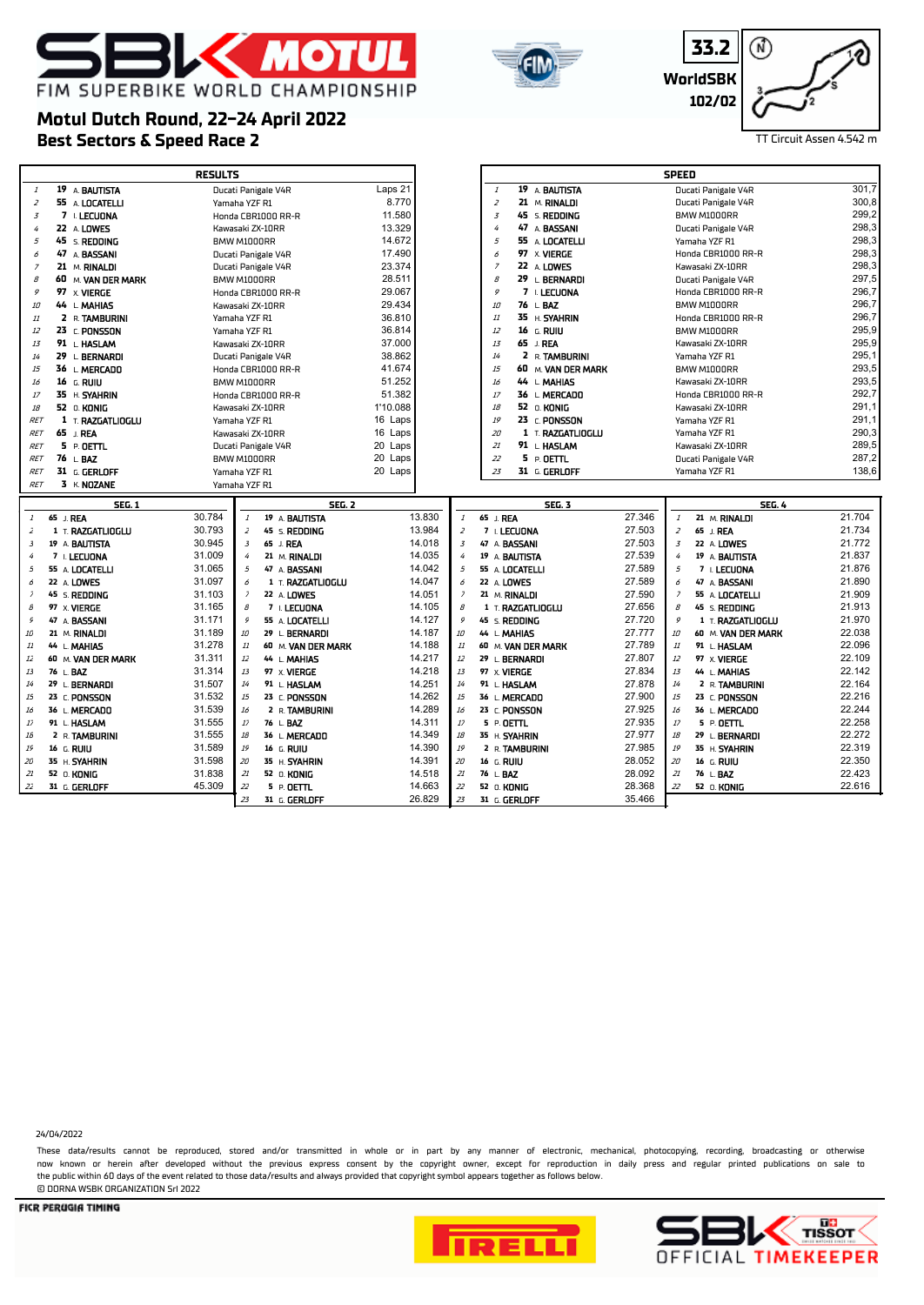# **K MOTU** FIM SUPERBIKE WORLD CHAMPIONSHIP

## **Chronological Analysis Race 2 Motul Dutch Round, 22-24 April 2022**

|                     | Start at 15:15'12.909 |                  |                           |                  |                      |                |                              |                         |                  |                  |                              |                  |                      |                | 1/4                          |
|---------------------|-----------------------|------------------|---------------------------|------------------|----------------------|----------------|------------------------------|-------------------------|------------------|------------------|------------------------------|------------------|----------------------|----------------|------------------------------|
| <b>RET</b>          |                       |                  | 65 J. REA [1'34.093]      |                  |                      |                |                              | 5                       | 31.223           | 14.081           | 27.604                       | 22.001           | 1'34.909             | 296,7          | 15:23'13.690                 |
| Lap                 | Seg.1                 | Seg.2            | Seg.3                     | Seg.4            | Lap Time             | km/h           | Local Time                   | 6                       | 33.189           | 14.396           | 27.748                       | 21.988           | 1'37.321             | 294,3          | 15:24'51.011                 |
| $\mathbf{1}$        |                       | 14.089           | 27.346                    | 22.328           | 1'40.559             | 291,1          | 15:16'53.468                 | $\overline{7}$          | 31.353           | 14.156           | 27.917                       | 22.048           | 1'35.474             | 295,9          | 15:26'26.485                 |
| $\mathsf{Z}$        | 31.202                | 14.165           | 27.406                    | 22.159           | 1'34.932             | 295,1          | 15:18'28.400                 | 8                       | 31.258           | 14.051           | 27.816                       | 21.946           | 1'35.071             | 298,3          | 15:28'01.556                 |
| 3                   | 30.784                | 14.018           | 27.557                    | 21.734           | 1'34.093             | 295,9          | 15:20'02.493                 | 9                       | 31.262           | 14.169           | 27.773                       | 22.016           | 1'35.220             | 293,5          | 15:29'36.776                 |
| 4                   | 31.241                | 14.087           | 27.494                    | 21.961           | 1'34.783             | 292,7          | 15:21'37.276                 | 10                      | 31.290           | 14.210           | 27.748                       | 22.191           | 1'35.439             | 294,3          | 15:31'12.215                 |
| 5                   | 31.009                | 14.158           | 27.610                    | 21.933           | 1'34.710             | 293,5          | 15:23'11.986                 | $11\,$                  | 31.365           | 14.161           | 27.874                       | 22.171           | 1'35.571             | 292,7          | 15:32'47.786                 |
|                     |                       |                  |                           |                  |                      |                | Race Time 7'59.077           | 12                      | 31.267           | 14.100           | 27.770                       | 21.898           | 1'35.035             | 295,1          | 15:34'22.821                 |
|                     |                       |                  |                           |                  |                      |                |                              | 13                      | 31.168           | 14.101           | 28.026                       | 22.143           | 1'35.438             | 295,9          | 15:35'58.259                 |
| 2°                  |                       |                  | 19 A. BAUTISTA [1'34.217] |                  |                      |                |                              | 14                      | 31.405           | 14.276           | 28.082                       | 22.377           | 1'36.140             | 292,7          | 15:37'34.399                 |
| Lap                 | Seg.1                 | Seg.2            | Seg.3                     | Seg.4            | Lap Time             | km/h           | <b>Local Time</b>            | 15                      | 31.823           | 14.319           | 28.040                       | 22.187           | 1'36.369             | 296,7          | 15:39'10.768                 |
| $\mathbf{1}$        |                       | 14.175           | 27.721                    | 22.140           | 1'40.084             | 300,8          | 15:16'52.993                 | 16                      | 31.422           | 14.162           | 28.096                       | 22.081           | 1'35.761             | 293,5          | 15:40'46.529                 |
| $\mathsf{Z}$        | 31.184                | 14.012           | 27.626                    | 22.034           | 1'34.856             | 300,8          | 15:18'27.849                 | 17                      | 31.402           | 14.162           | 28.032                       | 22.184           | 1'35.780             | 295,1          | 15:42'22.309                 |
| 3                   | 30.992                | 13.889           | 27.687                    | 22.076           | 1'34.644             | 299,2          | 15:20'02.493                 | 18                      | 31.434           | 14.194           | 28.087                       | 22.146           | 1'35.861             | 296,7          | 15:43'58.170                 |
| 4                   | 31.187                | 13.928           | 27.586                    | 22.175           | 1'34.876             | 299,2          | 15:21'37.369                 | 19                      | 31.585           | 14.267           | 28.197                       | 22.125           | 1'36.174             | 295,1          | 15:45'34.344                 |
| 5                   | 31.214<br>33.432      | 13.997<br>14.131 | 27.596<br>27.814          | 22.097<br>22.219 | 1'34.904<br>1'37.596 | 301,7          | 15:23'12.273<br>15:24'49.869 | 20                      | 31.735           | 14.239           | 28.194                       | 22.244           | 1'36.412             | 293,5          | 15:47'10.756                 |
| 6<br>$\overline{7}$ | 31.241                | 13.916           | 27.626                    | 21.898           | 1'34.681             | 301,7<br>298,3 | 15:26'24.550                 | 21                      | 31.642           | 14.183           | 28.058                       | 22.201           | 1'36.084             | 291,9          | 15:48'46.840                 |
| 8                   | 30.962                | 13.911           | 27.716                    | 21.871           | 1'34.460             | 299,2          | 15:27'59.010                 |                         |                  |                  |                              |                  |                      |                | Race Time 33'33.931          |
| 9                   | 30.978                | 13.863           | 27.539                    | 21.837           | 1'34.217             | 299,2          | 15:29'33.227                 | 5°                      |                  |                  | 7 I. LECUONA [1'34.748]      |                  |                      |                |                              |
| $10\,$              | 31.016                | 13.975           | 27.615                    | 21.924           | 1'34.530             | 297,5          | 15:31'07.757                 | Lap                     | Seg.1            | Seg.2            | Seg.3                        | Seg.4            | Lap Time             | km/h           | Local Time                   |
| $11\,$              | 30.957                | 14.029           | 27.648                    | 22.003           | 1'34.637             | 295,9          | 15:32'42.394                 | $\mathbf{1}$            |                  | 14.258           | 27.585                       | 22.410           | 1'40.455             | 295,1          | 15:16'53.364                 |
| $12\,$              | 31.036                | 13.926           | 27.674                    | 22.020           | 1'34.656             | 298,3          | 15:34'17.050                 | $\overline{2}$          | 31.069           | 14.121           | 27.503                       | 22.448           | 1'35.141             | 295,1          | 15:18'28.505                 |
| $1\overline{3}$     | 31.071                | 13.830           | 27.790                    | 22.027           | 1'34.718             | 300,0          | 15:35'51.768                 | 3                       | 31.062           | 14.226           | 27.625                       | 21.876           | 1'34.789             | 295,1          | 15:20'03.294                 |
| 14                  | 30.960                | 13.888           | 27.915                    | 21.966           | 1'34.729             | 298,3          | 15:37'26.497                 | 4                       | 31.173           | 14.207           | 27.577                       | 21.907           | 1'34.864             | 295,1          | 15:21'38.158                 |
| 15                  | 30.981                | 13.983           | 27.774                    | 22.056           | 1'34.794             | 296,7          | 15:39'01.291                 | 5                       | 31.231           | 14.157           | 27.504                       | 22.143           | 1'35.035             | 294,3          | 15:23'13.193                 |
| $16\,$              | 30.945                | 13.860           | 27.764                    | 22.031           | 1'34.600             | 300,8          | 15:40'35.891                 | 6                       | 32.307           | 14.219           | 27.859                       | 22.418           | 1'36.803             | 292,7          | 15:24'49.996                 |
| 17                  | 31.044                | 13.919           | 27.794                    | 21.934           | 1'34.691             | 299,2          | 15:42'10.582                 | $\overline{7}$          | 31.358           | 14.105           | 27.721                       | 22.096           | 1'35.280             | 294,3          | 15:26'25.276                 |
| 18                  | 31.077                | 13.884           | 27.987                    | 22.206           | 1'35.154             | 300,8          | 15:43'45.736                 | 8                       | 31.009           | 14.112           | 27.668                       | 21.959           | 1'34.748             | 293,5          | 15:28'00.024                 |
| 19                  | 30.957                | 13.920           | 27.944                    | 22.028           | 1'34.849             | 299,2          | 15:45'20.585                 | 9                       | 31.091           | 14.115           | 27.727                       | 22.044           | 1'34.977             | 294,3          | 15:29'35.001                 |
| 20                  | 31.117                | 14.038           | 28.029                    | 22.069           | 1'35.253             | 298,3          | 15:46'55.838                 | 10                      | 31.216           | 14.174           | 27.784                       | 22.169           | 1'35.343             | 291,9          | 15:31'10.344                 |
| 21                  | 31.283                | 14.085           | 28.054                    | 24.251           | 1'37.673             | 299,2          | 15:48'33.511                 | $11\,$                  | 31.235           | 14.158           | 27.810                       | 22.213           | 1'35.416             | 290,3          | 15:32'45.760                 |
|                     |                       |                  |                           |                  |                      |                |                              |                         |                  |                  |                              |                  |                      |                |                              |
|                     |                       |                  |                           |                  |                      |                | Race Time 33'20.602          | 12                      | 31.188           | 14.223           | 27.748                       | 22.160           | 1'35.319             | 291,1          | 15:34'21.079                 |
|                     |                       |                  |                           |                  |                      |                |                              | $1\overline{3}$         | 31.132           | 14.183           | 27.906                       | 22.078           | 1'35.299             | 292,7          | 15:35'56.378                 |
| $3^{\circ}$         |                       |                  | 21 M. RINALDI [1'34.713]  |                  |                      |                |                              | 14                      | 31.249           | 14.180           | 27.898                       | 22.124           | 1'35.451             | 291,9          | 15:37'31.829                 |
| Lap                 | Seg.1                 | Seg.2            | Seg.3                     | Seg.4            | Lap Time             | km/h           | <b>Local Time</b>            | 15                      | 31.246           | 14.251           | 27.923                       | 22.172           | 1'35.592             | 290,3          | 15:39'07.421                 |
| $\mathbf{1}$        |                       | 14.182           | 27.590                    | 21.820           | 1'40.696             | 296,7          | 15:16'53.605                 | 16                      | 31.179           | 14.200           | 27.946                       | 22.118           | 1'35.443             | 291,9          | 15:40'42.864                 |
| $\overline{2}$      | 31.549                | 14.148           | 27.692                    | 21.872           | 1'35.261             | 299,2          | 15:18'28.866                 | 17                      | 31.271           | 14.149           | 27.972                       | 22.140           | 1'35.532             | 291,1          | 15:42'18.396                 |
| 3<br>4              | 31.241                | 14.077           | 27.939                    | 21.778           | 1'35.035             | 298,3          | 15:20'03.901                 | 18                      | 31.604           | 14.268           | 28.010                       | 22.286           | 1'36.168             | 296,7          | 15:43'54.564                 |
| 5                   | 31.189<br>31.245      | 14.137           | 27.683<br>27.686          | 21.704<br>22.200 | 1'34.713<br>1'35.166 | 296,7<br>299,2 | 15:21'38.614<br>15:23'13.780 | 19                      | 31.467           | 14.205           | 28.080                       | 22.136           | 1'35.888             | 293,5          | 15:45'30.452                 |
| 6                   | 32.676                | 14.035<br>14.240 | 28.027                    | 22.008           | 1'36.951             | 300,0          | 15:24'50.731                 | 20                      | 31.665           | 14.481           | 28.469                       | 22.328           | 1'36.943             | 294,3          | 15:47'07.395                 |
| $\overline{7}$      | 31.462                | 14.242           | 27.882                    | 22.038           | 1'35.624             | 297,5          | 15:26'26.355                 | 21                      | 32.101           | 14.419           | 28.545                       | 22.631           | 1'37.696             | 292,7          | 15:48'45.091                 |
| 8                   | 31.297                | 14.044           | 27.811                    | 21.954           | 1'35.106             | 300,8          | 15:28'01.461                 |                         |                  |                  |                              |                  |                      |                | Race Time 33'32.182          |
| 9                   | 31.706                | 14.100           | 28.201                    | 22.318           | 1'36.325             | 300,8          | 15:29'37.786                 | RET                     |                  |                  | 1 T. RAZGATLIOGLU [1'34.767] |                  |                      |                |                              |
| 10                  | 31.458                | 14.332           | 27.974                    | 22.176           | 1'35.940             | 296,7          | 15:31'13.726                 | Lap                     | Seg.1            | Seg.2            | Seg.3                        | Seg.4            | Lap Time             | km/h           | Local Time                   |
| $11\,$              | 31.492                | 14.196           | 28.045                    | 22.566           | 1'36.299             | 296,7          | 15:32'50.025                 | $\mathbf{1}$            |                  | 14.328           | 27.825                       | 22.031           | 1'39.812             | 288,0          | 15:16'52.721                 |
| 12                  | 31.504                | 14.155           | 28.112                    | 22.224           | 1'35.995             | 295,9          | 15:34'26.020                 | $\overline{2}$          | 30.975           | 14.062           | 27.725                       | 22.124           | 1'34.886             | 287,2          | 15:18'27.607                 |
| 13                  | 31.587                | 14.118           | 28.165                    | 22.199           | 1'36.069             | 296,7          | 15:36'02.089                 | 3                       | 30.793           | 14.154           | 27.719                       | 22.101           | 1'34.767             | 290,3          | 15:20'02.374                 |
| 14                  | 31.556                | 14.195           | 28.220                    | 22.312           | 1'36.283             | 298,3          | 15:37'38.372                 | 4                       | 31.000           | 14.047           | 27.656                       | 22.086           | 1'34.789             | 288,8          | 15:21'37.163                 |
| 15                  | 31.508                | 14.322           | 28.211                    | 22.477           | 1'36.518             | 295,1          | 15:39'14.890                 | 5                       | 31.048           | 14.048           | 27.717                       | 21.970           | 1'34.783             | 290,3          | 15:23'11.946                 |
| 16                  | 31.562                | 14.164           | 28.214                    | 22.383           | 1'36.323             | 295,9          | 15:40'51.213                 |                         |                  |                  |                              |                  |                      |                | Race Time 7'59.037           |
| 17                  | 31.546                | 14.160           | 28.032                    | 22.331           | 1'36.069             | 297,5          | 15:42'27.282                 | 7°                      |                  |                  | 47 A. BASSANI [1'34.788]     |                  |                      |                |                              |
| 18                  | 31.595                | 14.259           | 28.275                    | 22.596           | 1'36.725             | 296,7          | 15:44'04.007                 | Lap                     | Seg.1            | Seg.2            | Seg.3                        | Seg.4            | Lap Time             | km/h           | Local Time                   |
| 19                  | 31.889                | 14.430           | 28.342                    | 22.640           | 1'37.301             | 295,1          | 15:45'41.308                 | $1\,$                   |                  | 14.503           | 27.769                       | 22.049           | 1'41.592             | 294,3          | 15:16'54.501                 |
| 20                  | 31.738                | 14.473           | 28.505                    | 22.898           | 1'37.614             | 294,3          | 15:47'18.922                 | $\mathsf{2}$            | 31.197           | 14.126           | 27.559                       | 21.906           | 1'34.788             | 294,3          | 15:18'29.289                 |
| 21                  | 31.988                | 14.392           | 28.521                    | 23.062           | 1'37.963             | 295,1          | 15:48'56.885                 | $\overline{\mathbf{3}}$ | 31.204           | 14.042           | 27.802                       | 21.912           | 1'34.960             | 295,9          | 15:20'04.249                 |
|                     |                       |                  |                           |                  |                      |                | Race Time 33'43.976          | 4                       | 31.197           | 14.129           | 27.612                       | 21.890           | 1'34.828             | 293,5          | 15:21'39.077                 |
| 4°                  |                       |                  | 22 A. LOWES [1'34.735]    |                  |                      |                |                              | 5                       | 31.171           | 14.131           | 27.503                       | 22.076           | 1'34.881             | 298,3          | 15:23'13.958                 |
| Lap                 | Seg.1                 | Seg.2            | Seg.3                     | Seg.4            | Lap Time             | km/h           | <b>Local Time</b>            | 6                       | 31.949           | 14.256           | 27.612                       | 22.373           | 1'36.190             | 295,1          | 15:24'50.148                 |
| $\mathbf{1}$        |                       | 14.369           | 27.628                    | 21.847           | 1'40.843             | 290,3          | 15:16'53.752                 | $\overline{7}$          | 31.423           | 14.645           | 27.878                       | 21.974           | 1'35.920             | 286,5          | 15:26'26.068                 |
| 2                   | 31.319                | 14.265           | 27.954                    | 21.829           | 1'35.367             | 292,7          | 15:18'29.119                 | 8                       | 31.241           | 14.112           | 27.797                       | 22.013           | 1'35.163             | 294,3          | 15:28'01.231                 |
| 3                   | 31.097                | 14.102           | 27.925                    | 21.803           | 1'34.927             | 295,1          | 15:20'04.046                 | 9                       | 31.229           | 14.051           | 27.658                       | 21.976           | 1'34.914             | 296,7          | 15:29'36.145                 |
| 4                   | 31.283                | 14.091           | 27.589                    | 21.772           | 1'34.735             | 295,1          | 15:21'38.781                 | 10<br>$11\,$            | 31.267<br>31.260 | 14.180<br>14.212 | 27.788<br>27.775             | 22.048<br>22.213 | 1'35.283<br>1'35.460 | 295,1<br>294,3 | 15:31'11.428<br>15:32'46.888 |

 $24/04/2022$  P = Pits In/Out - C

These data/results cannot be reproduced, stored and/or transmitted in whole or in part by any manner of electronic, mechanical, photocopying, recording, broadcasting or otherwise now known or herein afer developed without the previous express consent by the copyright owner, except for reproduction in daily press and regular printed publications on sale to the public within 60 days of the event related to those data/results and always provided that copyright symbol appears together as follows below. © DORNA WSBK ORGANIZATION Srl 2022

#### FICR PERUGIA TIMING







TT Circuit Assen 4.542 m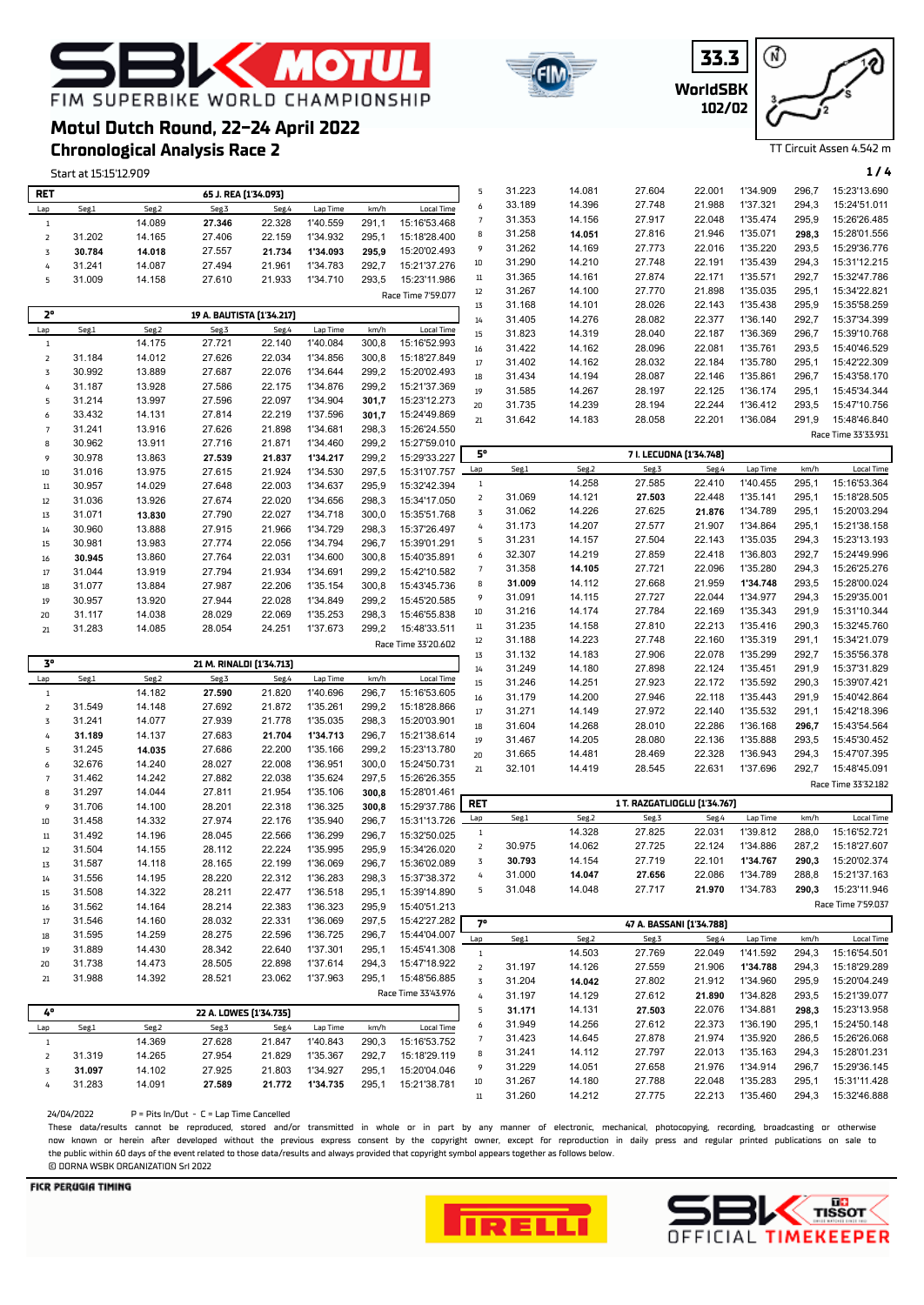# **MOT** FIM SUPERBIKE WORLD CHAMPIONSHIP

**Chronological Analysis Race 2**

**Motul Dutch Round, 22-24 April 2022**



**WorldSBK 33.3 102/02**



TT Circuit Assen 4.542 m

|                     | Start at 15:15'12.909 |        |                                  |        |          |       |                                |                 |                  |                  |                               |                  |                      |                | 2/4                          |
|---------------------|-----------------------|--------|----------------------------------|--------|----------|-------|--------------------------------|-----------------|------------------|------------------|-------------------------------|------------------|----------------------|----------------|------------------------------|
| 12                  | 31.321                | 14.212 | 27.943                           | 22.013 | 1'35.489 | 292,7 | 15:34'22.377                   | $\overline{3}$  | 31.278           | 14.217           | 27.777                        | 22.317           | 1'35.589             | 293,5          | 15:20'06.827                 |
| $1\overline{3}$     | 31.324                | 14.170 | 28.125                           | 22.190 | 1'35.809 | 295,9 | 15:35'58.186                   | $\pmb{4}$       | 31.520           | 14.309           | 27.850                        | 22.404           | 1'36.083             | 289,5          | 15:21'42.910                 |
| 14                  | 31.673                | 14.207 | 28.316                           | 22.112 | 1'36.308 | 294,3 | 15:37'34.494                   | 5               | 31.645           | 14.309           | 27.839                        | 22.298           | 1'36.091             | 286,5          | 15:23'19.001                 |
| 15                  | 31.465                | 14.158 | 27.946                           | 22.105 | 1'35.674 | 293,5 | 15:39'10.168                   | 6               | 31.453           | 14.391           | 27.998                        | 22.326           | 1'36.168             | 290,3          | 15:24'55.169                 |
| 16                  | 31.453                | 14.048 | 28.014                           | 22.089 | 1'35.604 | 296,7 | 15:40'45.772                   | $\overline{7}$  | 31.612           | 14.332           | 27.832                        | 22.246           | 1'36.022             | 288,8          | 15:26'31.191                 |
| $17\,$              | 31.596                | 14.145 | 27.990                           | 22.252 | 1'35.983 | 294,3 | 15:42'21.755                   | 8               | 31.375           | 14.339           | 28.001                        | 22.308           | 1'36.023             | 286,5          | 15:28'07.214                 |
| 18                  | 31.659                | 14.204 | 28.219                           | 22.476 | 1'36.558 | 295,9 | 15:43'58.313                   | 9               | 31.625           | 14.266           | 27.934                        | 22.574           | 1'36.399             | 291,9          | 15:29'43.613                 |
| 19                  | 31.644                | 14.216 | 28.190                           | 22.156 | 1'36.206 | 298,3 | 15:45'34.519                   | $10\,$          | 31.656           | 14.298           | 27.956                        | 22.384           | 1'36.294             | 292,7          | 15:31'19.907                 |
| 20                  | 31.709                | 14.169 | 28.415                           | 22.278 | 1'36.571 | 296,7 | 15:47'11.090                   | $11\,$          | 31.477           | 14.411           | 28.005                        | 22.572           | 1'36.465             | 288,0          | 15:32'56.372                 |
| 21                  | 32.250                | 14.149 | 28.110                           | 22.402 | 1'36.911 | 294,3 | 15:48'48.001                   | $12\,$          | 31.528           | 14.521           | 28.038                        | 22.402           | 1'36.489             | 290,3          | 15:34'32.861                 |
|                     |                       |        |                                  |        |          |       | Race Time 33'35.092 + 3.000Pen | 13              | 31.455           | 14.252           | 28.014                        | 22.449           | 1'36.170             | 290,3          | 15:36'09.031                 |
| $8^{\circ}$         |                       |        | 55 A. LOCATELLI [1'34.906]       |        |          |       |                                | 14              | 31.445           | 14.398           | 28.098                        | 22.514           | 1'36.455             | 279,8          | 15:37'45.486                 |
| Lap                 | Seg.1                 | Seg.2  | Seg.3                            | Seg.4  | Lap Time | km/h  | <b>Local Time</b>              | 15              | 31.593           | 14.532           | 28.198                        | 22.511           | 1'36.834             | 287,2          | 15:39'22.320                 |
| $\mathbf{1}$        |                       | 14.348 | 27.710                           | 22.080 | 1'39.945 | 291,1 | 15:16'52.854                   | 16              | 31.984           | 14.393           | 28.137                        | 22.292           | 1'36.806             | 288,0          | 15:40'59.126                 |
| $\overline{2}$      | 31.080                | 14.183 | 27.589                           | 22.249 | 1'35.101 | 291,9 | 15:18'27.955                   | 17              | 31.561           | 14.343           | 28.004                        | 22.514           | 1'36.422             | 290,3          | 15:42'35.548                 |
| 3                   | 31.065                | 14.170 | 27.819                           | 21.909 | 1'34.963 | 295,1 | 15:20'02.918                   | 18              | 31.507           | 14.299           | 28.070                        | 22.399           | 1'36.275             | 290,3          | 15:44'11.823                 |
| 4                   | 31.169                | 14.289 | 27.653                           | 21.949 | 1'35.060 | 293,5 | 15:21'37.978                   | 19              | 31.636           | 14.529           | 28.593                        | 22.625           | 1'37.383             | 287,2          | 15:45'49.206                 |
| 5                   | 31.141                | 14.175 | 27.675                           | 22.018 | 1'35.009 | 292,7 | 15:23'12.987                   | 20              | 31.973           | 14.298           | 28.154                        | 22.360           | 1'36.785             | 290,3          | 15:47'25.991                 |
| 6                   | 33.130                | 14.424 | 27.883                           | 21.968 | 1'37.405 | 298,3 | 15:24'50.392                   | 21              | 31.745           | 14.236           | 28.444                        | 22.529           | 1'36.954             | 287,2          | 15:49'02.945                 |
| $\overline{7}$      | 31.365                | 14.316 | 27.781                           | 21.920 | 1'35.382 | 291,1 | 15:26'25.774                   |                 |                  |                  |                               |                  |                      |                | Race Time 33'50.036          |
| 8                   | 31.089                | 14.127 | 28.038                           | 21.986 | 1'35.240 | 295,1 | 15:28'01.014                   | $11^{\circ}$    |                  |                  | 97 X. VIERGE [1'35.782]       |                  |                      |                |                              |
| 9                   | 31.067                | 14.190 | 27.697                           | 21.952 | 1'34.906 | 295,1 | 15:29'35.920                   | Lap             | Seg.1            | Seg.2            | Seg.3                         | Seg.4            | Lap Time             | km/h           | Local Time                   |
| $10\,$              | 31.169                | 14.189 | 27.745                           | 22.170 | 1'35.273 | 291,9 | 15:31'11.193                   | $\mathbf{1}$    |                  | 14.506           | 28.152                        | 22.109           | 1'41.940             | 288,8          | 15:16'54.849                 |
| $11\,$              | 31.158                | 14.212 | 27.740                           | 22.128 | 1'35.238 | 290,3 | 15:32'46.431                   | $\overline{2}$  | 31.396           | 14.332           | 28.132                        | 22.352           | 1'36.212             | 296,7          | 15:18'31.061                 |
| 12                  | 31.079                | 14.223 | 27.808                           | 22.022 | 1'35.132 | 293,5 | 15:34'21.563                   | $\overline{3}$  | 31.165           | 14.218           | 27.915                        | 22.491           | 1'35.789             | 296,7          | 15:20'06.850                 |
| 13                  | 31.130                | 14.173 | 27.900                           | 22.066 | 1'35.269 | 295,9 | 15:35'56.832                   | $\it 4$         | 31.263           | 14.368           | 27.912                        | 22.540           | 1'36.083             | 297,5          | 15:21'42.933                 |
| 14                  | 31.304                | 14.187 | 27.910                           | 22.343 | 1'35.744 | 294,3 | 15:37'32.576                   | 5               | 31.438           | 14.322           | 27.834                        | 22.188           | 1'35.782             | 296,7          | 15:23'18.715                 |
| 15                  | 31.228                | 14.129 | 27.923                           | 22.109 | 1'35.389 | 291,9 | 15:39'07.965                   | 6               | 31.484           | 14.438           | 28.007                        | 22.443           | 1'36.372             | 297,5          | 15:24'55.087                 |
| 16                  | 31.167                | 14.154 | 27.864                           | 22.062 | 1'35.247 | 295,1 | 15:40'43.212                   | $\overline{7}$  | 31.425           | 14.259           | 27.965                        | 22.267           | 1'35.916             | 298,3          | 15:26'31.003                 |
| $17\,$              | 31.216                | 14.163 | 27.887                           | 22.070 | 1'35.336 | 294,3 | 15:42'18.548                   | 8               | 31.229           | 14.463           | 27.956                        | 22.375           | 1'36.023             | 296,7          | 15:28'07.026                 |
| 18                  | 31.342                | 14.258 | 27.892                           | 22.210 | 1'35.702 | 291,9 | 15:43'54.250                   | 9               | 31.284           | 14.362           | 27.916                        | 22.809           | 1'36.371             | 296,7          | 15:29'43.397                 |
| 19                  | 31.286                | 14.259 | 28.030                           | 22.220 | 1'35.795 | 291,9 | 15:45'30.045                   | 10              | 31.632           | 14.349           | 27.962                        | 22.296           | 1'36.239             | 296,7          | 15:31'19.636                 |
| 20                  | 31.377                | 14.283 | 28.117                           | 22.170 | 1'35.947 | 292,7 | 15:47'05.992                   | $11\,$          | 31.554           | 14.401           | 28.019                        | 22.637           | 1'36.611             | 298,3          | 15:32'56.247                 |
| 21                  | 31.631                | 14.299 | 28.143                           | 22.216 | 1'36.289 | 291,1 | 15:48'42.281                   | 12              | 31.378           | 14.405           | 27.915                        | 22.425           | 1'36.123             | 295,9          | 15:34'32.370                 |
|                     |                       |        |                                  |        |          |       | Race Time 33'29.372            | $1\overline{3}$ | 31.421           | 14.320           | 27.975                        | 22.522           | 1'36.238             | 295,9          | 15:36'08.608                 |
| 90                  |                       |        | 45 S. REDDING [1'34.920]         |        |          |       |                                | 14              | 31.348           | 14.541           | 28.069                        | 22.509           | 1'36.467             | 296,7          | 15:37'45.075                 |
| Lap                 | Seg.1                 | Seg.2  | Seg.3                            | Seg.4  | Lap Time | km/h  | <b>Local Time</b>              | 15              | 31.585           | 14.553           | 28.087                        | 22.909           | 1'37.134             | 295,9          | 15:39'22.209                 |
| $\mathbf{1}$        |                       | 14.503 | 27.898                           | 22.462 | 1'42.378 | 298,3 | 15:16'55.287                   | 16              | 31.816           | 14.323           | 27.980                        | 22.473           | 1'36.592             | 295,9          | 15:40'58.801                 |
| $\overline{2}$      | 31.262                | 14.261 | 27.780                           | 22.104 | 1'35.407 | 294,3 | 15:18'30.694                   | 17              | 31.458           | 14.379           | 28.103                        | 22.436           | 1'36.376             | 294,3          | 15:42'35.177                 |
| 3                   | 31.103                | 14.090 | 27.720                           | 22.007 | 1'34.920 | 292,7 | 15:20'05.614                   | 18              | 31.443           | 14.340           | 28.132                        | 22.618           | 1'36.533             | 296,7          | 15:44'11.710                 |
| 4                   | 31.235                | 14.134 | 27.788                           | 22.029 | 1'35.186 | 291,9 | 15:21'40.800                   | 19              | 31.554           | 14.712           | 28.425                        | 22.852           | 1'37.543             | 295,9          | 15:45'49.253                 |
| 5                   | 31.181                | 14.170 | 27.800                           | 22.025 | 1'35.176 | 291,9 | 15:23'15.976                   | 20              | 31.784           | 14.246           | 28.215                        | 22.371           | 1'36.616             | 296,7          | 15:47'25.869                 |
| 6                   | 31.286                | 14.145 | 28.051                           | 21.913 | 1'35.395 | 296,7 | 15:24'51.371                   | 21              | 31.794           | 14.279           | 28.224                        | 22.412           | 1'36.709             | 296,7          | 15:49'02.578                 |
| $\overline{7}$      | 31.244                | 14.023 | 27.915                           | 22.104 | 1'35.286 | 296,7 | 15:26'26.657                   |                 |                  |                  |                               |                  |                      |                | Race Time 33'49.669          |
| 8                   | 31.293                | 14.041 | 27.824                           | 21.937 | 1'35.095 | 298,3 | 15:28'01.752                   | $12^{\circ}$    |                  |                  | 60 M. VAN DER MARK [1'35.817] |                  |                      |                |                              |
| 9                   | 31.535                | 14.003 | 27.795                           | 21.940 | 1'35.273 | 299,2 | 15:29'37.025                   | Lap             | Seg.1            | Seg.2            | Seg.3                         | Seg.4            | Lap Time             | km/h           | Local Time                   |
| 10                  | 31.269                | 14.137 | 27.846                           | 22.083 | 1'35.335 | 295,9 | 15:31'12.360                   | $\mathbf{1}$    |                  | 14.687           | 28.101                        | 22.214           | 1'42.815             | 293,5          | 15:16'55.724                 |
| $11\,$              | 31.474                | 14.028 | 28.024                           | 22.147 | 1'35.673 | 291,9 | 15:32'48.033                   | $\overline{2}$  | 31.789           | 14.339           | 27.805                        | 22.213           | 1'36.146             | 288,8          | 15:18'31.870                 |
| 12                  | 31.309                | 14.095 | 27.806                           | 21.986 | 1'35.196 | 292,7 | 15:34'23.229                   | $\overline{3}$  | 31.425           | 14.365           | 27.789                        | 22.239           | 1'35.818             | 288,0          | 15:20'07.688                 |
| 13                  | 31.259                | 13.984 | 27.936                           | 22.040 | 1'35.219 | 296,7 | 15:35'58.448                   | $\pmb{4}$       | 31.499           | 14.363           | 27.917                        | 22.038           | 1'35.817             | 291,1          | 15:21'43.505                 |
| 14                  | 31.629                | 14.025 | 28.072                           | 22.146 | 1'35.872 | 296,7 | 15:37'34.320                   | 5               | 31.533           | 14.375           | 27.879                        | 22.039           | 1'35.826             | 291,1          | 15:23'19.331                 |
| 15                  | 31.429                | 14.100 | 28.055                           | 22.133 | 1'35.717 | 291,1 | 15:39'10.037                   | 6               | 31.566           | 14.310           | 28.111                        | 22.057           | 1'36.044             | 291,1          | 15:24'55.375                 |
| 16                  | 31.372                | 14.019 | 28.137                           | 22.136 | 1'35.664 | 292,7 | 15:40'45.701                   | $\overline{7}$  | 31.647           | 14.309           | 27.949                        | 22.146           | 1'36.051             | 288,8          | 15:26'31.426                 |
| $17\,$              | 31.497                | 14.115 | 28.033                           | 22.278 | 1'35.923 | 291,9 | 15:42'21.624                   | 8               | 31.442           | 14.188           | 28.068                        | 22.174           | 1'35.872             | 293,5          | 15:28'07.298                 |
| 18                  | 31.610                | 14.242 | 28.158                           | 22.376 | 1'36.386 | 292,7 | 15:43'58.010                   | 9               | 31.311           | 14.236           | 27.992                        | 22.373           | 1'35.912             | 293,5          | 15:29'43.210                 |
| 19                  | 31.551                | 14.259 | 28.256                           | 22.190 | 1'36.256 | 292,7 | 15:45'34.266                   | $10\,$          | 31.563           | 14.356           | 28.070                        | 22.255           | 1'36.244             | 285,0          | 15:31'19.454                 |
| 20                  | 31.611                | 14.178 | 28.340                           | 22.336 | 1'36.465 | 292,7 | 15:47'10.731                   | $11\,$          | 31.499           | 14.448           | 28.107                        | 22.506           | 1'36.560             | 288,8          | 15:32'56.014                 |
|                     |                       |        |                                  |        |          |       | 15:48'48.183                   | $12\,$          | 31.709           | 14.464           | 28.084                        | 22.265           | 1'36.522             | 292,7          | 15:34'32.536                 |
| 21                  | 32.233                | 14.137 | 28.523                           | 22.559 | 1'37.452 | 291,9 |                                |                 |                  |                  |                               |                  |                      |                |                              |
|                     |                       |        |                                  |        |          |       | Race Time 33'35.274            | $1\overline{3}$ | 31.493           | 14.319           | 28.024                        | 22.310           | 1'36.146             | 291,9          | 15:36'08.682                 |
|                     |                       |        |                                  |        |          |       |                                | 14              | 31.520           | 14.380           | 28.199                        | 22.387           | 1'36.486             | 292,7          | 15:37'45.168                 |
| $10^{\circ}$<br>Lap | Seg.1                 | Seg.2  | 44 L. MAHIAS [1'35.589]<br>Seg.3 | Seg.4  | Lap Time | km/h  | <b>Local Time</b>              | 15              | 31.686<br>31.995 | 14.416<br>14.428 | 28.334<br>28.097              | 22.508<br>22.276 | 1'36.944<br>1'36.796 | 291,9<br>291,1 | 15:39'22.112<br>15:40'58.908 |

 $24/04/2022$  P = Pits In/Out - C = Lap Time Cancelled

 14.753 27.886 22.410 1'42.479 290,3 15:16'55.388 31.555 14.328 27.825 **22.142** 1'35.850 289,5 15:18'31.238

These data/results cannot be reproduced, stored and/or transmitted in whole or in part by any manner of electronic, mechanical, photocopying, recording, broadcasting or otherwise now known or herein afer developed without the previous express consent by the copyright owner, except for reproduction in daily press and regular printed publications on sale to the public within 60 days of the event related to those data/results and always provided that copyright symbol appears together as follows below. © DORNA WSBK ORGANIZATION Srl 2022

#### **FICR PERUGIA TIMING**





31.618 14.351 28.002 22.375 1'36.346 292,7 15:42'35.254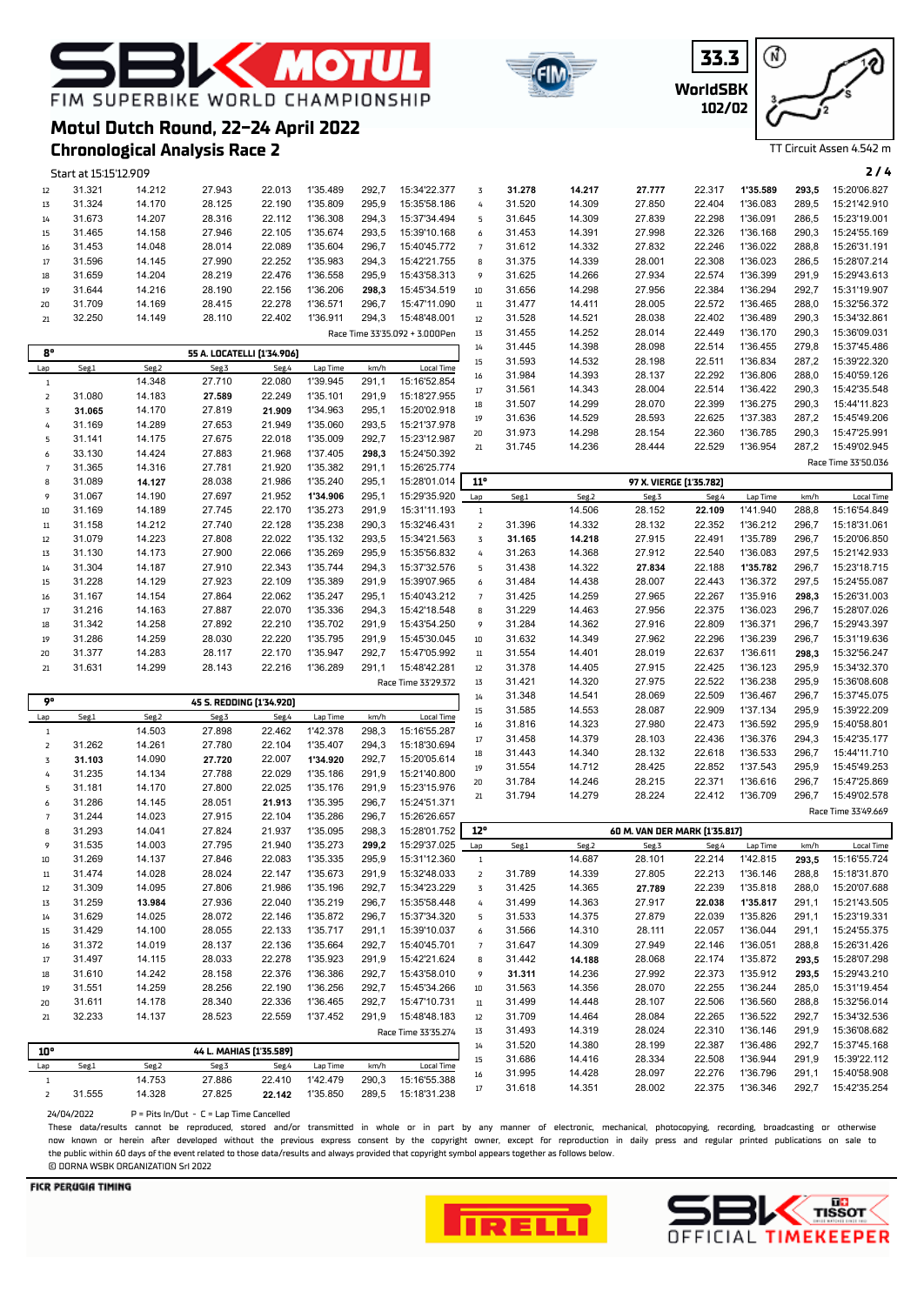

**WorldSBK 33.3 102/02**



TT Circuit Assen 4.542 m

# **Chronological Analysis Race 2**

**Motul Dutch Round, 22-24 April 2022**

FIM SUPERBIKE WORLD CHAMPIONSHIP

**EXAMPLE** 

|                     | Start at 15:15'12.909 |                  |                           |                  |                      |                |                              |                |                  |                  |                           |        |          |       | 3/4                                 |
|---------------------|-----------------------|------------------|---------------------------|------------------|----------------------|----------------|------------------------------|----------------|------------------|------------------|---------------------------|--------|----------|-------|-------------------------------------|
| 18                  | 31.547                | 14.378           | 28.053                    | 22.655           | 1'36.633             | 291,1          | 15:44'11.887                 | 9              | 31.577           | 14.406           | 28.032                    | 22.328 | 1'36.343 | 296,7 | 15:29'51.018                        |
| 19                  | 31.849                | 14.507           | 28.477                    | 22.589           | 1'37.422             | 293,5          | 15:45'49.309                 | $10\,$         | 31.524           | 14.282           | 27.992                    | 22.677 | 1'36.475 | 295,1 | 15:31'27.493                        |
| 20                  | 31.427                | 14.262           | 28.180                    | 22.264           | 1'36.133             | 287,2          | 15:47'25.442                 | $11\,$         | 31.735           | 14.255           | 28.388                    | 22.727 | 1'37.105 | 292,7 | 15:33'04.598                        |
| 21                  | 31.695                | 14.351           | 28.260                    | 22.274           | 1'36.580             | 289,5          | 15:49'02.022                 | 12             | 31.595           | 14.306           | 28.051                    | 22.767 | 1'36.719 | 292,7 | 15:34'41.317                        |
|                     |                       |                  |                           |                  |                      |                | Race Time 33'49.113          | 13             | 31.776           | 14.358           | 28.186                    | 22.645 | 1'36.965 | 295,9 | 15:36'18.282                        |
| 13°                 |                       |                  | 36 L. MERCADO [1'36.114]  |                  |                      |                |                              | 14             | 31.746           | 14.289           | 28.150                    | 22.679 | 1'36.864 | 295,9 | 15:37'55.146                        |
| Lap                 | Seg.1                 | Seg.2            | Seg.3                     | Seg.4            | Lap Time             | km/h           | <b>Local Time</b>            | 15             | 31.765           | 14.357           | 28.193                    | 22.548 | 1'36.863 | 290,3 | 15:39'32.009                        |
| $\mathbf{1}$        |                       | 14.720           | 28.171                    | 22.244           | 1'42.774             | 289,5          | 15:16'55.683                 | 16             | 31.715           | 14.307           | 28.062                    | 22.403 | 1'36.487 | 294,3 | 15:41'08.496                        |
| $\mathsf{Z}$        | 31.574                | 14.368           | 27.900                    | 22.272           | 1'36.114             | 292,7          | 15:18'31.797                 | 17             | 31.828           | 14.313           | 28.066                    | 22.380 | 1'36.587 | 295,1 | 15:42'45.083                        |
| 3                   |                       |                  | 28.262                    | 22.367           | 1'36.723             | 291,9          | 15:20'08.520                 | 18             | 31.555           | 14.187           | 28.627                    | 22.431 | 1'36.800 | 297,5 | 15:44'21.883                        |
| 4                   | 31.597                | 14.479           | 28.034                    | 22.606           | 1'36.716             | 288,8          | 15:21'45.236                 | 19             | 31.764           | 14.271           | 28.120                    | 22.341 | 1'36.496 | 294,3 | 15:45'58.379                        |
| 5                   | 31.784                | 14.469           | 28.029                    | 22.318           | 1'36.600             | 288,0          | 15:23'21.836                 | 20             | 31.664           | 14.325           | 28.262                    | 22.458 | 1'36.709 | 295,9 | 15:47'35.088                        |
| 6                   | 31.735                | 14.360           | 28.159                    | 22.347           | 1'36.601             | 292,7          | 15:24'58.437                 | 21             | 32.015           | 14.423           | 28.240                    | 22.607 | 1'37.285 | 292,7 | 15:49'12.373                        |
| $\overline{7}$      | 31.762                | 14.381           | 28.101                    | 22.472           | 1'36.716             | 291,1          | 15:26'35.153                 |                |                  |                  |                           |        |          |       | Race Time 33'59.464                 |
| 8                   | 31.539                | 14.358           | 28.130                    | 22.671           | 1'36.698             | 289,5          | 15:28'11.851                 | 16°            |                  |                  | 2 R. TAMBURINI [1'36.192] |        |          |       |                                     |
| 9                   | 31.910                | 14.560           | 28.068                    | 22.325           | 1'36.863             | 286,5          | 15:29'48.714                 | Lap            | Seg.1            | Seg.2            | Seg.3                     | Seg.4  | Lap Time | km/h  | <b>Local Time</b>                   |
| 10                  | 31.586                | 14.419           | 28.296                    | 22.362           | 1'36.663             | 290,3          | 15:31'25.377                 | $1\,$          |                  | 14.557           | 28.600                    | 22.180 | 1'43.527 | 288,8 | 15:16'56.436                        |
| $11\,$              | 31.617                | 14.375           | 28.193                    | 22.575           | 1'36.760             | 292,7          | 15:33'02.137                 | $\mathsf{2}$   | 31.728           | 14.319           | 28.033                    | 22.175 | 1'36.255 | 292,7 | 15:18'32.691                        |
| 12                  | 31.644                | 14.349           | 28.232                    | 22.542           | 1'36.767             | 291,1          | 15:34'38.904                 | 3              | 31.609           | 14.316           | 27.999                    | 22.268 | 1'36.192 | 288,8 | 15:20'08.883                        |
| 13                  | 31.682                | 14.419           | 28.372                    | 22.635           | 1'37.108             | 292,7          | 15:36'16.012                 | 4              | 31.997           | 14.289           | 27.985                    | 22.242 | 1'36.513 | 289,5 | 15:21'45.396                        |
| 14                  | 31.603                | 14.354           | 28.386                    | 22.643           | 1'36.986             | 291,1          | 15:37'52.998                 | 5              | 31.922           | 14.335           | 28.005                    | 22.547 | 1'36.809 | 290,3 | 15:23'22.205                        |
| 15                  | 31.755                | 14.389           | 28.446                    | 22.540           | 1'37.130             | 289,5          | 15:39'30.128                 | 6              | 32.216           | 14.305           | 28.094                    | 22.164 | 1'36.779 | 291,9 | 15:24'58.984                        |
| 16                  | 31.739                | 14.379           | 28.437                    | 22.570           | 1'37.125             | 287,2          | 15:41'07.253                 | $\overline{7}$ | 31.719           | 14.414           | 28.074                    | 22.208 | 1'36.415 | 288,8 | 15:26'35.399                        |
| $17\,$              | 31.792                | 14.414           | 28.403                    | 22.489           | 1'37.098             | 288,8          | 15:42'44.351                 | 8              | 31.798           | 14.323           | 28.013                    | 22.352 | 1'36.486 | 289,5 | 15:28'11.885                        |
| 18                  | 31.870                | 14.454           | 29.006                    | 22.582           | 1'37.912             | 289,5          | 15:44'22.263                 | 9              | 31.806           | 14.383           | 28.111                    | 22.178 | 1'36.478 | 295,1 | 15:29'48.363                        |
| 19                  | 31.850                | 14.359           | 28.453                    | 22.557           | 1'37.219             | 291,1          | 15:45'59.482                 | $10\,$         | 31.747           | 14.397           | 28.211                    | 22.263 | 1'36.618 | 291,1 | 15:31'24.981                        |
| 20                  | 31.970                | 14.492           | 28.616                    | 22.519           | 1'37.597             | 288,0          | 15:47'37.079                 | $11\,$         | 31.555           | 14.446           | 28.112                    | 22.323 | 1'36.436 | 288,0 | 15:33'01.417                        |
| 21                  | 32.072                | 14.537           | 28.762                    | 22.735           | 1'38.106             | 288,8          | 15:49'15.185                 | 12             | 31.595           | 14.424           | 28.193                    | 22.349 | 1'36.561 | 288,0 | 15:34'37.978                        |
|                     |                       |                  |                           |                  |                      |                | Race Time 34'02.276          | 13             | 31.870           | 14.329           | 28.236                    | 22.424 | 1'36.859 | 290,3 | 15:36'14.837                        |
|                     |                       |                  |                           |                  |                      |                |                              | 14             | 31.746           | 14.339           | 28.193                    | 22.408 | 1'36.686 | 287,2 | 15:37'51.523                        |
| 14°                 |                       |                  | 91 L. HASLAM [1'36.180]   |                  |                      |                |                              | 15             | 31.603           | 14.442           | 28.138                    | 22.360 | 1'36.543 | 291,9 | 15:39'28.066                        |
|                     | Seg.1                 | Seg.2            | Seg.3                     | Seg.4            |                      |                |                              |                |                  |                  |                           |        |          |       |                                     |
| Lap                 |                       |                  |                           |                  | Lap Time             | km/h           | Local Time                   |                |                  |                  |                           | 22.361 | 1'36.913 | 280,5 |                                     |
| $1\,$               |                       | 14.636           | 28.115                    | 22.305           | 1'43.037             | 289,5          | 15:16'55.946                 | 16<br>17       | 31.706<br>31.893 | 14.461<br>14.526 | 28.385<br>28.296          | 22.310 | 1'37.025 | 286,5 | 15:41'04.979<br>15:42'42.004        |
| $\mathsf{Z}$        | 31.847                | 14.300           | 27.878                    | 22.241           | 1'36.266             | 287,2          | 15:18'32.212                 | 18             |                  |                  | 28.248                    | 22.342 | 1'36.875 | 291,9 | 15:44'18.879                        |
| 3                   | 31.767                | 14.285           | 28.064                    | 22.385           | 1'36.501             | 285,0          | 15:20'08.713                 | 19             | 31.912           | 14.373<br>14.436 |                           | 22.608 | 1'37.247 | 288,0 | 15:45'56.126                        |
| 4                   | 31.742                | 14.309           | 28.019                    | 22.424           | 1'36.494             | 280,5          | 15:21'45.207                 | 20             | 31.747<br>31.569 | 14.522           | 28.456<br>28.338          | 22.735 | 1'37.164 | 286,5 | 15:47'33.290                        |
| 5                   | 32.271                | 14.392           | 27.987                    | 22.335           | 1'36.985             | 288,8          | 15:23'22.192                 | 21             | 31.932           | 14.433           | 28.264                    | 22.402 | 1'37.031 | 289,5 | 15:49'10.321                        |
| 6                   | 31.895                | 14.251           | 28.050                    | 22.194           | 1'36.390             | 287,2          | 15:24'58.582                 |                |                  |                  |                           |        |          |       |                                     |
| $\overline{7}$      | 31.942                | 14.367           | 28.056                    | 22.279           | 1'36.644             | 285,7          | 15:26'35.226                 |                |                  |                  |                           |        |          |       | Race Time 33'57.412                 |
| 8                   | 31.749                | 14.300           | 28.055                    | 22.465           | 1'36.569             | 285,7          | 15:28'11.795                 | 17°            |                  |                  | 23 C. PONSSON [1'36.222]  |        |          |       |                                     |
| 9                   | 31.700                | 14.370           | 28.100                    | 22.242           | 1'36.412             | 285,7          | 15:29'48.207                 | Lap            | Seg.1            | Seg.2            | Seg.3                     | Seg.4  | Lap Time | km/h  | <b>Local Time</b>                   |
| $10\,$              | 31.687                | 14.385           | 28.211                    | 22.096           | 1'36.379             | 282,0          | 15:31'24.586                 | $\mathbf{1}$   |                  | 14.508           | 28.218                    | 22.236 | 1'43.347 | 290,3 | 15:16'56.256                        |
| $11\,$              | 31.555                | 14.330           | 28.108                    | 22.187           | 1'36.180             | 283,5          | 15:33'00.766                 | $\overline{2}$ | 31.732           | 14.349           | 27.925                    | 22.216 | 1'36.222 | 286,5 | 15:18'32.478                        |
| 12                  | 31.684                | 14.533           | 28.181                    | 22.288           | 1'36.686             | 284,2          | 15:34'37.452                 | 3              | 31.664           | 14.262           | 28.029                    | 22.400 | 1'36.355 | 289,5 | 15:20'08.833                        |
| 13                  | 32.096                | 14.387           | 28.267                    | 22.424           | 1'37.174             | 285,0          | 15:36'14.626                 | 4              | 31.802           | 14.312           | 27.947                    | 22.417 | 1'36.478 | 291,1 | 15:21'45.311                        |
| 14                  | 31.681                | 14.268           | 28.196                    | 22.349           | 1'36.494             | 287,2          | 15:37'51.120                 | 5              | 31.580           | 14.356           | 27.994                    | 22.354 | 1'36.284 | 285,7 | 15:23'21.595                        |
| 15                  | 31.768                | 14.345           | 28.251                    | 22.294           | 1'36.658             | 288,0          | 15:39'27.778                 | 6              | 31.638           | 14.407           | 28.088                    | 22.456 | 1'36.589 | 288,8 | 15:24'58.184                        |
| 16                  | 31.823                | 14.437           | 28.343                    | 22.392           | 1'36.995             | 282,0          | 15:41'04.773                 | $\overline{7}$ | 31.559           | 14.406           | 28.053                    | 22.430 | 1'36.448 | 286,5 | 15:26'34.632                        |
| $17\,$              | 31.870                | 14.554           | 28.301                    | 22.251           | 1'36.976             | 276,2          | 15:42'41.749                 | 8              | 31.551           | 14.403           | 28.063                    | 22.461 | 1'36.478 | 286,5 | 15:28'11.110                        |
| 18                  | 31.895                | 14.365           | 28.284                    | 22.441           | 1'36.985             | 288,0          | 15:44'18.734                 | 9              | 31.580           | 14.352           | 27.960                    | 22.410 | 1'36.302 | 288,0 | 15:29'47.412                        |
| 19                  | 32.069                | 14.455           | 28.419                    | 22.428           | 1'37.371             | 287,2          | 15:45'56.105                 | 10             | 31.532           | 14.345           | 28.215                    | 22.419 | 1'36.511 | 285,7 | 15:31'23.923                        |
| 20                  | 31.849                | 14.495           | 28.516                    | 22.501           | 1'37.361             | 286,5          | 15:47'33.466                 | $11\,$         | 31.621           | 14.355           | 28.145                    | 22.527 | 1'36.648 | 286,5 | 15:33'00.571                        |
| 21                  | 31.886                | 14.449           | 28.252                    | 22.458           | 1'37.045             | 286,5          | 15:49'10.511                 | $12\,$         | 31.537           | 14.452           | 28.221                    | 22.584 | 1'36.794 | 286,5 | 15:34'37.365                        |
|                     |                       |                  |                           |                  |                      |                | Race Time 33'57.602          | 13             | 31.927           | 14.434           | 28.157                    | 22.481 | 1'36.999 | 285,0 | 15:36'14.364                        |
| 15°                 |                       |                  | 29 L. BERNARDI [1'36.183] |                  |                      |                |                              | 14             | 31.581           | 14.385           | 28.122                    | 22.512 | 1'36.600 | 286,5 | 15:37'50.964                        |
| Lap                 | Seg.1                 | Seg.2            | Seg.3                     | Seg.4            | Lap Time             | km/h           | <b>Local Time</b>            | 15             | 31.593           | 14.406           | 28.202                    | 22.469 | 1'36.670 | 286,5 | 15:39'27.634                        |
| $\mathbf{1}$        |                       | 14.588           | 28.367                    | 22.966           | 1'44.760             | 288,8          | 15:16'57.669                 | 16             | 31.683           | 14.580           | 28.317                    | 22.451 | 1'37.031 | 285,0 | 15:41'04.665                        |
| 2                   | 33.281                | 14.472           | 28.196                    | 22.736           | 1'38.685             | 290,3          | 15:18'36.354                 | 17             | 31.746           | 14.671           | 28.208                    | 22.340 | 1'36.965 | 279,8 | 15:42'41.630                        |
| 3                   | 31.507                | 14.356           | 27.987                    | 22.546           | 1'36.396             | 294,3          | 15:20'12.750                 | 18             | 31.776           | 14.378           | 28.311                    | 22.558 | 1'37.023 | 288,0 | 15:44'18.653                        |
| 4                   | 31.691                | 14.443           | 27.807                    | 22.410           | 1'36.351             | 295,1          | 15:21'49.101                 | 19             | 31.720           | 14.511           | 28.433                    | 22.514 | 1'37.178 | 286,5 | 15:45'55.831                        |
| 5                   | 31.701                | 14.333           | 27.966                    | 22.450           | 1'36.450             | 295,1          | 15:23'25.551                 | 20             | 32.019           | 14.461           | 28.343                    | 22.564 | 1'37.387 | 287,2 | 15:47'33.218                        |
| 6<br>$\overline{7}$ | 31.906<br>31.523      | 14.345<br>14.306 | 28.176<br>27.978          | 22.272<br>22.376 | 1'36.699<br>1'36.183 | 285,0<br>295,9 | 15:25'02.250<br>15:26'38.433 | 21             | 31.754           | 14.442           | 28.234                    | 22.677 | 1'37.107 | 287,2 | 15:49'10.325<br>Race Time 33'57.416 |

 $24/04/2022$  P = Pits In/Out - C = Lap Time Cancelled

31.551 14.282 28.043 22.366 1'36.242 293,5 15:28'14.675

These data/results cannot be reproduced, stored and/or transmitted in whole or in part by any manner of electronic, mechanical, photocopying, recording, broadcasting or otherwise now known or herein afer developed without the previous express consent by the copyright owner, except for reproduction in daily press and regular printed publications on sale to the public within 60 days of the event related to those data/results and always provided that copyright symbol appears together as follows below. © DORNA WSBK ORGANIZATION Srl 2022



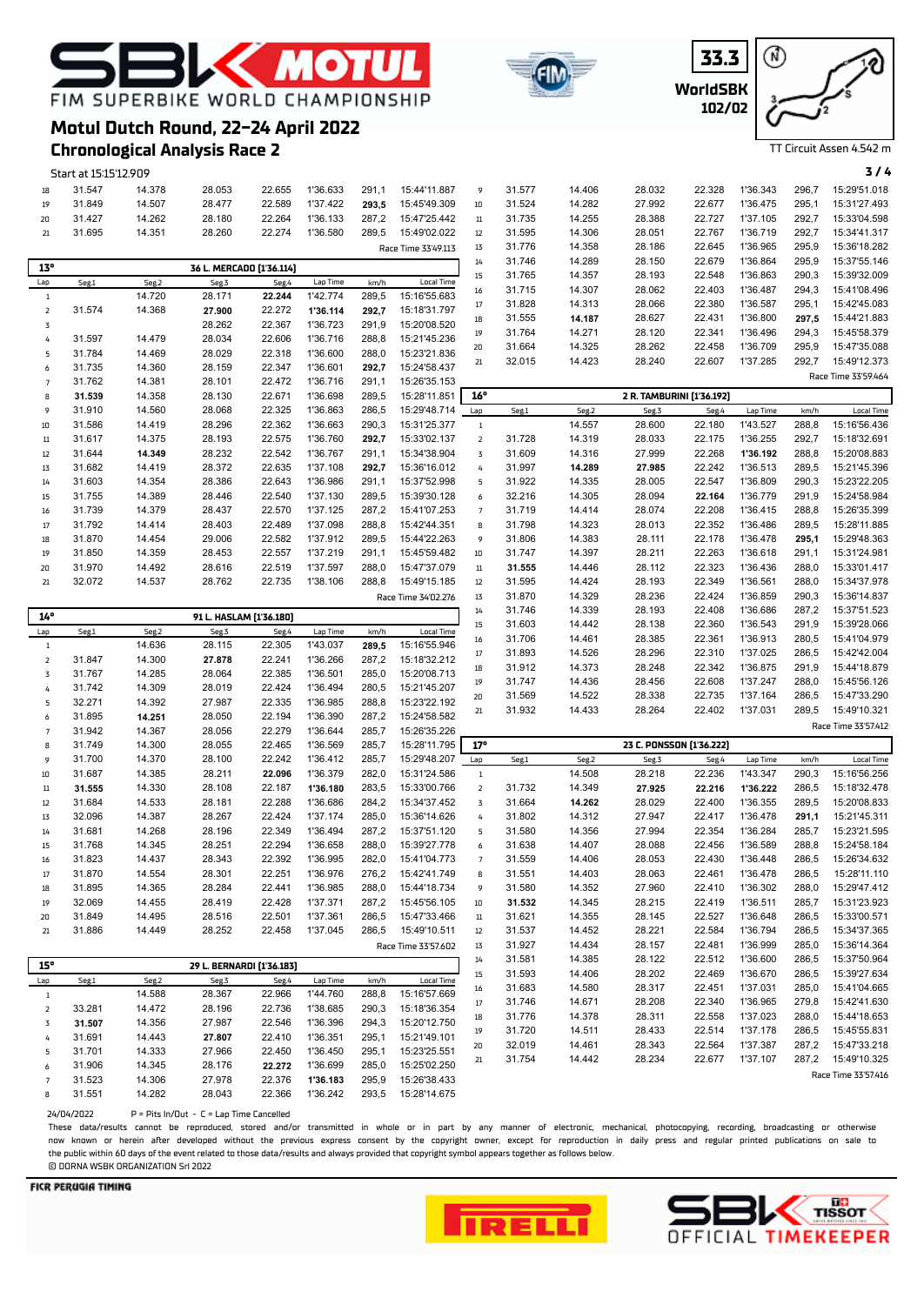# **K MOTU** FIM SUPERBIKE WORLD CHAMPIONSHIP

## **Chronological Analysis Race 2 Motul Dutch Round, 22-24 April 2022**

Start at 15:15'12.909 **4 / 4**

| 18°            |        |                       | 35 H. SYAHRIN [1'36.363] |        |          |       |                     | 14             | 32.098 | 14.648 | 28.749        | 23.018 | 1'38.513  | 286,5 | 15:38'13.761        |
|----------------|--------|-----------------------|--------------------------|--------|----------|-------|---------------------|----------------|--------|--------|---------------|--------|-----------|-------|---------------------|
| Lap            | Seg.1  | Seg.2                 | Seg.3                    | Seg.4  | Lap Time | km/h  | Local Time          | 15             | 32.155 | 14.769 | 28.677        | 22.957 | 1'38.558  | 284,2 | 15:39'52.319        |
| -1             |        | 14.613                | 28.408                   | 22.680 | 1'45.106 | 294,3 | 15:16'58.015        | 16             | 32.037 | 14.773 | 28.605        | 22.932 | 1'38.347  | 285,0 | 15:41'30.666        |
| 2              | 33.090 | 14.518                | 28.349                   | 22.554 | 1'38.511 | 295,1 | 15:18'36.526        | 17             | 32.212 | 14.832 | 28.531        | 23.051 | 1'38.626  | 285.7 | 15:43'09.292        |
| 3              | 31.624 | 14.464                | 27.998                   | 22.472 | 1'36.558 | 296,7 | 15:20'13.084        | 18             | 31.976 | 14.644 | 28.734        | 23.192 | 1'38.546  | 286,5 | 15:44'47.838        |
| 4              | 31.642 | 14.425                | 27.977                   | 22.319 | 1'36.363 | 293,5 | 15:21'49.447        | 19             | 32.193 | 14.611 | 28.692        | 22.916 | 1'38.412  | 288,0 | 15:46'26.250        |
| 5              | 31.598 | 14.407                | 27.984                   | 22.430 | 1'36.419 | 294,3 | 15:23'25.866        | 20             | 32.283 | 14.794 | 28.609        | 22.903 | 1'38.589  | 285.7 | 15:48'04.839        |
| 6              | 31.910 | 14.457                | 28.260                   | 22.412 | 1'37.039 | 296,7 | 15:25'02.905        | 21             | 32.103 | 14.688 | 28.762        | 23.207 | 1'38.760  | 284,2 | 15:49'43.599        |
| $\overline{7}$ | 31.756 | 14.423                | 28.207                   | 22.529 | 1'36.915 | 290,3 | 15:26'39.820        |                |        |        |               |        |           |       | Race Time 34'30.690 |
| 8              | 31.770 | 14.433                | 28.318                   | 22.583 | 1'37.104 | 288,8 | 15:28'16.924        | <b>RET</b>     |        |        | 5 P. OETTL    |        |           |       |                     |
| 9              | 31.816 | 14.642                | 28.375                   | 22.737 | 1'37.570 | 291,1 | 15:29'54.494        | Lap            | Seg.1  | Seg.2  | Seg.3         | Seg.4  | Lap Time  | km/h  | <b>Local Time</b>   |
| 10             | 31.764 | 14.391                | 28.343                   | 22.678 | 1'37.176 | 288,8 | 15:31'31.670        | $\overline{1}$ |        | 14.663 | 27.935        | 22.258 | 1'42.552  | 287,2 | 15:16'55.461        |
| 11             | 31.858 | 14.533                | 28.344                   | 23.041 | 1'37.776 | 288,0 | 15:33'09.446        |                |        |        |               |        |           |       | Race Time 1'42.552  |
| 12             | 31.841 | 14.476                | 28.250                   | 22.579 | 1'37.146 | 292,7 | 15:34'46.592        |                |        |        |               |        |           |       |                     |
| 13             | 31.861 | 14.562                | 28.256                   | 22.624 | 1'37.303 | 288,8 | 15:36'23.895        | <b>RET</b>     |        |        | 31 G. GERLOFF |        |           |       |                     |
| 14             | 31.801 | 14.477                | 28.270                   | 22.664 | 1'37.212 | 294,3 | 15:38'01.107        | Lap            | Seg.1  | Seg.2  | Seg.3         | Seg.4  | Lap Time  | km/h  | <b>Local Time</b>   |
| 15             | 31.955 | 14.598                | 28.381                   | 22.592 | 1'37.526 | 291,9 | 15:39'38.633        | 1              |        | 26.829 | 35.466        | 35.872 | 2'23.476P | 138,6 | 15:17'36.385        |
| 16             | 31.998 | 14.592                | 28.228                   | 22.595 | 1'37.413 | 291,9 | 15:41'16.046        |                |        |        |               |        |           |       | Race Time 2'23.476  |
| 17             | 31.948 | 14.489                | 28.309                   | 22.641 | 1'37.387 | 291,9 | 15:42'53.433        | <b>RET</b>     |        |        | 76 L. BAZ     |        |           |       |                     |
| 18             | 32.124 | 14.567                | 28.378                   | 22.665 | 1'37.734 | 291,1 | 15:44'31.167        | Lap            | Seg.1  | Seg.2  | Seg.3         | Seg.4  | Lap Time  | km/h  | <b>Local Time</b>   |
| 19             | 32.004 | 14.463                | 28.638                   | 22.731 | 1'37.836 | 292,7 | 15:46'09.003        | $\overline{1}$ |        | 14.561 | 28.092        | 22.423 | 1'44.198  | 296,7 | 15:16'57.107        |
| 20             | 31.992 | 14.558                | 28.469                   | 22.729 | 1'37.748 | 289,5 | 15:47'46.751        |                |        |        |               |        |           |       | Race Time 1'44.198  |
| 21             | 32.598 | 14.660                | 28.419                   | 22.465 | 1'38.142 | 292,7 | 15:49'24.893        |                |        |        |               |        |           |       |                     |
|                |        |                       |                          |        |          |       | Race Time 34'11.984 |                |        |        |               |        |           |       |                     |
| 19°            |        | 16 G. RUIU [1'36.531] |                          |        |          |       |                     |                |        |        |               |        |           |       |                     |

| 19°            |        |        | 16 G. RUIU (1'36.531) |        |          |       |                     |
|----------------|--------|--------|-----------------------|--------|----------|-------|---------------------|
| Lap            | Seg.1  | Seg.2  | Seg.3                 | Seg.4  | Lap Time | km/h  | <b>Local Time</b>   |
| 1              |        | 14.536 | 28.650                | 22.608 | 1'44.824 | 295,1 | 15:16'57.733        |
| $\overline{2}$ | 32.575 | 14.496 | 28.052                | 22.370 | 1'37.493 | 290,3 | 15:18'35.226        |
| 3              | 31.589 | 14.438 | 28.053                | 22.451 | 1'36.531 | 289,5 | 15:20'11.757        |
| 4              | 31.757 | 14.428 | 28.100                | 22.350 | 1'36.635 | 289,5 | 15:21'48.392        |
| 5              | 31.721 | 14.390 | 28.195                | 22.642 | 1'36.948 | 291,9 | 15:23'25.340        |
| 6              | 31.928 | 14.518 | 28.533                | 22.899 | 1'37.878 | 291.9 | 15:25'03.218        |
| 7              | 31.888 | 14.485 | 28.126                | 22.506 | 1'37.005 | 295,9 | 15:26'40.223        |
| 8              | 31.683 | 14.491 | 28.259                | 22.425 | 1'36.858 | 291,9 | 15:28'17.081        |
| 9              | 31.913 | 14.564 | 28.289                | 22.825 | 1'37.591 | 294.3 | 15:29'54.672        |
| 10             | 31.896 | 14.502 | 28.305                | 22.503 | 1'37.206 | 290.3 | 15:31'31.878        |
| 11             | 31.906 | 14.478 | 28.264                | 22.730 | 1'37.378 | 290.3 | 15:33'09.256        |
| 12             | 31.868 | 14.488 | 28.139                | 22.560 | 1'37.055 | 290.3 | 15:34'46.311        |
| 13             | 32.013 | 14.541 | 28.238                | 22.608 | 1'37.400 | 290,3 | 15:36'23.711        |
| 14             | 31.784 | 14.532 | 28.292                | 22.661 | 1'37.269 | 290.3 | 15:38'00.980        |
| 15             | 31.929 | 14.584 | 28.392                | 22.639 | 1'37.544 | 289,5 | 15:39'38.524        |
| 16             | 31.940 | 14.621 | 28.214                | 22.569 | 1'37.344 | 287.2 | 15:41'15.868        |
| 17             | 31.889 | 14.535 | 28.383                | 22.659 | 1'37.466 | 290,3 | 15:42'53.334        |
| 18             | 32.027 | 14.564 | 28.445                | 22.698 | 1'37.734 | 290,3 | 15:44'31.068        |
| 19             | 31.924 | 14.532 | 28.846                | 22.854 | 1'38.156 | 291.9 | 15:46'09.224        |
| 20             | 31.979 | 14.622 | 28.476                | 22.583 | 1'37.660 | 293,5 | 15:47'46.884        |
| 21             | 32.189 | 14.512 | 28.458                | 22.720 | 1'37.879 | 291,9 | 15:49'24.763        |
|                |        |        |                       |        |          |       | Race Time 34'11.854 |

| 20°            |        |        | 52 O. KONIG [1'37.451] |        |          |       |              |
|----------------|--------|--------|------------------------|--------|----------|-------|--------------|
| Lap            | Seg.1  | Seg.2  | Seg.3                  | Seg.4  | Lap Time | km/h  | Local Time   |
| 1              |        | 14.518 | 28.582                 | 22.921 | 1'44.613 | 290.3 | 15:16'57.522 |
| $\overline{z}$ | 33.050 | 14.714 | 28.730                 | 22.939 | 1'39.433 | 288,0 | 15:18'36.955 |
| 3              | 31.921 | 14.546 | 28.368                 | 22.616 | 1'37.451 | 291.1 | 15:20'14.406 |
| 4              | 31.838 | 14.537 | 28.369                 | 22.828 | 1'37.572 | 287.2 | 15:21'51.978 |
| 5              | 32.007 | 14.584 | 28.506                 | 23.018 | 1'38.115 | 286,5 | 15:23'30.093 |
| 6              | 32.162 | 14.739 | 28.420                 | 22.938 | 1'38.259 | 286.5 | 15:25'08.352 |
| 7              | 32.141 | 14.592 | 28.633                 | 22.891 | 1'38.257 | 287,2 | 15:26'46.609 |
| 8              | 32.020 | 14.615 | 28.501                 | 22.886 | 1'38.022 | 285.7 | 15:28'24.631 |
| 9              | 31.962 | 14.743 | 28.434                 | 22.866 | 1'38.005 | 288,0 | 15:30'02.636 |
| 10             | 31.879 | 14.691 | 28.482                 | 22.785 | 1'37.837 | 285.0 | 15:31'40.473 |
| 11             | 31.897 | 14.701 | 28.417                 | 22.978 | 1'37.993 | 287,2 | 15:33'18.466 |
| 12             | 32.002 | 14.707 | 28.479                 | 22.965 | 1'38.153 | 286.5 | 15:34'56.619 |
| 13             | 32.149 | 14.726 | 28.707                 | 23.047 | 1'38.629 | 285,7 | 15:36'35.248 |

24/04/2022 P = Pits In/Out - C = Lap Time Cancelled

These data/results cannot be reproduced, stored and/or transmitted in whole or in part by any manner of electronic, mechanical, photocopying, recording, broadcasting or otherwise now known or herein afer developed without the previous express consent by the copyright owner, except for reproduction in daily press and regular printed publications on sale to the public within 60 days of the event related to those data/results and always provided that copyright symbol appears together as follows below. © DORNA WSBK ORGANIZATION Srl 2022

#### FICR PERUGIA TIMING







TT Circuit Assen 4.542 m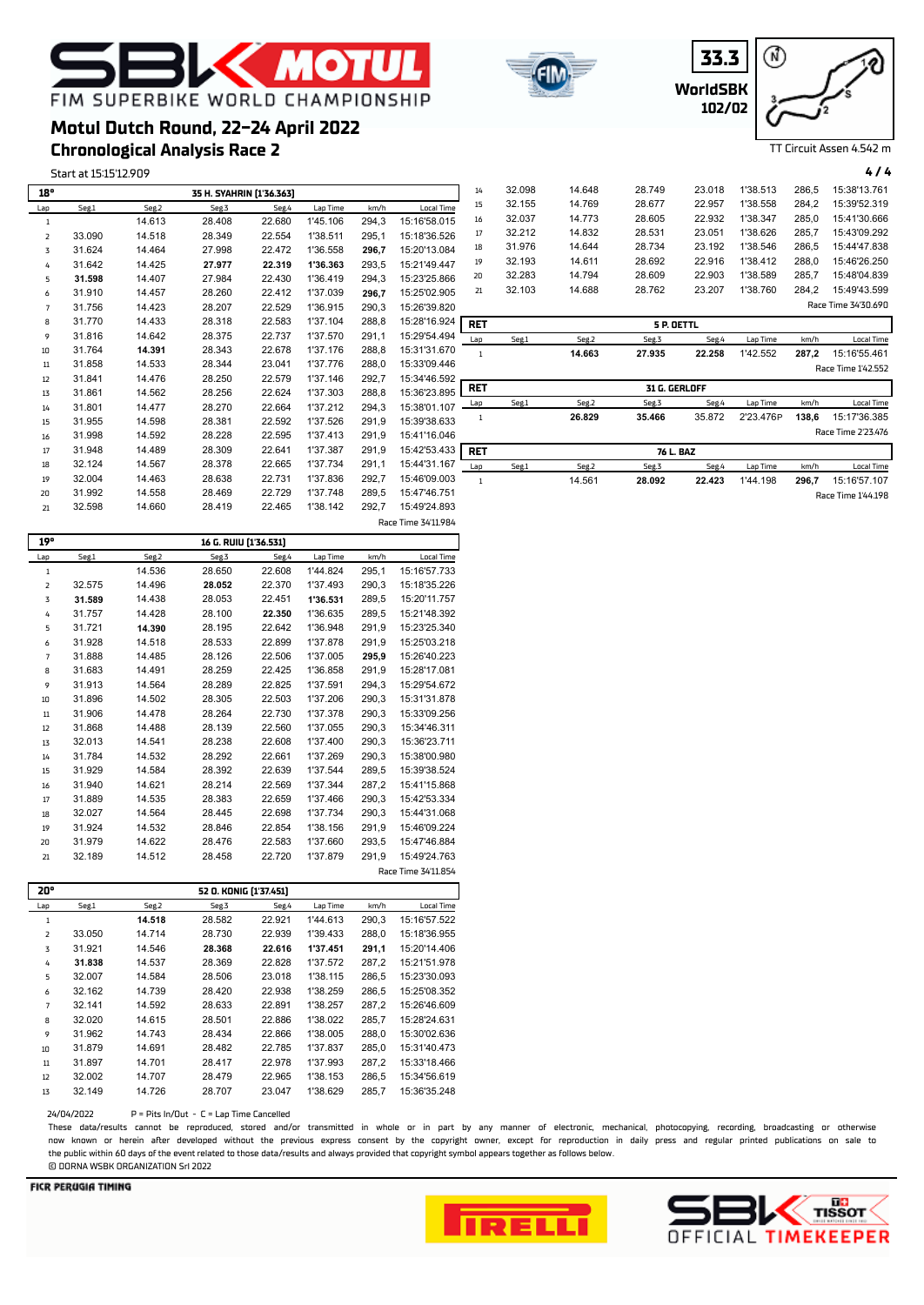



**33.4** ⋒ **WorldSBK 102/02**

**Weather Report Race 2** TT Circuit Assen 4.542 m **Motul Dutch Round, 22-24 April 2022**

**Session started 15:15 - Session ended 15:50**

### **Air Temperature**

**Track Temperature**



### **Air Pressure**



### **Wind Speed**





#### 24/04/2022

These data/results cannot be reproduced, stored and/or transmitted in whole or in part by any manner of electronic, mechanical, photocopying, recording, broadcasting or otherwise now known or herein afer developed without the previous express consent by the copyright owner, except for reproduction in daily press and regular printed publications on sale to the public within 60 days of the event related to those data/results and always provided that copyright symbol appears together as follows below. © DORNA WSBK ORGANIZATION Srl 2022







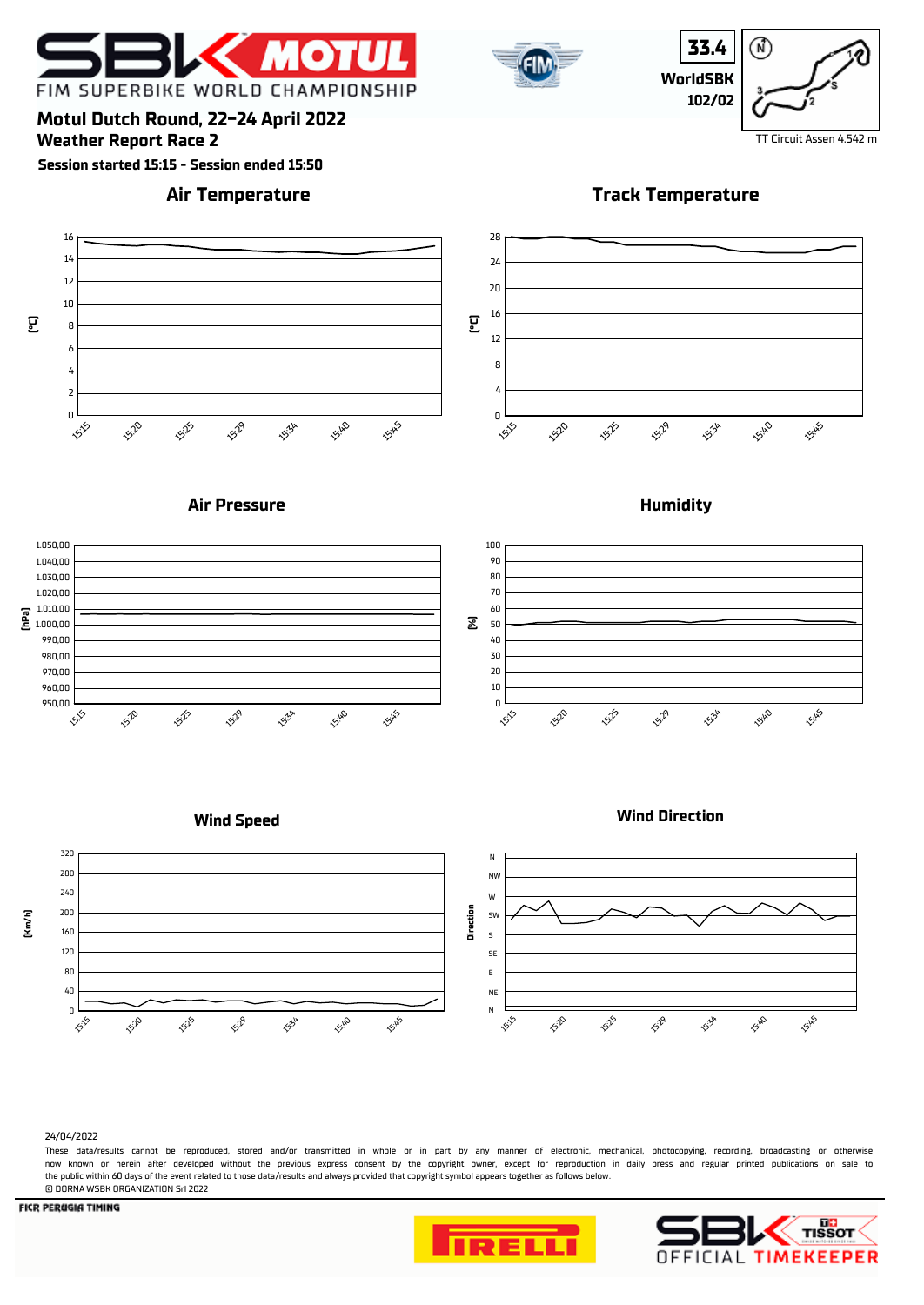





# **Manufacturers Standings Motul Dutch Round, 22-24 April 2022**

|                 | Points | Points From First | Points From Previous | ARAGON<br>April 10  | April 24<br>ASSEN                 | May 22<br><b>ESTORIL</b> | MISAND<br>₽<br>June | DONINGTON<br>TI VIDL | July 31<br>MOST | MAGNY-COURS<br>September 11 | 25<br>BARCELONA<br>September | October 9<br>PORTIMAD | 23<br><b>VILLICUM</b><br>October | N<br>MANDALIKA<br>November | <b>PHILLIP ISLAND</b><br>50<br>December |  |  |
|-----------------|--------|-------------------|----------------------|---------------------|-----------------------------------|--------------------------|---------------------|----------------------|-----------------|-----------------------------|------------------------------|-----------------------|----------------------------------|----------------------------|-----------------------------------------|--|--|
| <b>/ DUCATI</b> | 109    |                   |                      | 20 25<br>12         | 20 25<br>$\overline{\phantom{a}}$ |                          |                     |                      |                 |                             |                              |                       |                                  |                            |                                         |  |  |
| 2 KAWASAKI      | 104    | 5                 |                      | 25 20<br>9          | 25<br>13<br>12                    |                          |                     |                      |                 |                             |                              |                       |                                  |                            |                                         |  |  |
| 3 YAMAHA        | 84     | 25                | 16<br>20             | 16<br>7             | 20<br>16<br>9                     |                          |                     |                      |                 |                             |                              |                       |                                  |                            |                                         |  |  |
| 4 HONDA         | 52     | 57                | 10<br>32             | 8<br>$\overline{2}$ | 16<br>11<br>5                     |                          |                     |                      |                 |                             |                              |                       |                                  |                            |                                         |  |  |
| 5 BMW           | 42     | 67                | 10                   | 9<br>8              | 10<br>11<br>4                     |                          |                     |                      |                 |                             |                              |                       |                                  |                            |                                         |  |  |

24/04/2022 First Line: Race 1 & 2 - Second Line: Tissot Superpole Race

These data/results cannot be reproduced, stored and/or transmitted in whole or in part by any manner of electronic, mechanical, photocopying, recording, broadcasting or otherwise now known or herein after developed without the previous express consent by the copyright owner, except for reproduction in daily press and regular printed publications on sale to the public within 60 days of the event related to those data/results and always provided that copyright symbol appears together as follows below. **CO DORNA WSBK ORGANIZATION Srl 2022** 



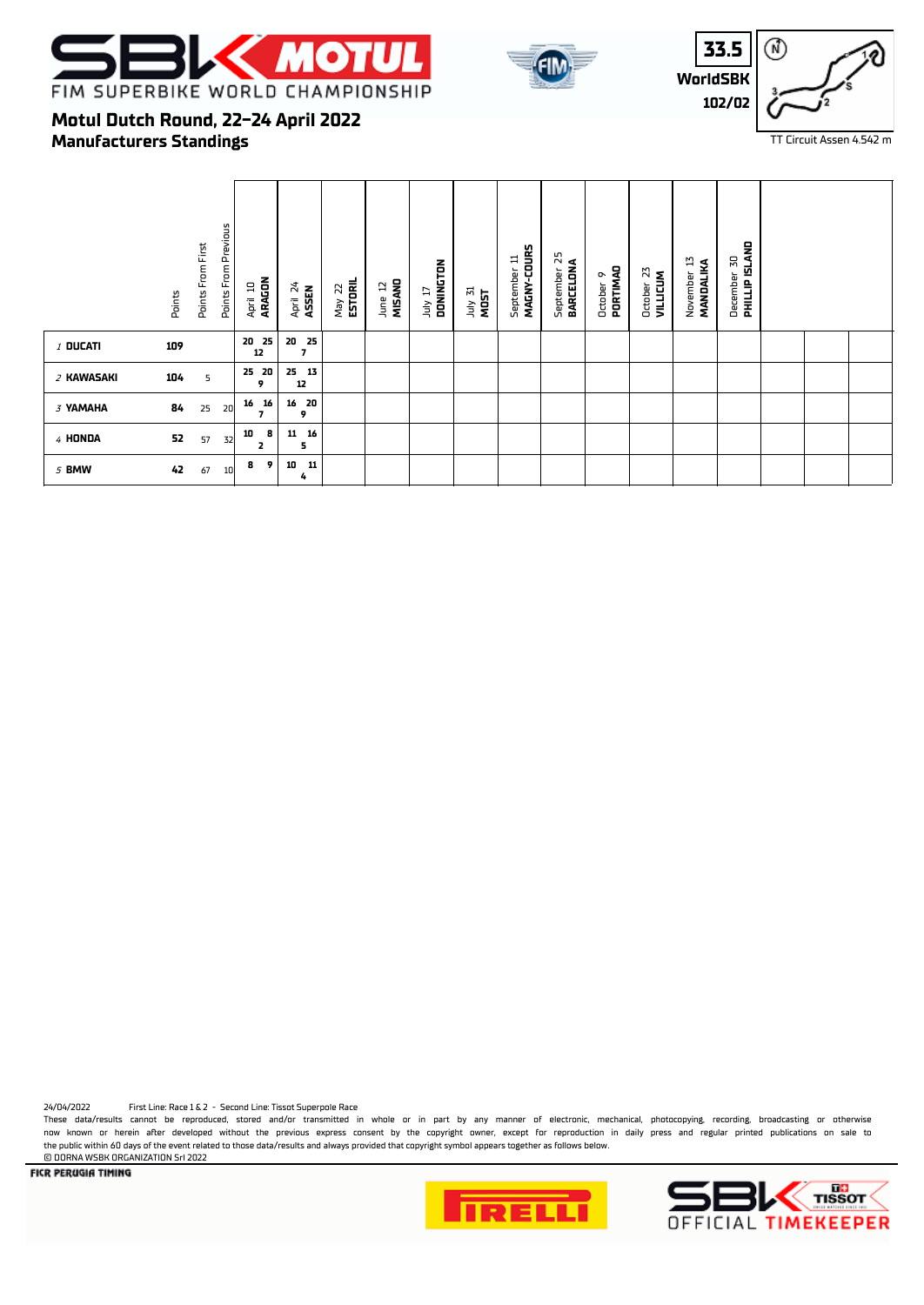





**1 / 3**

**Team Standings Motul Dutch Round, 22-24 April 2022**

|                                        |            | April 10<br><b>ARAGON</b>         | April 24<br>ASSEN                | $May$ 22<br><b>ESTORIL</b> | June 12<br>MISANO | DONNGTON<br>TI VIPL | July 31<br>MOST | MAGNY-COURS<br>September 11 | September 25<br><b>BARCELONA</b> | October 9<br>PORTIMAO | October 23<br>VILLICUM | November 13<br>MANDALIKA | <b>PHILLIP ISLAND</b><br>December 30 |  |
|----------------------------------------|------------|-----------------------------------|----------------------------------|----------------------------|-------------------|---------------------|-----------------|-----------------------------|----------------------------------|-----------------------|------------------------|--------------------------|--------------------------------------|--|
| / Aruba.it Racing - Ducati             |            |                                   |                                  | 152                        |                   |                     |                 |                             |                                  |                       |                        |                          |                                      |  |
| <b>BAUTISTA Alvaro</b>                 | 109        | 25<br>20<br>12                    | 20<br>25<br>$7\overline{ }$      |                            |                   |                     |                 |                             |                                  |                       |                        |                          |                                      |  |
| RINALDI Michael Ruben                  | 43         | $1\overline{3}$<br>13<br>6        | 9<br>$\overline{2}$              |                            |                   |                     |                 |                             |                                  |                       |                        |                          |                                      |  |
| 2 Kawasaki Racing Team WorldSBK        |            |                                   |                                  | 119                        | $[-33]$           |                     |                 |                             |                                  |                       |                        |                          |                                      |  |
| REA Jonathan                           | 91         | 20<br>25<br>9                     | 25<br>$12\,$                     |                            |                   |                     |                 |                             |                                  |                       |                        |                          |                                      |  |
| <b>LOWES Alex</b>                      | 28         | $11\,$<br>$\sqrt{4}$              | $1\overline{3}$                  |                            |                   |                     |                 |                             |                                  |                       |                        |                          |                                      |  |
| 3 Pata Yamaha with Brixx WorldSBK      |            |                                   |                                  | 119                        | $[-33]$           |                     |                 |                             |                                  |                       |                        |                          |                                      |  |
| RAZGATLIOGLU Toprak                    | 64         | 16<br>16<br>$\overline{7}$        | 16<br>9                          |                            |                   |                     |                 |                             |                                  |                       |                        |                          |                                      |  |
| LOCATELLI Andrea                       | 55         | $11\,$<br>5                       | 13<br>20<br>6                    |                            |                   |                     |                 |                             |                                  |                       |                        |                          |                                      |  |
| 4 Team HRC                             |            |                                   |                                  | 80                         | $[-72]$           |                     |                 |                             |                                  |                       |                        |                          |                                      |  |
| <b>LECUONA Iker</b>                    | 50         | $10\,$<br>6<br>$\mathbf{2}$       | $11\,$<br>16<br>5                |                            |                   |                     |                 |                             |                                  |                       |                        |                          |                                      |  |
| <b>VIERGE Xavi</b>                     | 30         | 9<br>8<br>$\,1\,$                 | $\overline{7}$<br>$\overline{5}$ |                            |                   |                     |                 |                             |                                  |                       |                        |                          |                                      |  |
| 5 BMW Motorrad WorldSBK Team           |            |                                   |                                  | 39                         | $[-113]$          |                     |                 |                             |                                  |                       |                        |                          |                                      |  |
| REDDING Scott                          | 19         | $1\,$                             | 7 <sup>7</sup><br>$11\,$         |                            |                   |                     |                 |                             |                                  |                       |                        |                          |                                      |  |
| VAN DER MARK Michael                   | ${\bf 11}$ |                                   | $\overline{3}$<br>$\bf{8}$       |                            |                   |                     |                 |                             |                                  |                       |                        |                          |                                      |  |
| MYKHALCHYK IIIia                       | 9          | 8<br>$\mathbf{1}$                 |                                  |                            |                   |                     |                 |                             |                                  |                       |                        |                          |                                      |  |
| $\delta$ Bonovo Action BMW*            |            |                                   |                                  | 38                         | $[-114]$          |                     |                 |                             |                                  |                       |                        |                          |                                      |  |
| <b>BAZ Loris</b>                       | 28         | 5<br>9                            | 10<br>$\pmb{4}$                  |                            |                   |                     |                 |                             |                                  |                       |                        |                          |                                      |  |
| <b>LAVERTY Eugene</b>                  | 10         | $\sqrt{4}$<br>6                   |                                  |                            |                   |                     |                 |                             |                                  |                       |                        |                          |                                      |  |
| 7 Motocorsa Racing*                    |            |                                   |                                  | 30                         | $[-122]$          |                     |                 |                             |                                  |                       |                        |                          |                                      |  |
| <b>BASSANI Axel</b>                    | 30         | 10<br>3                           | $10\,$<br>6<br>$\mathbf{1}$      |                            |                   |                     |                 |                             |                                  |                       |                        |                          |                                      |  |
| $\beta$ GYTR GRT Yamaha WorldSBK Team* |            |                                   |                                  | 25                         | $[-127]$          |                     |                 |                             |                                  |                       |                        |                          |                                      |  |
| <b>GERLOFF Garrett</b>                 | 25         | $7\phantom{.0}$<br>$\overline{7}$ | 8<br>$\overline{3}$              |                            |                   |                     |                 |                             |                                  |                       |                        |                          |                                      |  |
| 9 Team Goeleven*                       |            |                                   |                                  | 15                         | $[-137]$          |                     |                 |                             |                                  |                       |                        |                          |                                      |  |
| <b>OETTL Philipp</b>                   | 15         | $\mathbf 3$<br>3                  | 9                                |                            |                   |                     |                 |                             |                                  |                       |                        |                          |                                      |  |
| 10 Kawasaki Puccetti Racing*           |            |                                   |                                  | 14                         | $[-138]$          |                     |                 |                             |                                  |                       |                        |                          |                                      |  |
| MAHIAS Lucas                           | 14         | $\overline{2}$<br>$\overline{5}$  | 1<br>6                           |                            |                   |                     |                 |                             |                                  |                       |                        |                          |                                      |  |
| 11 Yamaha Motoxracing WorldSBK Team*   |            |                                   |                                  | 9                          | $[-143]$          |                     |                 |                             |                                  |                       |                        |                          |                                      |  |
| TAMBURINI Roberto                      | 9          | $\overline{2}$                    | $\overline{2}$<br>$\overline{5}$ |                            |                   |                     |                 |                             |                                  |                       |                        |                          |                                      |  |
| 12 Gil Motor Sport-Yamaha*             |            |                                   |                                  | 8                          | $[-144]$          |                     |                 |                             |                                  |                       |                        |                          |                                      |  |
| PONSSON Christophe                     | 8          |                                   | 4<br>$\pmb{4}$                   |                            |                   |                     |                 |                             |                                  |                       |                        |                          |                                      |  |
| 13 BARNI Spark Racing Team*            |            |                                   |                                  | 6                          | $[-146]$          |                     |                 |                             |                                  |                       |                        |                          |                                      |  |
| <b>BERNARDI Luca</b>                   | 6          | 4                                 | $\overline{2}$                   |                            |                   |                     |                 |                             |                                  |                       |                        |                          |                                      |  |

24/04/2022 \* Independent teams

These data/results cannot be reproduced, stored and/or transmitted in whole or in part by any manner of electronic, mechanical, photocopying, recording, broadcasting or otherwise now known or herein after developed without the previous express consent by the copyright owner, except for reproduction in daily press and regular printed publications on sale to the public within 60 days of the event related to those data/results and always provided that copyright symbol appears together as follows below. © DORNA WSBK ORGANIZATION Srl 2022



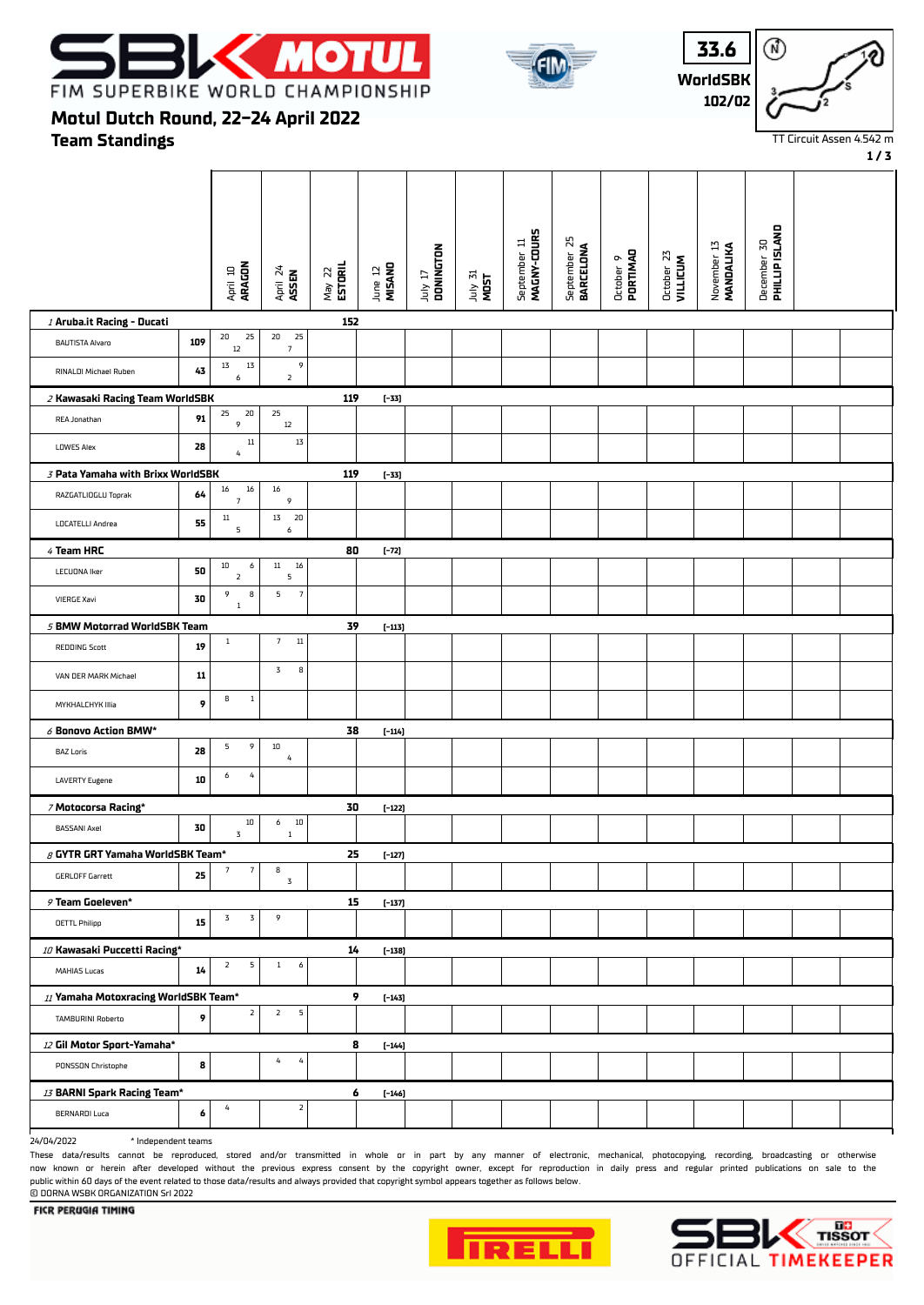





**2 / 3**

## **Team Standings Motul Dutch Round, 22-24 April 2022**

|                               | ARAGON<br>$\Xi$<br>April | $\approx$<br><b>ASSEN</b><br>April | ESTORIL<br>25<br>Vay | June 12<br>MISANO<br>R | July 17<br><b>DONINGTON</b> | July 31<br>MOST | g<br>급<br>8<br>September<br><b>MAGNY</b> | September 25<br><b>BARCELONA</b><br>September | 뭉<br>∾<br>PORTIN<br>Octobei | 22<br>5<br>Octobe<br>VILLIC | N<br>ડ<br>November<br>MANDALIK | <b>PHILLIP ISLAND</b><br>$\Sigma$<br>December |  |
|-------------------------------|--------------------------|------------------------------------|----------------------|------------------------|-----------------------------|-----------------|------------------------------------------|-----------------------------------------------|-----------------------------|-----------------------------|--------------------------------|-----------------------------------------------|--|
| 14 TPR Team Pedercini Racing* |                          |                                    |                      | $[-149]$               |                             |                 |                                          |                                               |                             |                             |                                |                                               |  |
| HASLAM Leon<br>з              |                          |                                    |                      |                        |                             |                 |                                          |                                               |                             |                             |                                |                                               |  |
| 15 MIE Racing Honda Team*     |                          |                                    |                      | $[-151]$               |                             |                 |                                          |                                               |                             |                             |                                |                                               |  |
| MERCADO Leandro               |                          |                                    |                      |                        |                             |                 |                                          |                                               |                             |                             |                                |                                               |  |

24/04/2022

These data/results cannot be reproduced, stored and/or transmitted in whole or in part by any manner of electronic, mechanical, photocopying, recording, broadcasting or otherwise now known or herein after developed without the previous express consent by the copyright owner, except for reproduction in daily press and regular printed publications on sale to the public within 60 days of the event related to those data/results and always provided that copyright symbol appears together as follows below. © DORNA WSBK ORGANIZATION Srl 2022



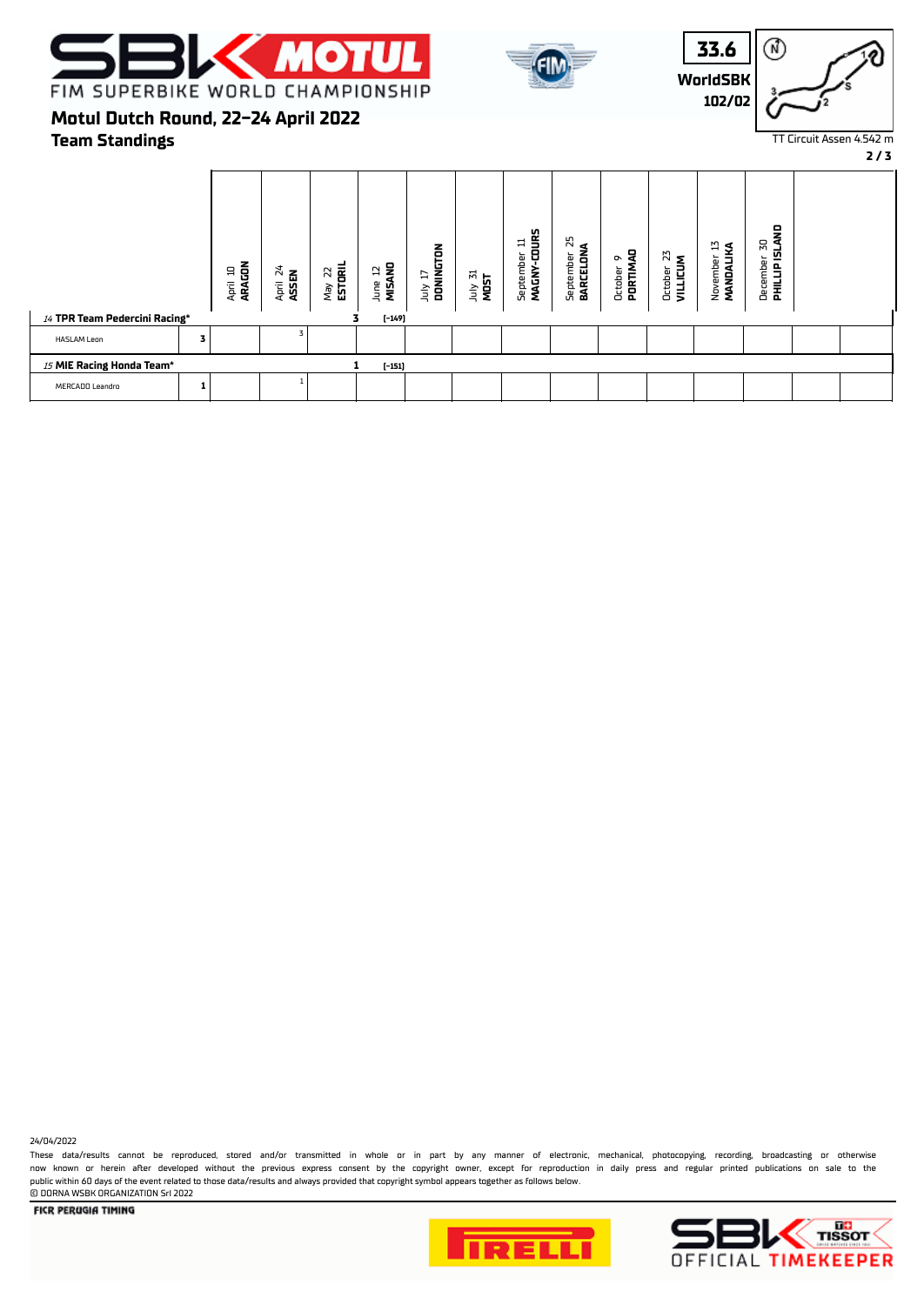





**3 / 3**

**Motul Dutch Round, 22-24 April 2022**

**Team Standings**

|                                           |              | April 10<br><b>ARAGON</b>         | April 24<br>ASSEN                | $May$ 22<br><b>ESTORIL</b> | MISAND<br>June 12 | DONNGTON<br>TI VIII      | July 31<br>MOST | MAGNY-COURS<br>September 11 | September 25<br><b>BARCELONA</b> | October 9<br><b>PORTIMAD</b> | October 23<br>VILLICUM | November 13<br>MANDALIKA | <b>PHILLIP ISLAND</b><br>December 30 |  |
|-------------------------------------------|--------------|-----------------------------------|----------------------------------|----------------------------|-------------------|--------------------------|-----------------|-----------------------------|----------------------------------|------------------------------|------------------------|--------------------------|--------------------------------------|--|
|                                           |              |                                   |                                  |                            |                   |                          |                 |                             |                                  |                              |                        |                          |                                      |  |
|                                           |              |                                   |                                  |                            |                   | <b>Independent Teams</b> |                 |                             |                                  |                              |                        |                          |                                      |  |
| 1 Bonovo Action BMW                       |              | 9<br>5                            | 10                               | 38                         |                   |                          |                 |                             |                                  |                              |                        |                          |                                      |  |
| <b>BAZ Loris</b>                          | 28           |                                   | $\it 4$                          |                            |                   |                          |                 |                             |                                  |                              |                        |                          |                                      |  |
| <b>LAVERTY Eugene</b>                     | 10           | $\overline{4}$<br>6               |                                  |                            |                   |                          |                 |                             |                                  |                              |                        |                          |                                      |  |
| 2 Motocorsa Racing                        |              |                                   |                                  | 30                         | $[-8]$            |                          |                 |                             |                                  |                              |                        |                          |                                      |  |
| <b>BASSANI Axel</b>                       | 30           | $10\,$<br>3                       | $6$ 10<br>$\mathbf{1}$           |                            |                   |                          |                 |                             |                                  |                              |                        |                          |                                      |  |
| 3 GYTR GRT Yamaha WorldSBK Team           |              |                                   |                                  | 25                         | $[-13]$           |                          |                 |                             |                                  |                              |                        |                          |                                      |  |
| <b>GERLOFF Garrett</b>                    | 25           | $\overline{7}$<br>$7\overline{ }$ | 8<br>$\mathbf 3$                 |                            |                   |                          |                 |                             |                                  |                              |                        |                          |                                      |  |
| $4$ Team Goeleven                         |              |                                   |                                  | 15                         | $[-23]$           |                          |                 |                             |                                  |                              |                        |                          |                                      |  |
| <b>OETTL Philipp</b>                      | 15           | $\overline{3}$<br>3               | 9                                |                            |                   |                          |                 |                             |                                  |                              |                        |                          |                                      |  |
| 5 Kawasaki Puccetti Racing                |              |                                   |                                  | 14                         | $[-24]$           |                          |                 |                             |                                  |                              |                        |                          |                                      |  |
| <b>MAHIAS Lucas</b>                       | $14\,$       | 5<br>$\overline{2}$               | 1<br>6                           |                            |                   |                          |                 |                             |                                  |                              |                        |                          |                                      |  |
| $\delta$ Yamaha Motoxracing WorldSBK Team |              |                                   |                                  | 9                          | $[-29]$           |                          |                 |                             |                                  |                              |                        |                          |                                      |  |
| <b>TAMBURINI Roberto</b>                  | 9            | $\overline{2}$                    | $\overline{2}$<br>${\mathsf 5}$  |                            |                   |                          |                 |                             |                                  |                              |                        |                          |                                      |  |
| 7 Gil Motor Sport-Yamaha                  |              |                                   |                                  | 8                          | $[-30]$           |                          |                 |                             |                                  |                              |                        |                          |                                      |  |
| PONSSON Christophe                        | 8            |                                   | $\overline{4}$<br>$\overline{4}$ |                            |                   |                          |                 |                             |                                  |                              |                        |                          |                                      |  |
| <b>8 BARNI Spark Racing Team</b>          |              |                                   |                                  | 6                          | $[-32]$           |                          |                 |                             |                                  |                              |                        |                          |                                      |  |
| <b>BERNARDI Luca</b>                      | 6            | $\sqrt{4}$                        | $\overline{2}$                   |                            |                   |                          |                 |                             |                                  |                              |                        |                          |                                      |  |
| 9 TPR Team Pedercini Racing               |              |                                   |                                  | 3                          | $[-35]$           |                          |                 |                             |                                  |                              |                        |                          |                                      |  |
| <b>HASLAM Leon</b>                        | 3            |                                   | $\mathbf 3$                      |                            |                   |                          |                 |                             |                                  |                              |                        |                          |                                      |  |
| 10 MIE Racing Honda Team                  |              |                                   |                                  | 1                          | $[-37]$           |                          |                 |                             |                                  |                              |                        |                          |                                      |  |
| MERCADO Leandro                           | $\mathbf{1}$ |                                   | $\,1\,$                          |                            |                   |                          |                 |                             |                                  |                              |                        |                          |                                      |  |

24/04/2022

These data/results cannot be reproduced, stored and/or transmitted in whole or in part by any manner of electronic, mechanical, photocopying, recording, broadcasting or otherwise now known or herein after developed without the previous express consent by the copyright owner, except for reproduction in daily press and regular printed publications on sale to the public within 60 days of the event related to those data/results and always provided that copyright symbol appears together as follows below. © DORNA WSBK ORGANIZATION Srl 2022



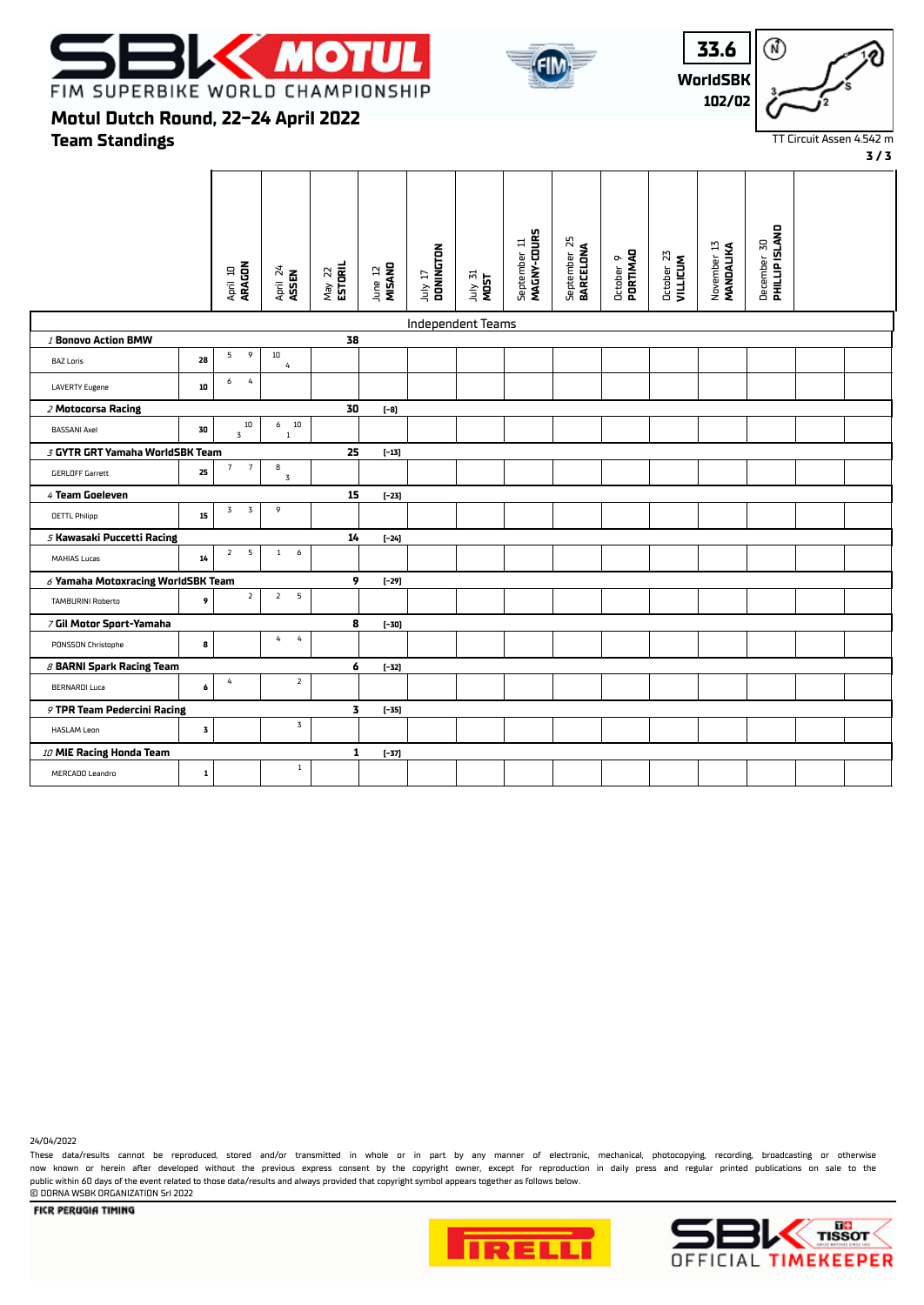





# **Race Winners Motul Dutch Round, 22-24 April 2022**

|                   | 2019                                                                                       | 2020                                                                                          | 2021                                                                                           | 2022                                                                               |
|-------------------|--------------------------------------------------------------------------------------------|-----------------------------------------------------------------------------------------------|------------------------------------------------------------------------------------------------|------------------------------------------------------------------------------------|
| 01 Aragon         | RC1: Bautista A. (ESP) DUC<br>SPRC: Bautista A. (ESP) DUC<br>RC2: Bautista A. (ESP) DUC    | RC1: Redding S. (GBR) DUC<br>SPRC: Rea J. (GBR) KAW<br>RC2: Rea J. (GBR) KAW                  | RC1: Rea J. (GBR) KAW<br>SPRC: Rea J. (GBR) KAW<br>RC2: Redding S. (GBR) DUC                   | RC1: Rea J. (GBR) KAW<br>SPRC: Bautista A. (ESP) DUC<br>RC2: Bautista A. (ESP) DUC |
| <b>02 Assen</b>   | RC1: Bautista A. (ESP) DUC<br>SPRC: Cancelled<br>RC2: Bautista A. (ESP) DUC                |                                                                                               | RC1: Rea J. (GBR) KAW<br>SPRC: Rea J. (GBR) KAW<br>RC2: Rea J. (GBR) KAW                       | RC1: Rea J. (GBR) KAW<br>SPRC: Rea J. (GBR) KAW<br>RC2: Bautista A. (ESP) DUC      |
| 03 Estoril        |                                                                                            | RC1: Razgatlioglu T. [TUR] YAM<br>SPRC: Razgatlioglu T. (TUR) YAM<br>RC2: Davies C. (GBR) DUC | RC1: Redding S. (GBR) DUC<br>SPRC: Rea J. (GBR) KAW<br>RC2: Rea J. (GBR) KAW                   |                                                                                    |
| 04 Misano         | RC1: Rea J. (GBR) KAW<br>SPRC: Bautista A. (ESP) DUC<br>RC2: Rea J. (GBR) KAW              |                                                                                               | RC1: Rinaldi M. (ITA) DUC<br>SPRC: Rinaldi M. (ITA) DUC<br>RC2: Razgatlioglu T. (TUR) YAM      |                                                                                    |
| 05 Donington      | RC1: Rea J. (GBR) KAW<br>SPRC: Rea J. (GBR) KAW<br>RC2: Rea J. (GBR) KAW                   |                                                                                               | RC1: Razgatlioglu T. (TUR) YAM<br>SPRC: Rea J. (GBR) KAW<br>RC2: Razgatlioglu T. (TUR) YAM     |                                                                                    |
| 06 Most           |                                                                                            |                                                                                               | RC1: Razgatlioglu T. [TUR] YAM<br>SPRC: Razgatlioglu T. (TUR) YAM<br>RC2: Redding S. (GBR) DUC |                                                                                    |
| 07 Magny-Cours    | RC1: Razgatlioglu T. (TUR) KAW<br>SPRC: Razgatlioglu T. (TUR) KAW<br>RC2: Rea J. (GBR) KAW | RC1: Rea J. (GBR) KAW<br>SPRC: Rea J. (GBR) KAW<br>RC2: Redding S. (GBR) DUC                  | RC1: Razgatlioglu T. (TUR) YAM<br>SPRC: Rea J. (GBR) KAW<br>RC2: Razgatlioglu T. (TUR) YAM     |                                                                                    |
| 08 Barcelona      |                                                                                            | RC1: Rea J. (GBR) KAW<br>SPRC: van der Mark M. (NED) YAM<br>RC2: Davies C. (GBR) DUC          | RC1: Redding S. (GBR) DUC<br>SPRC: Rea J. (GBR) KAW<br>RC2: Rinaldi M. (ITA) DUC               |                                                                                    |
| 09 Portimao       | RC1: Rea J. (GBR) KAW<br>SPRC: Rea J. (GBR) KAW<br>RC2: Bautista A. (ESP) DUC              | RC1: Rea J. (GBR) KAW<br>SPRC: Rea J. (GBR) KAW<br>RC2: Rea J. (GBR) KAW                      | RC1: Razgatlioglu T. (TUR) YAM<br>SPRC: van der Mark M. (NED) BMW<br>RC2: Rea J. (GBR) KAW     |                                                                                    |
| 10 Villicum       | RC1: Bautista A. (ESP) DUC<br>SPRC: Rea J. (GBR) KAW<br>RC2: Rea J. (GBR) KAW              |                                                                                               | RC1: Razgatlioglu T. (TUR) YAM<br>SPRC: Razgatlioglu T. (TUR) YAM<br>RC2: Redding S. (GBR) DUC |                                                                                    |
| 11 Mandalika      |                                                                                            |                                                                                               | RC1: Rea J. (GBR) KAW<br>RC2: Rea J. (GBR) KAW                                                 |                                                                                    |
| 12 Phillip Island | RC1: Bautista A. (ESP) DUC<br>SPRC: Bautista A. (ESP) DUC<br>RC2: Bautista A. (ESP) DUC    | RC1: Razgatlioglu T. (TUR) YAM<br>SPRC: Rea J. (GBR) KAW<br>RC2: Lowes A. (GBR) KAW           |                                                                                                |                                                                                    |
| 2022              | <b>ALL TIMES</b>                                                                           |                                                                                               |                                                                                                |                                                                                    |
| 3 A. Bautista     | 115 J. Rea                                                                                 | <b>17</b> P. Chili<br>9 S. Guintoli                                                           | 3 M. Tamada                                                                                    | 1 A. Barros                                                                        |
| $3$ J. Rea        | 59 C. Fogarty                                                                              | G. Falappa<br>8<br>A. Gobert<br>16                                                            | 3 A. Yanagawa                                                                                  | 1 G. Goodfellow                                                                    |
|                   | 52<br>T. Bayliss                                                                           | 8<br>F. Merkel<br>16<br>N. Hodgson                                                            | $2 L.$ Baz                                                                                     | 1 N. Hayden                                                                        |
|                   | N. Haga<br>43                                                                              | 7<br>16<br>J. Toseland<br><b>B.</b> Bostrom                                                   | 2 S. Byrne                                                                                     | $1$ T. Kipp                                                                        |
|                   | 34<br>T. Sykes                                                                             | 5<br>14<br>J. Kocinski<br>L. Haslam                                                           | 2 D. Chandler                                                                                  | 1 K. Kitagawa                                                                      |
|                   | 33<br>T. Corser                                                                            | 5<br>14<br>S. Russell<br>D. Tardozzi                                                          | 2 M. Dowson                                                                                    | 1 G. McCoy                                                                         |
|                   | 32 C. Davies                                                                               | <b>B.</b> Spies<br>5<br>14                                                                    | M. van der Mark<br>2 P. Goddard                                                                | 1 A. Meklau                                                                        |
|                   | 31<br>C. Edwards                                                                           | 13<br>E. Laverty<br>4<br>M. Fabrizio                                                          | 2<br>H. Izutsu                                                                                 | 1 A. Morillas                                                                      |
|                   | D. Polen<br>27                                                                             | 13 A. Slight<br>4                                                                             | 2 A. Lowes<br>Y. Kagayama                                                                      | 1 F. Nieto                                                                         |
|                   | 24<br>C. Checa                                                                             | 12<br>S. Redding<br>4<br>R. Phillis                                                           | 2 M. Lucchiari                                                                                 | 1 P. Picotte                                                                       |
|                   | 23<br>R. Roche                                                                             | 11<br>R. Laconi<br>4<br>M. Rinaldi                                                            | 2 M. Lucchinelli                                                                               | 1 A. Pitt                                                                          |
|                   | 22 M. Melandri                                                                             | 11 S. Mertens<br>3                                                                            | 2 K. Magee<br>C. Crutchlow                                                                     | 1 J. Reynolds                                                                      |
|                   | 21<br>M. Biaggi                                                                            | <b>11</b> R. Xaus<br>3<br>M. Doohan                                                           | 2 M. Neukirchner                                                                               | 1 A. Ryo                                                                           |
|                   | 19 A. Bautista                                                                             | 10<br>F. Pirovano<br>3<br>R. Kiyonari                                                         | 2 T. Rymer                                                                                     | 1 Y. Takeda                                                                        |
|                   | <b>18</b> T. Razgatlioglu                                                                  | 3 L. Lanzi<br>10 C. Vermeulen                                                                 | 1 T. Aoki                                                                                      | 1 J. Torres                                                                        |

#### 24/04/2022

These data/results cannot be reproduced, stored and/or transmitted in whole or in part by any manner of electronic, mechanical, photocopying, recording, broadcasting or otherwise now known or herein afer developed without the previous express consent by the copyright owner, except for reproduction in daily press and regular printed publications on sale to the public within 60 days of the event related to those data/results and always provided that copyright symbol appears together as follows below.

#### © DORNA WSBK ORGANIZATION Srl 2022**FICR PERUGIA TIMING**



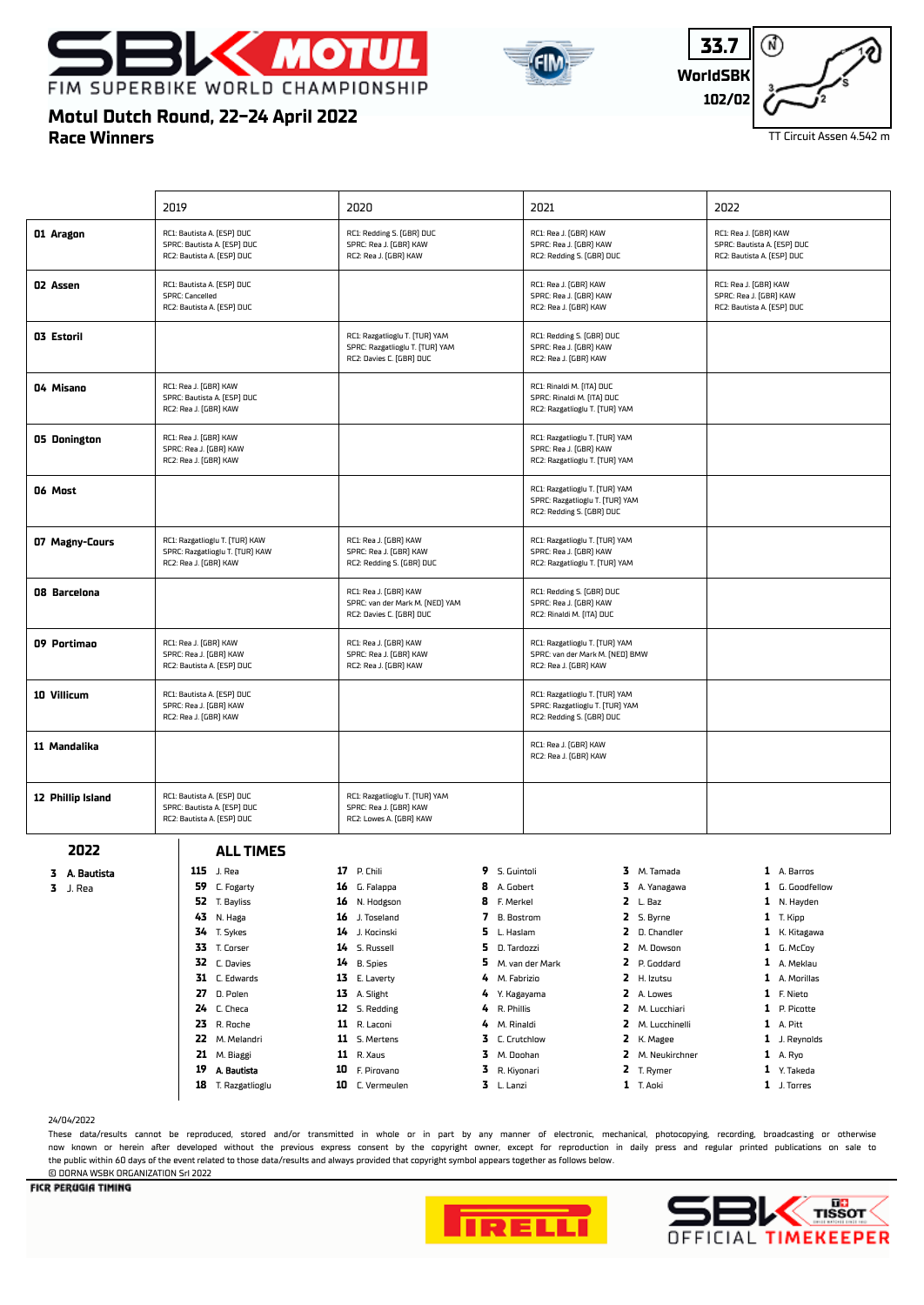# K MOT FIM SUPERBIKE WORLD CHAMPIONSHIP





TT Circuit Assen 4.542 m

# **Best Laps & Speeds Motul Dutch Round, 22-24 April 2022**

|    | No. Rider                            | Nat        |     | Best Lap          | FP1                      | FP <sub>2</sub>         | FP3                     | SP                               | RC1                     | <b>WUP</b>                          | <b>SPRC</b>            | RC2                     |  |
|----|--------------------------------------|------------|-----|-------------------|--------------------------|-------------------------|-------------------------|----------------------------------|-------------------------|-------------------------------------|------------------------|-------------------------|--|
|    | Bike                                 |            | LL  | SPD               | LL<br>SPD                | SPD<br>LL               | SPD<br>LL               | SPD<br>LL                        | SPD<br>LL               | LL<br>SPD                           | SPD<br>LL              | SPD<br>LL               |  |
| 1  | 1 T. RAZGATLIOGLU                    | <b>TUR</b> |     | 1'32.934          | 1'34.466                 | 1'34.785                | 1'34.540                | 1'32.934                         | 1'34.771                | 1'34.703                            | 1'33.741               | 1'34.767                |  |
|    | Yamaha YZF R1                        |            | 101 | 294,2             | 290,3<br>17              | 292,6<br>24             | 289,5<br>13             | 291,8<br>6                       | 291,1<br>21             | 294,2<br>6                          | 9<br>294,2             | 290,3<br>5              |  |
|    | 2 22 A. LOWES                        | GBR        |     | 1'33.412          | 1'35.841                 | 1'34.772                | 1'35.069                | 1'33.412                         | 1'34.906                | 1'34.756                            | 1'34.116               | 1'34.735                |  |
|    | Kawasaki ZX-10RR                     |            | 102 | 298,3             | 297,5<br>18              | 295,0<br>17             | 293,4<br>14             | 291,8<br>6                       | 295,0<br>11             | 295,8<br>$7^{\circ}$                | 294,2<br>8             | 21<br>298,3             |  |
|    | 3 19 A. BAUTISTA                     | ESP        |     | 1'33.620          | 1'35.246                 | 1'34.382                | 1'34.922                | 1'34.018                         | 1'34.851                | 1'34.120                            | 1'33.620               | 1'34.217                |  |
|    | Ducati Panigale V4R                  |            | 126 | 302,5             | 300,0<br>20              | 295,0<br>24             | 297,5<br>15             | 296,7<br>7                       | 301,6<br>21             | 9<br>300,8                          | 9<br>302,5             | 301,6<br>21             |  |
|    | 4 65 J. REA                          | GBR        |     | 1'33.621          | 1'35.295                 | 1'34.680                | 1'34.959                | 1'33.621                         | 1'34.535                | 1'34.403                            | 1'33.663               | 1'34.093                |  |
|    | Kawasaki ZX-10RR                     |            | 98  | 298,3             | 17<br>291,1              | 23<br>293,4             | 289,5<br>9              | 293,4<br>6                       | 294,2<br>21             | 8<br>292,6                          | 298,3<br>9             | 5<br>295,8              |  |
|    | 5 55 A. LOCATELLI                    | <b>ITA</b> |     | 1'33.888          | 1'35.799                 | 1'35.471                | 1'35.067                | 1'33.888                         | 1'34.841                | 1'34.882                            | 1'34.354               | 1'34.906                |  |
|    | Yamaha YZF R1                        |            | 117 | 298,3             | 294,2<br>18              | 289,5<br>22             | 291,1<br>13             | 290,3<br>6                       | 291,8<br>21             | 291,1<br>7                          | 295,8<br>9             | 298,3<br>21             |  |
|    | $6$ 31 G. GERLOFF                    | <b>USA</b> |     | 1'34.175          | 1'35.384                 | 1'34.999                | 1'35.157                | 1'34.175                         | 1'35.758                | 1'34.777                            | 1'34.748               |                         |  |
|    | Yamaha YZF R1                        |            | 94  | 294,2             | 290,3<br>18              | 286,4<br>20             | 288,7<br>11             | 289,5<br>6                       | 291,1<br>21             | 291,8<br>9                          | 9<br>294,2             |                         |  |
|    |                                      |            |     |                   |                          |                         |                         |                                  |                         |                                     |                        |                         |  |
|    | 7 76 L. BAZ<br>BMW M1000RR           | <b>FRA</b> | 86  | 1'34.453<br>296,7 | 1'36.160<br>292,6<br>16  | 1'35.320<br>291,1<br>21 | 1'35.904<br>285,7<br>5  | 1'34.453<br>292,6<br>$7^{\circ}$ | 1'35.290<br>292,6<br>21 | 1'35.873<br>292,6<br>$\overline{7}$ | 1'34.653<br>9<br>296,7 |                         |  |
|    |                                      |            |     |                   |                          |                         |                         |                                  |                         |                                     |                        |                         |  |
| 8  | 7 I. LECUONA                         | <b>ESP</b> |     | 1'34.543          | 1'34.884                 | 1'35.495                | 1'34.746                | 1'34.543                         | 1'35.152                | 1'35.157                            | 1'34.753               | 1'34.748                |  |
|    | Honda CBR1000 RR-R                   |            | 108 | 300,0             | 291,8<br>18              | 291,1<br>13             | 295,0<br>11             | 291,1<br>6                       | 296,7<br>21             | 294,2<br>9                          | 9<br>300,0             | 296,7<br>21             |  |
|    | 9 47 A. BASSANI                      | ITA        |     | 1'34.666          | 1'36.082                 | 1'35.568                | 1'36.052                | 1'34.666                         | 1'35.276                | 1'36.572                            | 1'34.710               | 1'34.788                |  |
|    | Ducati Panigale V4R                  |            | 112 | 298,3             | 291,1<br>17              | 292,6<br>21             | 12<br>292,6             | $\overline{7}$<br>290,3          | 292,6<br>21             | 289,5<br>4                          | 9<br>297,5             | 298,3<br>21             |  |
| 10 | 21 M. RINALDI                        | <b>ITA</b> |     | 1'34.677          | 1'35.271                 | 1'35.016                | 1'35.212                | 1'35.045                         | 1'34.955                | 1'35.582                            | 1'34.677               | 1'34.713                |  |
|    | Ducati Panigale V4R                  |            | 95  | 300,8             | 17<br>295,8              | 17<br>294,2             | 295,0<br>6              | 295,8<br>$\mathbf{1}$            | 297,5<br>16             | 8<br>297,5                          | 9<br>300,0             | 300,8<br>21             |  |
|    | 11 44 L. MAHIAS                      | FRA        |     | 1'34.702          | 1'36.708                 | 1'36.099                | 1'36.104                | 1'34.702                         | 1'35.684                | 1'35.828                            | 1'35.047               | 1'35.589                |  |
|    | Kawasaki ZX-10RR                     |            | 117 | 293,4             | 288,0<br>19              | 20<br>284,2             | 287,2<br>14             | 282,7<br>6                       | 290,3<br>21             | 284,2<br>$\overline{7}$             | 9<br>293,4             | 293,4<br>21             |  |
| 12 | 5 P. OETTL                           | <b>GER</b> |     | 1'34.892          | 1'36.739                 | 1'35.723                | 1'34.892                | 1'35.018                         | 1'35.572                | 1'35.103                            | 1'34.959               |                         |  |
|    | Ducati Panigale V4R                  |            | 98  | 299,1             | 291,8<br>20              | 290,3<br>21             | 289,5<br>14             | 288,7<br>6                       | 295,0<br>21             | 292,6<br>$7^{\circ}$                | 9<br>299,1             |                         |  |
|    | 13 45 S. <b>REDDING</b>              | GBR        |     | 1'34.920          | 1'35.860                 | 1'35.571                | 1'35.182                | 1'35.047                         | 1'35.735                | 1'36.235                            | 1'35.127               | 1'34.920                |  |
|    | BMW M1000RR                          |            | 113 | 299,1             | 294,2<br>20              | 295,0<br>13             | 289,5<br>15             | 288,7<br>6                       | 293,4<br>21             | 295,8<br>8                          | 295,8<br>9             | 299,1<br>21             |  |
|    | 14 97 X. VIERGE                      | <b>ESP</b> |     | 1'35.199          | 1'37.262                 | 1'36.233                | 1'35.650                | 1'35.199                         | 1'35.782                | 1'35.595                            | 1'35.286               | 1'35.782                |  |
|    | Honda CBR1000 RR-R                   |            | 112 | 300,8             | 298,3<br>17              | 293,4<br>15             | 294,2<br>13             | 293,4<br>7                       | 298,3<br>21             | 9<br>299,1                          | 9<br>300,8             | 298,3<br>21             |  |
|    |                                      |            |     |                   |                          |                         |                         |                                  |                         |                                     |                        |                         |  |
|    | 15 60 M. VAN DER MARK<br>BMW M1000RR | NED        | 112 | 1'35.206<br>297,5 | 1'37.458<br>291,1<br>17  | 1'36.720<br>288,7<br>17 | 1'37.196<br>289,5<br>12 | 1'35.206<br>288,0<br>8           | 1'36.288<br>291,8<br>21 | 1'36.531<br>295,0<br>$7^{\circ}$    | 1'35.670<br>9<br>297,5 | 1'35.817<br>293,4<br>21 |  |
|    |                                      |            |     |                   |                          |                         |                         |                                  |                         |                                     |                        |                         |  |
| 16 | 3 K. NOZANE                          | <b>JPN</b> |     | 1'35.215          | 1'37.203                 | 1'36.677                | 1'36.623                | 1'35.215                         | 1'36.367                | 1'36.041                            | 1'35.488               |                         |  |
|    | Yamaha YZF R1                        |            | 93  | 294,2             | 290,3<br>18              | 289,5<br>17             | 291,1<br>12             | 288,7<br>$7^{\circ}$             | 289,5<br>21             | 293,4<br>9                          | 9<br>294,2             |                         |  |
| 17 | 2 R. TAMBURINI                       | ITA        |     | 1'35.252          | 1'36.682                 | 1'36.300                | 1'37.268                | 1'36.634                         | 1'36.465                | 1'36.229                            | 1'35.252               | 1'36.192                |  |
|    | Yamaha YZF R1                        |            | 108 | 295,0             | 288,0<br>16              | 285,7<br>23             | 284,9<br>8              | 3<br>283,4                       | 21<br>288,0             | 285,7<br>7                          | 293,4<br>9             | 21<br>295,0             |  |
|    | 18 91 L. HASLAM                      | GBR        |     | 1'35.590          | 1'37.217                 | 1'36.160                | 1'36.832                | 1'35.590                         | 1'36.640                | 1'36.913                            | 1'35.992               | 1'36.180                |  |
|    | Kawasaki ZX-10RR                     |            | 112 | 289,5             | 286,4<br>16              | 282,7<br>17             | 282,7<br>14             | 283,4<br>6                       | 285,7<br>21             | 284,9<br>8                          | 9<br>289,5             | 289,5<br>21             |  |
|    | 19 29 L. BERNARDI                    | <b>SMR</b> |     | 1'35.717          | 1'38.339                 | 1'37.400                | 1'37.467                |                                  | 1'36.698                | 1'35.717                            | 1'36.276               | 1'36.183                |  |
|    | Ducati Panigale V4R                  |            | 107 | 297,5             | 292,6<br>17              | 291,8<br>20             | 291,8<br>12             |                                  | 292,6<br>21             | 295,8<br>$\overline{7}$             | 296,7<br>9             | 297,5<br>21             |  |
|    | 20 16 G. RUIU                        | <b>ITA</b> |     | 1'35.761          | 1'37.609                 | 1'36.595                | 1'36.619                | 1'35.761                         | 1'36.668                | 1'37.928                            | 1'37.009               | 1'36.531                |  |
|    | BMW M1000RR                          |            | 95  | 295,8             | 290,3<br>15 <sub>1</sub> | 288,7<br>16             | 288,7<br>13             | 288,7<br>7                       | 289,5<br>7              | 291,8<br>7                          | 292,6<br>9             | 295,8<br>21             |  |
|    | 21 23 C. PONSSON                     | <b>FRA</b> |     | 1'35.942          | 1'38.114                 | 1'36.698                | 1'37.171                | 1'36.000                         | 1'36.326                | 1'36.532                            | 1'35.942               | 1'36.222                |  |
|    | Yamaha YZF R1                        |            | 121 | 291,1             | 288,7<br>20              | 287,2<br>22             | 287,2<br>14             | 6 284,2                          | 286,4<br>21             | 289,5<br>8                          | 9<br>291,1             | 21<br>291,1             |  |
|    | 22 36 L. MERCADO                     | ARG        |     | 1'35.956          | 1'37.268                 | 1'37.019                | 1'37.480                | 1'35.956                         | 1'36.576                | 1'36.107                            | 1'36.113               | 1'36.114                |  |
|    | Honda CBR1000 RR-R                   |            | 117 | 295,8             | 288,7<br>18              | 289,5<br>20             | 285,7<br>13             | 7 284,2                          | 288,7<br>21             | 292,6<br>8                          | 9<br>295,8             | 292,6<br>21             |  |
|    | 23 35 H. SYAHRIN                     | MAS        |     | 1'36.363          | 1'37.393                 | 1'36.968                | 1'37.513                | 1'36.553                         | 1'36.694                | 1'37.431                            | 1'36.946               | 1'36.363                |  |
|    | Honda CBR1000 RR-R                   |            | 109 | 296,7             | 292,6<br>18              | 17<br>289,5             | 9<br>288,0              | 291,1<br>7                       | 291,8<br>21             | 291,1<br>7                          | 291,8<br>9             | 296,7<br>21             |  |
|    |                                      |            |     |                   |                          |                         |                         |                                  |                         |                                     |                        |                         |  |
|    | 24 50 E. LAVERTY                     | IRL        |     | 1'36.872          | 1'36.872                 |                         | 1'38.733                |                                  |                         |                                     |                        |                         |  |
|    | BMW M1000RR                          |            | 20  | 295,0             | 295,0<br>11              |                         | 294,2<br>9              |                                  |                         |                                     |                        |                         |  |
|    | 25 52 0. KONIG                       | <b>CZE</b> |     | 1'37.027          | 1'38.641                 | 1'37.877                | 1'38.300                | 1'37.027                         | 1'38.007                | 1'37.577                            | 1'37.127               | 1'37.451                |  |
|    | Kawasaki ZX-10RR                     |            | 119 | 295,0             | 287,2<br>20              | 285,7<br>20             | 286,4<br>13             | 7 284,2                          | 291,1<br>21             | 288,0<br>8                          | 9<br>295,0             | 21 291,1                |  |

24/04/2022

These data/results cannot be reproduced, stored and/or transmitted in whole or in part by any manner of electronic, mechanical, photocopying, recording, broadcasting or otherwise now known or herein afer developed without the previous express consent by the copyright owner, except for reproduction in daily press and regular printed publications on sale to the public within 60 days of the event related to those data/results and always provided that copyright symbol appears together as follows below. © DORNA WSBK ORGANIZATION Srl 2022



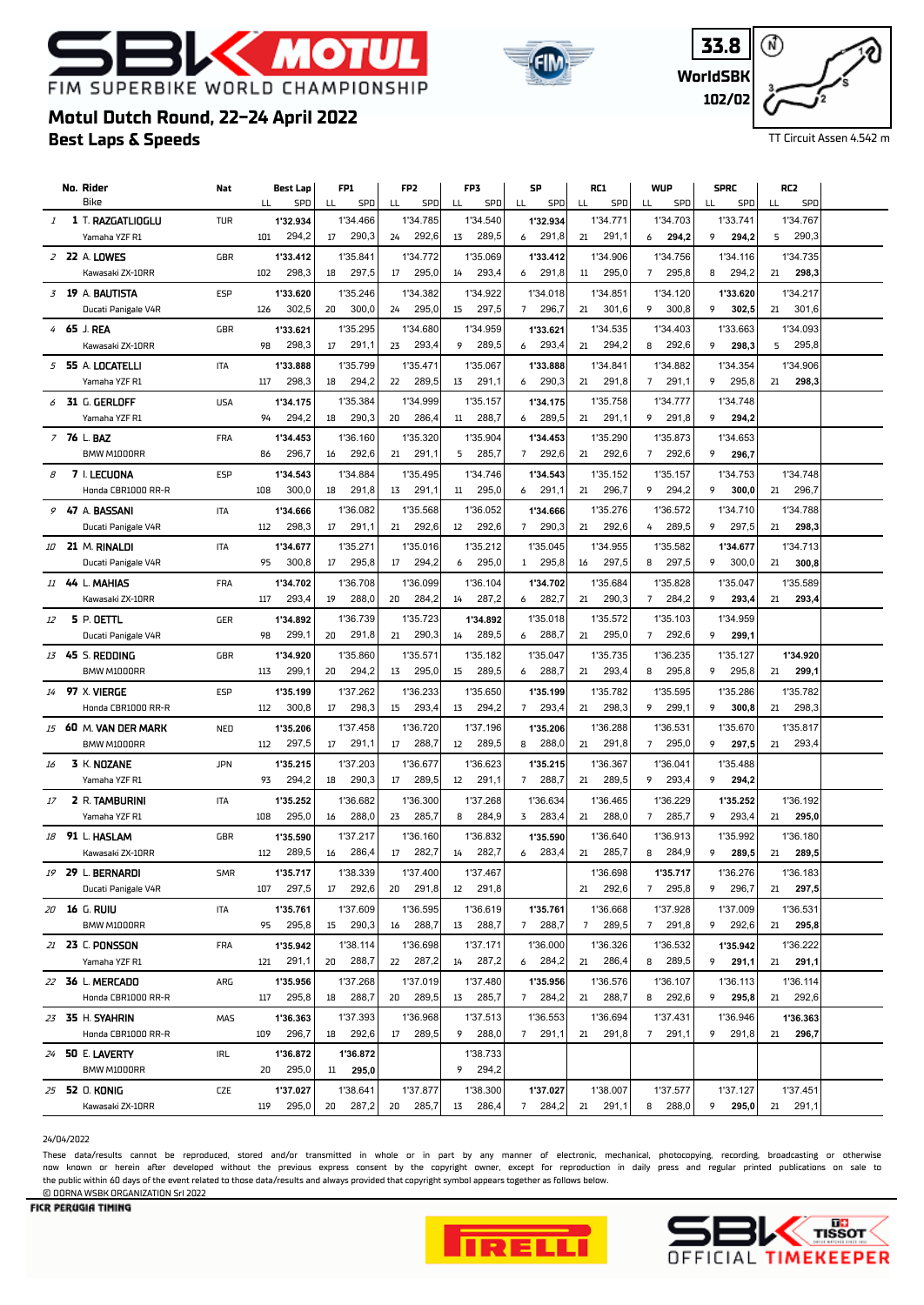





### **Pirelli Best Lap Award Motul Dutch Round, 22-24 April 2022**

|                                | Points       | From First<br>Points | From Previous<br>Points | ARAGON<br>므<br>April | 24<br>April 24<br>ASSEN | May 22<br><b>ESTORIL</b> | MISAND<br>F.<br>June | DONINGTON<br>H<br>ληr | July 31<br>MOST | MAGNY-COURS<br>≔<br>September | 52<br>BARCELONA<br>September | PORTIMAD<br>ō<br>October | N<br><b>VILLICUM</b><br>October | Z,<br>MANDALIKA<br>November | December 30<br><b>PHILLIP ISLAND</b> |  |  |
|--------------------------------|--------------|----------------------|-------------------------|----------------------|-------------------------|--------------------------|----------------------|-----------------------|-----------------|-------------------------------|------------------------------|--------------------------|---------------------------------|-----------------------------|--------------------------------------|--|--|
| $I$ REA<br>Jonathan [GBR]      | 2            |                      |                         |                      | 1                       |                          |                      |                       |                 |                               |                              |                          |                                 |                             |                                      |  |  |
| $2$ LOWES<br>Alex (GBR)        | 1            | $\mathbf{1}$         |                         |                      |                         |                          |                      |                       |                 |                               |                              |                          |                                 |                             |                                      |  |  |
| 3 RAZGATLIOGLU<br>Toprak (TUR) | $\mathbf{1}$ |                      | 0                       | 1                    |                         |                          |                      |                       |                 |                               |                              |                          |                                 |                             |                                      |  |  |

24/04/2022

These data/results cannot be reproduced, stored and/or transmitted in whole or in part by any manner of electronic, mechanical, photocopying, recording, broadcasting or otherwise now known or herein afer developed without the previous express consent by the copyright owner, except for reproduction in daily press and regular printed publications on sale to the public within 60 days of the event related to those data/results and always provided that copyright symbol appears together as follows below. © DORNA WSBK ORGANIZATION Srl 2022



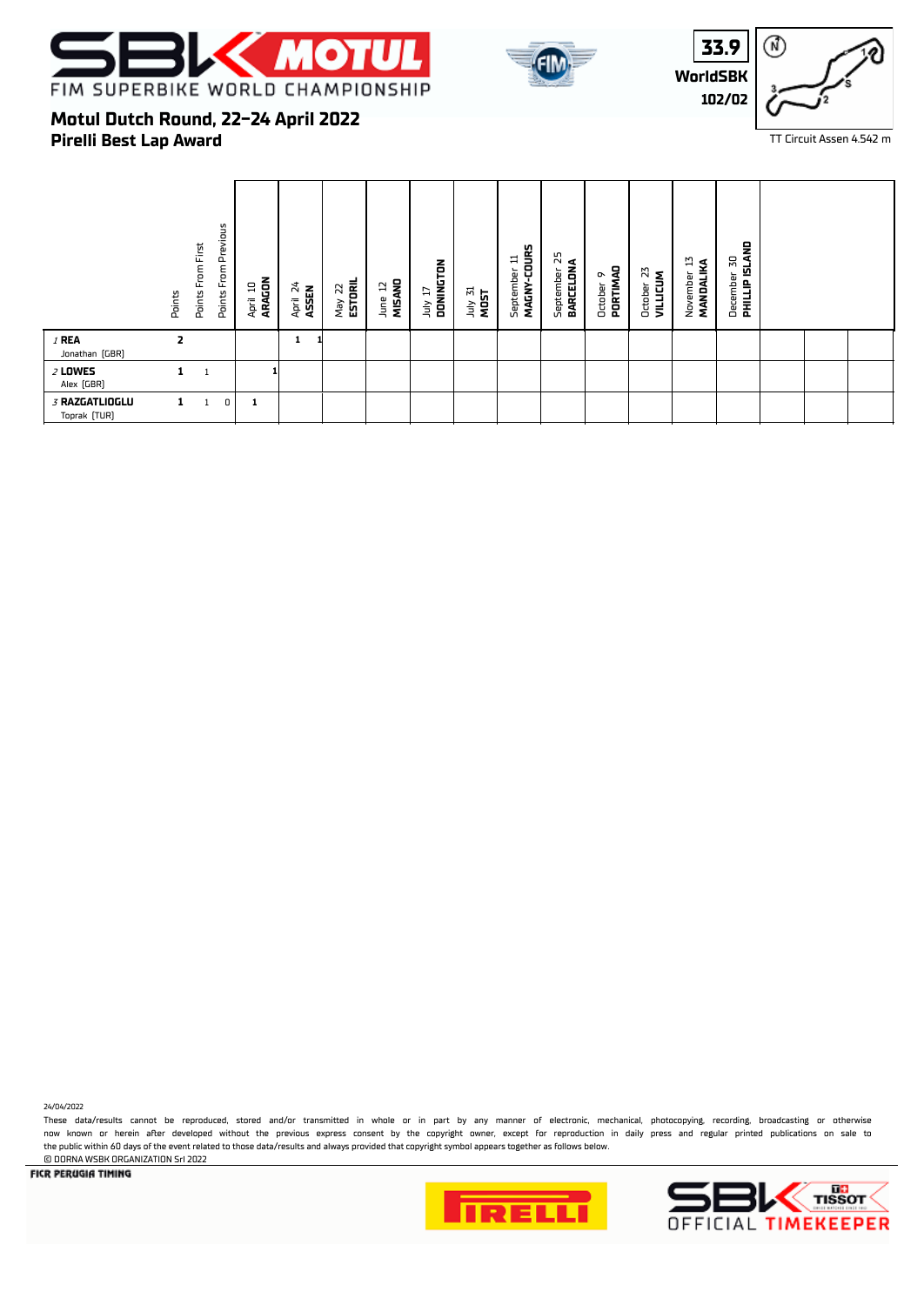





TT Circuit Assen 4.542 m

# **Motul Dutch Round, 22-24 April 2022**

**Rider's Performance**

|                                       | Points | Points From First | Points From Previous    | ARAGON<br>April 10<br>SP <sub>1</sub> | April 24<br>ASSEN<br>SP <sub>1</sub><br>$\overline{2}$ | ESTORIL<br>May 22<br>SP 1 2 | MISAND<br>June 12<br>SP <sub>1</sub><br>$\overline{2}$ | DONINGTON<br>TI VIII<br>SP<br>$\mathbf{1}$<br>$\overline{2}$ | July 31<br>MOST<br>SP <sub>1</sub><br>$\overline{2}$ | MAGNY-COURS<br>September 11<br>SP <sub>1</sub> | $\overline{\mathbf{5}}$<br>BARCELONA<br>September<br>SP<br>$\overline{1}$<br>$\overline{2}$ | October 9<br>PORTIMAO<br>SP <sub>1</sub><br>-2 | October 23<br><b>VILLICUM</b><br>SP<br>$\overline{1}$<br>$\overline{2}$ | November 13<br>MANDALIKA<br>SP <sub>1</sub><br>$\overline{z}$ | <b>PHILLIP ISLAND</b><br>December 30<br>SP <sub>1</sub><br>$\overline{2}$ | SP <sub>1</sub><br>$\overline{2}$ | SP<br>$\overline{1}$<br>$\vert$ 2 | SP <sub>1</sub> |
|---------------------------------------|--------|-------------------|-------------------------|---------------------------------------|--------------------------------------------------------|-----------------------------|--------------------------------------------------------|--------------------------------------------------------------|------------------------------------------------------|------------------------------------------------|---------------------------------------------------------------------------------------------|------------------------------------------------|-------------------------------------------------------------------------|---------------------------------------------------------------|---------------------------------------------------------------------------|-----------------------------------|-----------------------------------|-----------------|
| 1 BAUTISTA                            | 109    |                   |                         | SPRC<br>$2$ $2$ $1$                   | SPRC<br>521                                            | SPRC                        | SPRC                                                   | SPRC                                                         | SPRC                                                 | SPRC                                           | SPRC                                                                                        | SPRC                                           | <b>SPRC</b>                                                             | SPRC                                                          | SPRC                                                                      | <b>SPRC</b>                       | SPRC                              | SPRC            |
| Alvaro (ESP)                          |        |                   |                         | -1                                    | $\overline{3}$                                         |                             |                                                        |                                                              |                                                      |                                                |                                                                                             |                                                |                                                                         |                                                               |                                                                           |                                   |                                   |                 |
| $2$ REA<br>Jonathan (GBR)             | 91     | 18                |                         | $3 \quad 1 \quad 2$<br>$\overline{2}$ | 3 1 Rt                                                 |                             |                                                        |                                                              |                                                      |                                                |                                                                                             |                                                |                                                                         |                                                               |                                                                           |                                   |                                   |                 |
| 3 RAZGATLIOGLU<br>Toprak (TUR)        | 64     | 45                | 27                      | $1 \quad 3 \quad 3$<br>3              | $1 \quad 3 \quad Rt$<br>$\overline{\mathbf{2}}$        |                             |                                                        |                                                              |                                                      |                                                |                                                                                             |                                                |                                                                         |                                                               |                                                                           |                                   |                                   |                 |
| 4 LOCATELLI<br>Andrea [ITA]           | 55     | 54                | 9                       | 6 5 19<br>5                           | 442<br>4                                               |                             |                                                        |                                                              |                                                      |                                                |                                                                                             |                                                |                                                                         |                                                               |                                                                           |                                   |                                   |                 |
| 5 LECUONA<br>Iker [ESP]               | 50     | 59                | 5                       | 7 6 10<br>8                           | 8 5<br>$\overline{3}$<br>5                             |                             |                                                        |                                                              |                                                      |                                                |                                                                                             |                                                |                                                                         |                                                               |                                                                           |                                   |                                   |                 |
| $6$ RINALDI<br>Michael Ruben [ITA]    | 43     | 66                | 7                       | $\overline{4}$<br>4<br>$\overline{4}$ | $12$ Rt<br>8                                           |                             |                                                        |                                                              |                                                      |                                                |                                                                                             |                                                |                                                                         |                                                               |                                                                           |                                   |                                   |                 |
| 7 VIERGE<br>Xavi [ESP]                | 30     | 79                | 13                      | 13<br>7 8<br>9                        | 14 11 9<br>12                                          |                             |                                                        |                                                              |                                                      |                                                |                                                                                             |                                                |                                                                         |                                                               |                                                                           |                                   |                                   |                 |
| $\beta$ BASSANI<br>Axel [ITA]         | 30     | 79                | 0                       | 9 16<br>$\overline{7}$                | 910<br>- 6<br>9                                        |                             |                                                        |                                                              |                                                      |                                                |                                                                                             |                                                |                                                                         |                                                               |                                                                           |                                   |                                   |                 |
| $9$ BAZ<br>Loris [FRA]                | 28     | 81                | $\overline{\mathbf{2}}$ | $10\quad 11$<br>13                    | 7 6 Rt<br>6                                            |                             |                                                        |                                                              |                                                      |                                                |                                                                                             |                                                |                                                                         |                                                               |                                                                           |                                   |                                   |                 |
| 10 LOWES<br>Alex (GBR)                | 28     | 81                | 0                       | $5$ Rt<br>6                           | $2$ Rt<br>Rt                                           |                             |                                                        |                                                              |                                                      |                                                |                                                                                             |                                                |                                                                         |                                                               |                                                                           |                                   |                                   |                 |
| $11$ GERLOFF<br>Garrett [USA]         | 25     | 84                | 3                       | 11 9 9<br>10                          | 6 8 Rt<br>$\overline{7}$                               |                             |                                                        |                                                              |                                                      |                                                |                                                                                             |                                                |                                                                         |                                                               |                                                                           |                                   |                                   |                 |
| 12 REDDING<br>Scott [GBR]             | 19     | 90                | 6                       | 16 15 Rt<br>12                        | 13 9<br>- 5<br>$11\,$                                  |                             |                                                        |                                                              |                                                      |                                                |                                                                                             |                                                |                                                                         |                                                               |                                                                           |                                   |                                   |                 |
| 13 OETTL<br>Philipp (GER)             | 15     | 94                | 4                       | 12 13 13<br>16                        | 11 7 Rt<br>$10\,$                                      |                             |                                                        |                                                              |                                                      |                                                |                                                                                             |                                                |                                                                         |                                                               |                                                                           |                                   |                                   |                 |
| 14 MAHIAS<br>Lucas [FRA]              | 14     | 95                | 1                       | 17  14  11<br>14                      | 10 15 10<br>13                                         |                             |                                                        |                                                              |                                                      |                                                |                                                                                             |                                                |                                                                         |                                                               |                                                                           |                                   |                                   |                 |
| 15 VAN DER MARK<br>Michael [NED]      | 11     | 98                | 3                       |                                       | 15 13 8<br>15                                          |                             |                                                        |                                                              |                                                      |                                                |                                                                                             |                                                |                                                                         |                                                               |                                                                           |                                   |                                   |                 |
| 16 LAVERTY<br>Eugene [IRL]            | 10     | 99                | 1                       | 14 10 12<br>$11\,$                    |                                                        |                             |                                                        |                                                              |                                                      |                                                |                                                                                             |                                                |                                                                         |                                                               |                                                                           |                                   |                                   |                 |
| 17 MYKHALCHYK<br>Illia [UKR]          | 9      | 100               | 1                       | 8 8 15<br>Rt                          |                                                        |                             |                                                        |                                                              |                                                      |                                                |                                                                                             |                                                |                                                                         |                                                               |                                                                           |                                   |                                   |                 |
| 18 TAMBURINI<br>Roberto (ITA)         | 9      | 100               | 0                       | 15 17 14<br>15                        | 22 14 11<br>16                                         |                             |                                                        |                                                              |                                                      |                                                |                                                                                             |                                                |                                                                         |                                                               |                                                                           |                                   |                                   |                 |
| <b>19 PONSSON</b><br>Christophe [FRA] | 8      | 101               |                         | 21 19 18<br>21                        | 20 12 12<br>$19\,$                                     |                             |                                                        |                                                              |                                                      |                                                |                                                                                             |                                                |                                                                         |                                                               |                                                                           |                                   |                                   |                 |
| 20 BERNARDI<br>Luca [SMR]             | 6      | 103               | 2                       | 18 12 16<br>17                        | 18 14<br>20                                            |                             |                                                        |                                                              |                                                      |                                                |                                                                                             |                                                |                                                                         |                                                               |                                                                           |                                   |                                   |                 |
| 21 HASLAM<br>Leon (GBR)               | 3      | 106               | $\overline{\mathsf{3}}$ |                                       | 17 16 13<br>$17\,$                                     |                             |                                                        |                                                              |                                                      |                                                |                                                                                             |                                                |                                                                         |                                                               |                                                                           |                                   |                                   |                 |
| 22 MERCADO<br>Leandro [ARG]           | 1      | 108               | 2                       | 22 20 21<br>20                        | 19  19  15<br>$18\,$                                   |                             |                                                        |                                                              |                                                      |                                                |                                                                                             |                                                |                                                                         |                                                               |                                                                           |                                   |                                   |                 |

24/04/2022 Ns = Did Not Start - Rt = Retired - Ex = Excluded SP = Superpole - 1 = Race 1 - 2 = Race 2

These data/results cannot be reproduced, stored and/or transmitted in whole or in part by any manner of electronic, mechanical, photocopying, recording, broadcasting or otherwise now known or herein afer developed without the previous express consent by the copyright owner, except for reproduction in daily press and regular printed publications on sale to the public within 60 days of the event related to those data/results and always provided that copyright symbol appears together as follows below. © DORNA WSBK ORGANIZATION Srl 2022





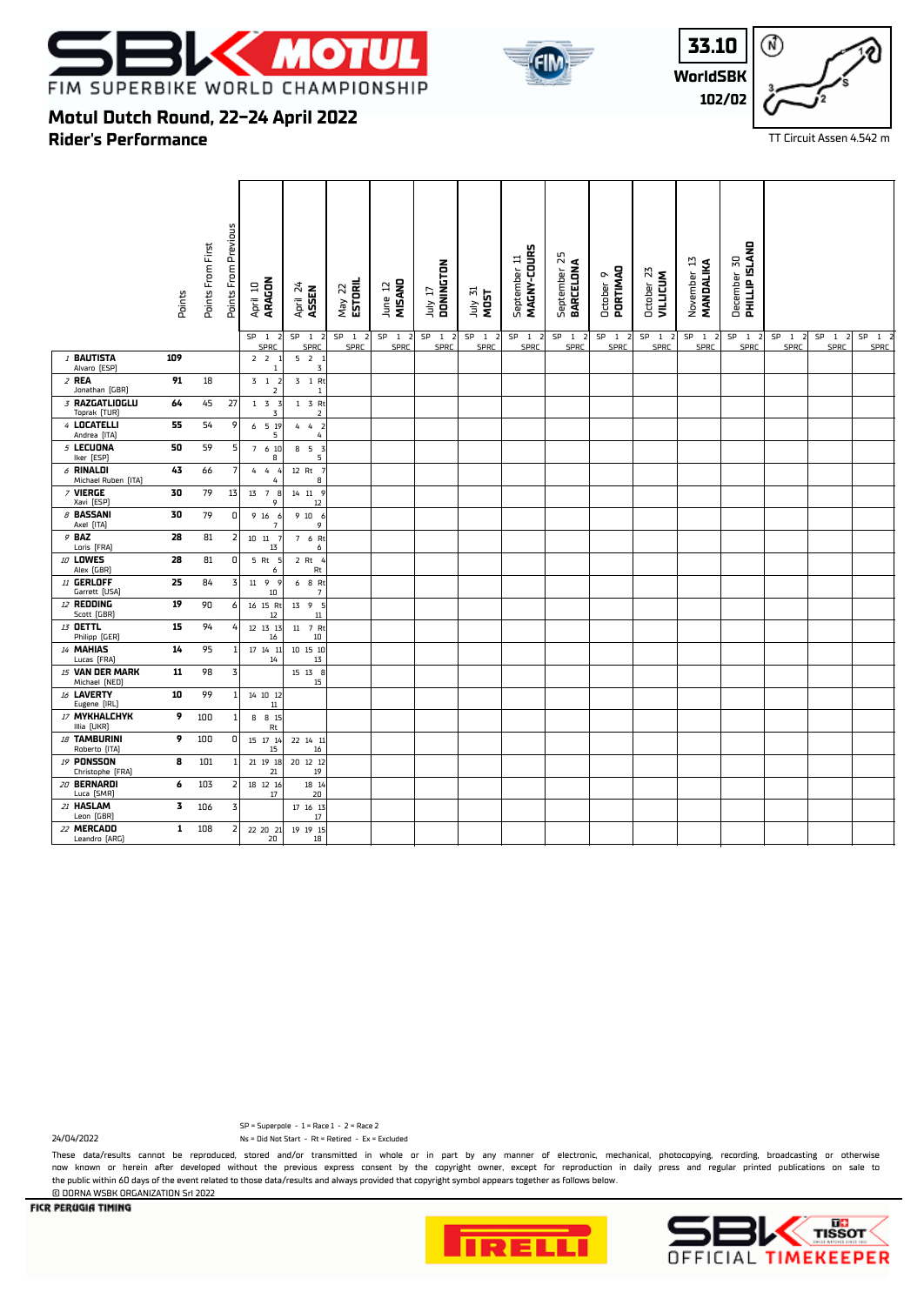

**Hyundai N-spired Award Race 2**

**Motul Dutch Round, 22-24 April 2022**



| i3.11    |  |
|----------|--|
| WorldSBK |  |
| 102/02   |  |

| $\mathbf{L}$ |  |
|--------------|--|
| 3K<br>02     |  |
|              |  |

#### TT Circuit Assen 4.542 m

**1 / 2**

|                                     |                |                   |                             |                                         |                              |                   |                   |                      |                 |                             |                           |                       |                               |                          |                                      |  | 1/2 |
|-------------------------------------|----------------|-------------------|-----------------------------|-----------------------------------------|------------------------------|-------------------|-------------------|----------------------|-----------------|-----------------------------|---------------------------|-----------------------|-------------------------------|--------------------------|--------------------------------------|--|-----|
|                                     | Points         | Points From First | <b>Points From Previous</b> | April 10<br><b>ARAGON</b>               | April 24<br>ASSEN            | ESTORIL<br>May 22 | June 12<br>MISANO | DONINGTON<br>TI VIII | July 31<br>MOST | MAGNY-COURS<br>September 11 | September 25<br>BARCELONA | PORTIMAD<br>October 9 | October 23<br><b>VILLICUM</b> | November 13<br>MANDALIKA | December 30<br><b>PHILLIP ISLAND</b> |  |     |
|                                     |                |                   |                             |                                         |                              |                   |                   |                      |                 |                             |                           |                       |                               |                          |                                      |  |     |
| <b>/ BERNARDI</b><br>Luca [SMR]     | 24             |                   |                             | 6<br>2                                  | $6$ 10                       |                   |                   |                      |                 |                             |                           |                       |                               |                          |                                      |  |     |
| $2$ PONSSON<br>Christophe [FRA]     | 21             | $\mathsf 3$       |                             | $\mathbf{z}$<br>$\overline{\mathbf{3}}$ | $\overline{\mathbf{g}}$<br>8 |                   |                   |                      |                 |                             |                           |                       |                               |                          |                                      |  |     |
| <b>3 TAMBURINI</b><br>Roberto [ITA] | 20             | 4                 | $\mathbf{1}$                | 1                                       | 8<br>$\mathbf{11}$           |                   |                   |                      |                 |                             |                           |                       |                               |                          |                                      |  |     |
| 4 VIERGE<br>Xavi [ESP]              | 15             | 9                 | 5                           | ₫<br>1                                  | 3<br>5                       |                   |                   |                      |                 |                             |                           |                       |                               |                          |                                      |  |     |
| $5$ KONIG<br>Oliver [CZE]           | 13             | $11\,$            | $\overline{\mathbf{2}}$     | 3<br>3                                  | $\mathbf{z}$<br>5            |                   |                   |                      |                 |                             |                           |                       |                               |                          |                                      |  |     |
| $6$ REDDING<br>Scott (GBR)          | ${\bf 12}$     | $12\,$            | $\,1\,$                     | 1                                       | 4<br>7                       |                   |                   |                      |                 |                             |                           |                       |                               |                          |                                      |  |     |
| 7 MAHIAS<br>Lucas [FRA]             | 10             | 14                | $\mathsf{Z}$                | 3<br>$\overline{6}$                     |                              |                   |                   |                      |                 |                             |                           |                       |                               |                          |                                      |  |     |
| $\beta$ SYAHRIN<br>Hafizh [MAS]     | 10             | 14                | $\mathbf 0$                 | $\mathbf{z}$<br>3                       | 1<br>4                       |                   |                   |                      |                 |                             |                           |                       |                               |                          |                                      |  |     |
| 9 VAN DER MARK<br>Michael [NED]     | 9              | 15                | $\,1\,$                     |                                         | $\mathbf{z}$<br>7            |                   |                   |                      |                 |                             |                           |                       |                               |                          |                                      |  |     |
| 10 <b>LOWES</b><br>Alex [GBR]       |                | $7 \t17$          | $\mathsf{Z}$                | 1                                       | 6                            |                   |                   |                      |                 |                             |                           |                       |                               |                          |                                      |  |     |
| 11 MERCADO<br>Leandro [ARG]         | $\overline{7}$ | 17                | $\mathbf 0$                 | $\mathbf{z}$<br>1                       | 4                            |                   |                   |                      |                 |                             |                           |                       |                               |                          |                                      |  |     |
| 12 LAVERTY<br>Eugene [IRL]          | 6              | 18                | $\,1\,$                     | $\overline{\mathbf{z}}$<br>4            |                              |                   |                   |                      |                 |                             |                           |                       |                               |                          |                                      |  |     |
| 13 LECUONA<br>Iker [ESP]            | 6              | $18\,$            | 0                           | $\mathbf{1}$                            | 3<br>2                       |                   |                   |                      |                 |                             |                           |                       |                               |                          |                                      |  |     |
| 14 HASLAM<br>Leon (GBR)             | 5              | $19\,$            | $\,1\,$                     |                                         | $\mathbf{1}$<br>4            |                   |                   |                      |                 |                             |                           |                       |                               |                          |                                      |  |     |
| 15 BASSANI<br>Axel [ITA]            | 5              | $19\,$            | $\mathbf 0$                 | 1                                       |                              |                   |                   |                      |                 |                             |                           |                       |                               |                          |                                      |  |     |
| 16 BAZ<br>Loris [FRA]               | 5              | 19                | $\mathsf D$                 | 4                                       | 1                            |                   |                   |                      |                 |                             |                           |                       |                               |                          |                                      |  |     |
| 17 BAUTISTA<br>Alvaro [ESP]         | 5.             | $19\,$            | $\mathbf 0$                 |                                         | 3<br>2                       |                   |                   |                      |                 |                             |                           |                       |                               |                          |                                      |  |     |
| 18 RUIU<br>Gabriele [ITA]           |                | $5 - 19$          | $\mathsf D$                 | $\overline{\mathbf{3}}$                 | 7                            |                   |                   |                      |                 |                             |                           |                       |                               |                          |                                      |  |     |
| $19$ GERLOFF<br>Garrett [USA]       | 5.             | 19                | $\mathsf D$                 | 2 <sub>3</sub>                          |                              |                   |                   |                      |                 |                             |                           |                       |                               |                          |                                      |  |     |
| 20 OETTL<br>Philipp (GER)           |                | $4 - 20$          | $\mathbf{1}$                |                                         | 4                            |                   |                   |                      |                 |                             |                           |                       |                               |                          |                                      |  |     |
| 21 REA<br>Jonathan [GBR]            |                | $4 - 20$          | $\mathsf D$                 | 2                                       | 2                            |                   |                   |                      |                 |                             |                           |                       |                               |                          |                                      |  |     |
| 22 LOCATELLI<br>Andrea [ITA]        | 3              | 21                | $\,1$                       | 1                                       | 2                            |                   |                   |                      |                 |                             |                           |                       |                               |                          |                                      |  |     |
| 23 CRESSON<br>Loris [BEL]           |                | $2 \t22$          | $\mathbf{1}$                | $\mathbf{1}$<br>1                       |                              |                   |                   |                      |                 |                             |                           |                       |                               |                          |                                      |  |     |
| $24$ RINALDI<br>Michael Ruben [ITA] |                | $1 \t23$          | $\mathbf{1}$                |                                         |                              |                   |                   |                      |                 |                             |                           |                       |                               |                          |                                      |  |     |

<sup>24/04/2022</sup>

These data/results cannot be reproduced, stored and/or transmitted in whole or in part by any manner of electronic, mechanical, photocopying, recording, broadcasting or otherwise now known or herein afer developed without the previous express consent by the copyright owner, except for reproduction in daily press and regular printed publications on sale to the public within 60 days of the event related to those data/results and always provided that copyright symbol appears together as follows below. © DORNA WSBK ORGANIZATION Srl 2022



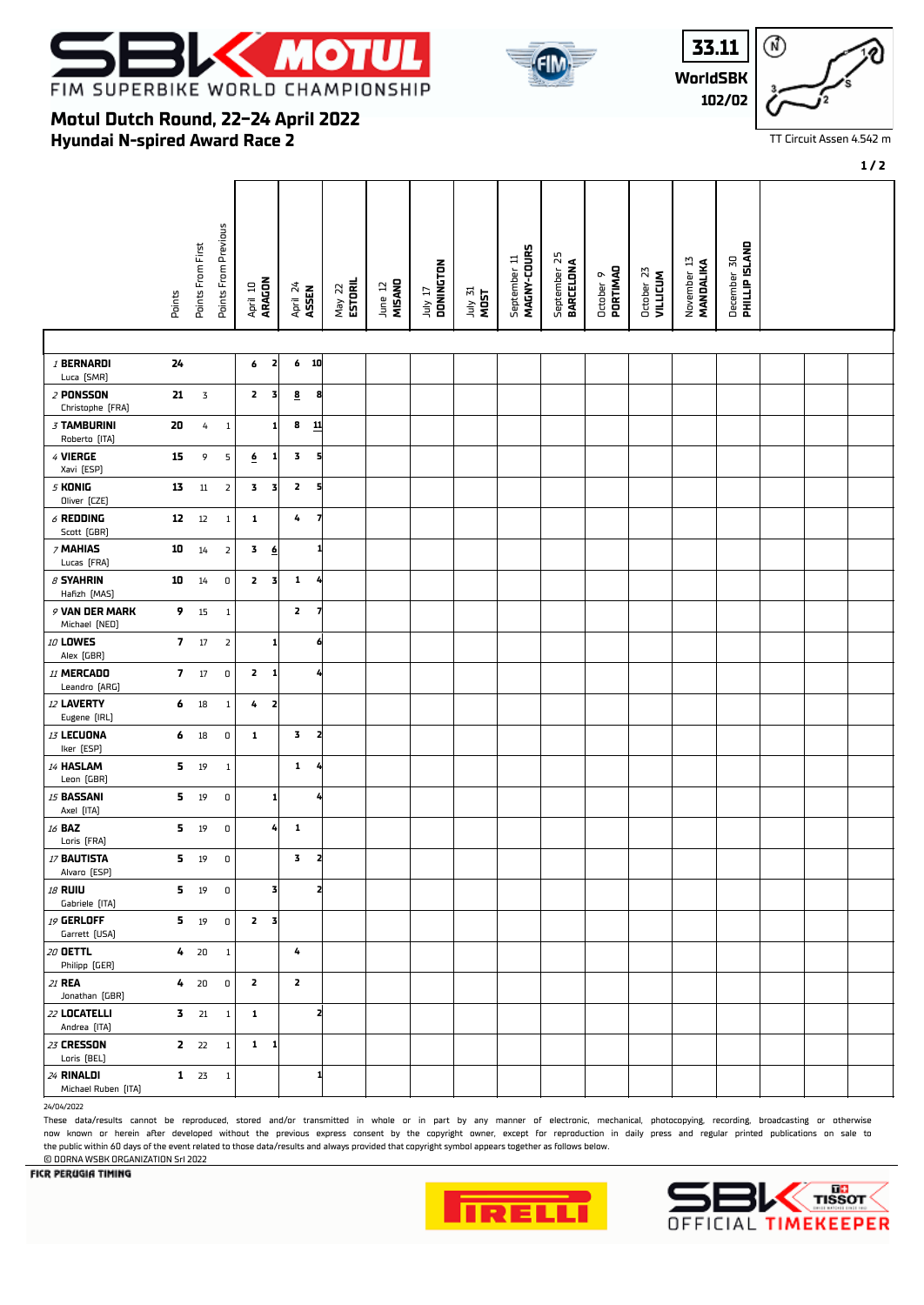



**WorldSBK 33.11 102/02**



TT Circuit Assen 4.542 m

**Hyundai N-spired Award Race 2 Motul Dutch Round, 22-24 April 2022**

| vious<br>First<br>ω<br>՟<br>From<br>틍<br>՟<br>Points<br>Points<br>Pain | ARAGON<br>믘<br>April | $\frac{1}{2}$<br>April 24<br>ASSEN | $May$ 22<br><b>ESTORIL</b> | MISAND<br>ά<br>June | DONINGTON<br>Þ<br>ληr | July 31<br>MOST | MAGNY-COURS<br>$\Box$<br>September | 55<br>⋖<br>BARCELON<br>September | å<br>∾<br>PORTIM<br>October | N<br>Σ<br>лгтсл<br>October | IJ<br>s<br>ember<br>믖<br>Š<br>ş | 뭏<br>50<br>희<br>December<br>el<br>E |  |  |
|------------------------------------------------------------------------|----------------------|------------------------------------|----------------------------|---------------------|-----------------------|-----------------|------------------------------------|----------------------------------|-----------------------------|----------------------------|---------------------------------|-------------------------------------|--|--|
| <b>25 NOZANE</b><br>1<br>23<br>0<br>Kohta [JPN]                        | 1                    |                                    |                            |                     |                       |                 |                                    |                                  |                             |                            |                                 |                                     |  |  |

24/04/2022

These data/results cannot be reproduced, stored and/or transmitted in whole or in part by any manner of electronic, mechanical, photocopying, recording, broadcasting or otherwise now known or herein afer developed without the previous express consent by the copyright owner, except for reproduction in daily press and regular printed publications on sale to the public within 60 days of the event related to those data/results and always provided that copyright symbol appears together as follows below. © DORNA WSBK ORGANIZATION Srl 2022



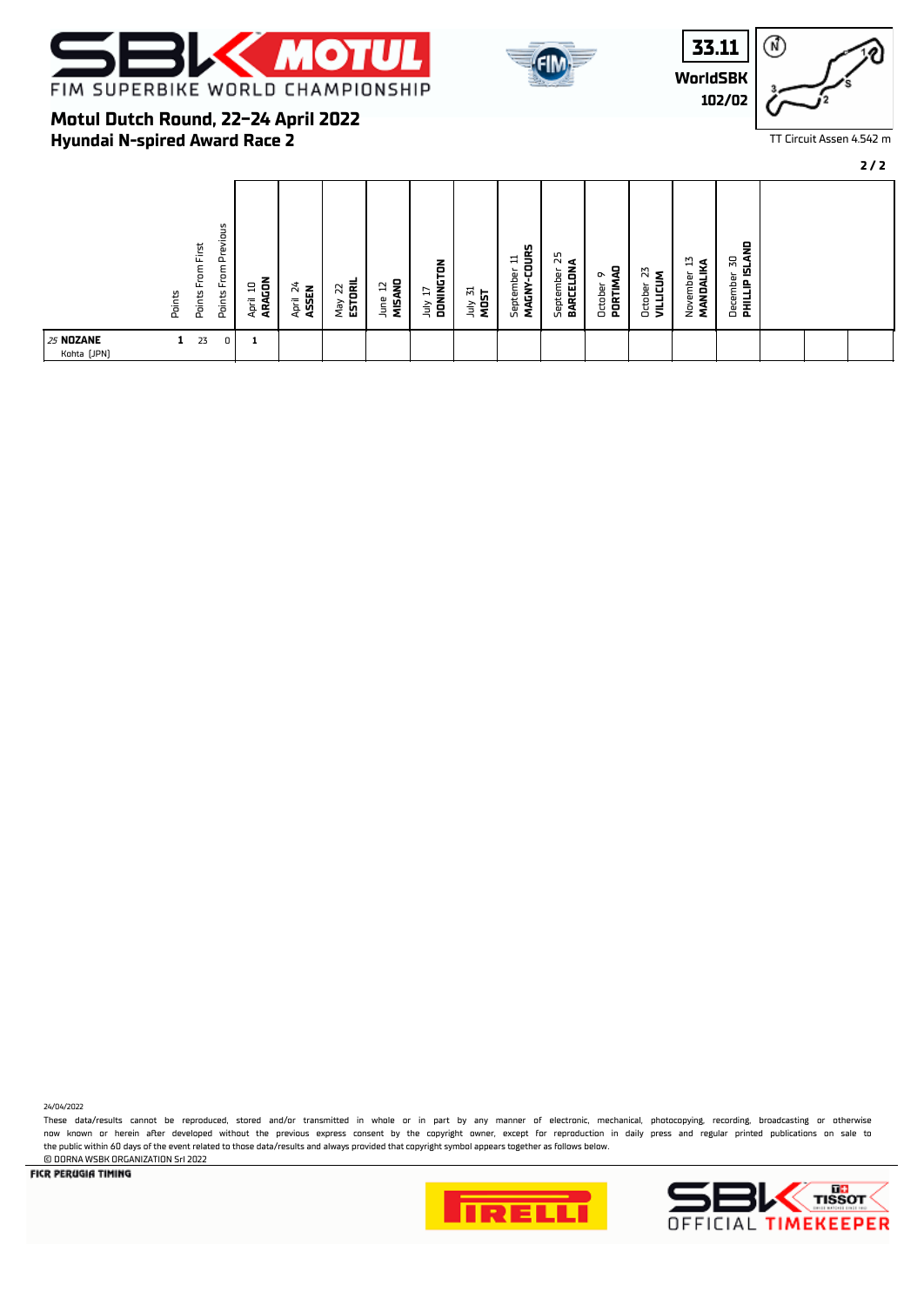

**Motul Dutch Round, 22-24 April 2022**

**Overtakes Standings Race 2**







TT Circuit Assen 4.542 m

#### **1 / 2**

#### Points From Previous Points From Previous December 30<br>**PHILLIP ISLAND** Points From First September 11<br>MAGNY-COURS Points From First  **PHILLIP ISLAND MAGNY-COURS BARCELONA** September 25 September 11 November 13  **MANDALIKA** July 17  **DONINGTON** October 9  **PORTIMAO** October 23  **VILLICUM** April 10  **ARAGON** May 22  **ESTORIL** June 12  **MISANO** April 24  **ASSEN** Points July 31 **MOST** <sup>1</sup> **TAMBURINI 45 6 6 17 16** Roberto (ITA) <sup>2</sup> **BERNARDI 43** 2 **12 11 6 14** Luca (SMR) <sup>3</sup> **PONSSON 37** 8 6 **5 7 14 11** Christophe (FRA) <sup>4</sup> **MERCADO 36** 9 1 **7 9 9 11** Leandro (ARG) <sup>5</sup> **NOZANE 33** 12 3 **8 8 17** Kohta (JPN) <sup>6</sup> **VIERGE 32** 13 1 **8 5 7 12** Xavi (ESP) <sup>7</sup> **REDDING 30** 15 2 **9 3 9 9** Scott (GBR) <sup>8</sup> **OETTL 29** 16 1 **9 6 12 2** Philipp (GER) <sup>9</sup> **MAHIAS 29** 16 0 **7 6 9 7** Lucas (FRA) <sup>10</sup> **SYAHRIN 28** 17 1 **7 9 3 9** Hafzh (MAS) <sup>11</sup> **RUIU 27** 18 1 **3 11 3 10** Gabriele (ITA) <sup>12</sup> **VAN DER MARK 27** 18 0 **15 12** Michael (NED) <sup>13</sup> **BASSANI 25** 20 2 **5 2 8 10** Axel (ITA) <sup>14</sup> **BAZ 24** 21 1 **7 5 7 5** Loris (FRA) <sup>15</sup> **REA 23** 22 1 **12 4 3 4** Jonathan (GBR) <sup>16</sup> **KONIG 23** 22 0 **4 6 5 8** Oliver (CZE) <sup>17</sup> **BAUTISTA 19** 26 4 **9 2 4 4** Alvaro (ESP) <sup>18</sup> **LOWES 18** 27 1 **2 2 2 12** Alex (GBR) <sup>19</sup> **HASLAM 18** 27 0 **8 10** Leon (GBR) <sup>20</sup> **GERLOFF 18** 27 0 **7 5 5 1** Garrett (USA) <sup>21</sup> **LOCATELLI 17** 28 1 **3 6 3 5** Andrea (ITA) <sup>22</sup> **LAVERTY 16** 29 1 **11 5** Eugene (IRL) <sup>23</sup> **RINALDI 16** 29 0 **2 7 7** Michael Ruben (ITA) <sup>24</sup> **LECUONA 15** 30 1 **3 2 5 5** Iker (ESP)

24/04/2022

These data/results cannot be reproduced, stored and/or transmitted in whole or in part by any manner of electronic, mechanical, photocopying, recording, broadcasting or otherwise now known or herein afer developed without the previous express consent by the copyright owner, except for reproduction in daily press and regular printed publications on sale to the public within 60 days of the event related to those data/results and always provided that copyright symbol appears together as follows below.

DE I I

#### **FICR PERUGIA TIMING**

© DORNA WSBK ORGANIZATION Srl 2022



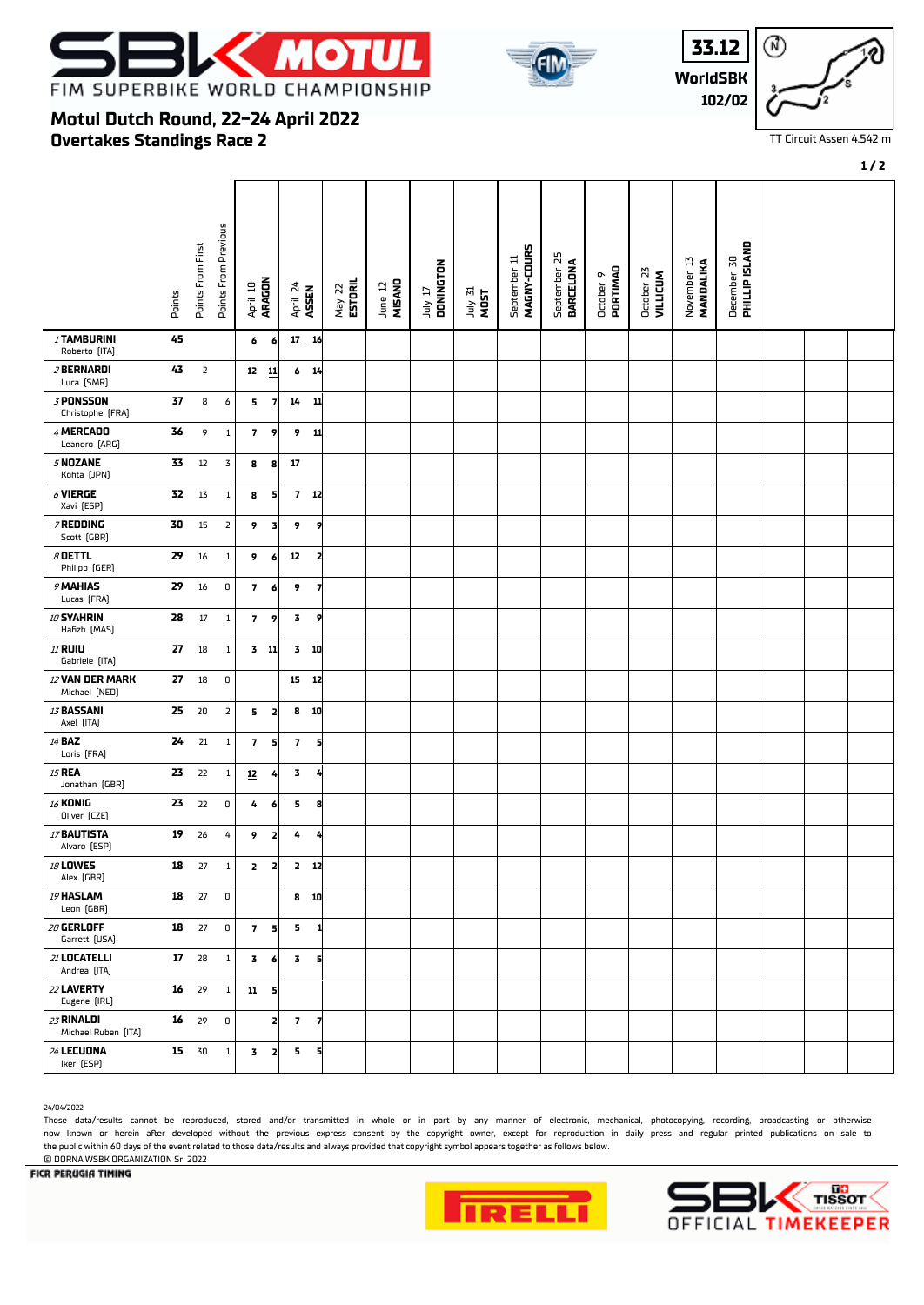







# **Overtakes Standings Race 2 Motul Dutch Round, 22-24 April 2022**

|                                 | Points | From First<br>Points | Previous<br>$\mathsf{From}$<br>Points | 믘<br>April     | ARAGON | 24<br><b>ASSEN</b><br>April | May 22<br><b>ESTORIL</b> | MISAND<br>₽<br>June | July 17<br><b>DONINGTON</b> | July 31<br>MOST | MAGNY-COURS<br>ᄇ<br>September | September 25<br>BARCELONA | PORTIMAD<br>๛<br>October | N<br><b>VILLICUM</b><br>October | 끱<br>MANDALIKA<br>Novembe | <b>DHILLIP ISLAND</b><br>50<br>December |  |  |
|---------------------------------|--------|----------------------|---------------------------------------|----------------|--------|-----------------------------|--------------------------|---------------------|-----------------------------|-----------------|-------------------------------|---------------------------|--------------------------|---------------------------------|---------------------------|-----------------------------------------|--|--|
| 25 MYKHALCHYK<br>Illia [UKR]    | 13     | 32                   | 2                                     | 5              | 8      |                             |                          |                     |                             |                 |                               |                           |                          |                                 |                           |                                         |  |  |
| 26 RAZGATLIOGLU<br>Toprak (TUR) | 6      | 39                   | $\overline{\phantom{a}}$              | $\overline{2}$ |        | 1                           |                          |                     |                             |                 |                               |                           |                          |                                 |                           |                                         |  |  |
| 27 CRESSON<br>Loris [BEL]       | 5.     | 40                   | Τ.                                    | 2              | 3      |                             |                          |                     |                             |                 |                               |                           |                          |                                 |                           |                                         |  |  |

24/04/2022

These data/results cannot be reproduced, stored and/or transmitted in whole or in part by any manner of electronic, mechanical, photocopying, recording, broadcasting or otherwise now known or herein afer developed without the previous express consent by the copyright owner, except for reproduction in daily press and regular printed publications on sale to the public within 60 days of the event related to those data/results and always provided that copyright symbol appears together as follows below. © DORNA WSBK ORGANIZATION Srl 2022